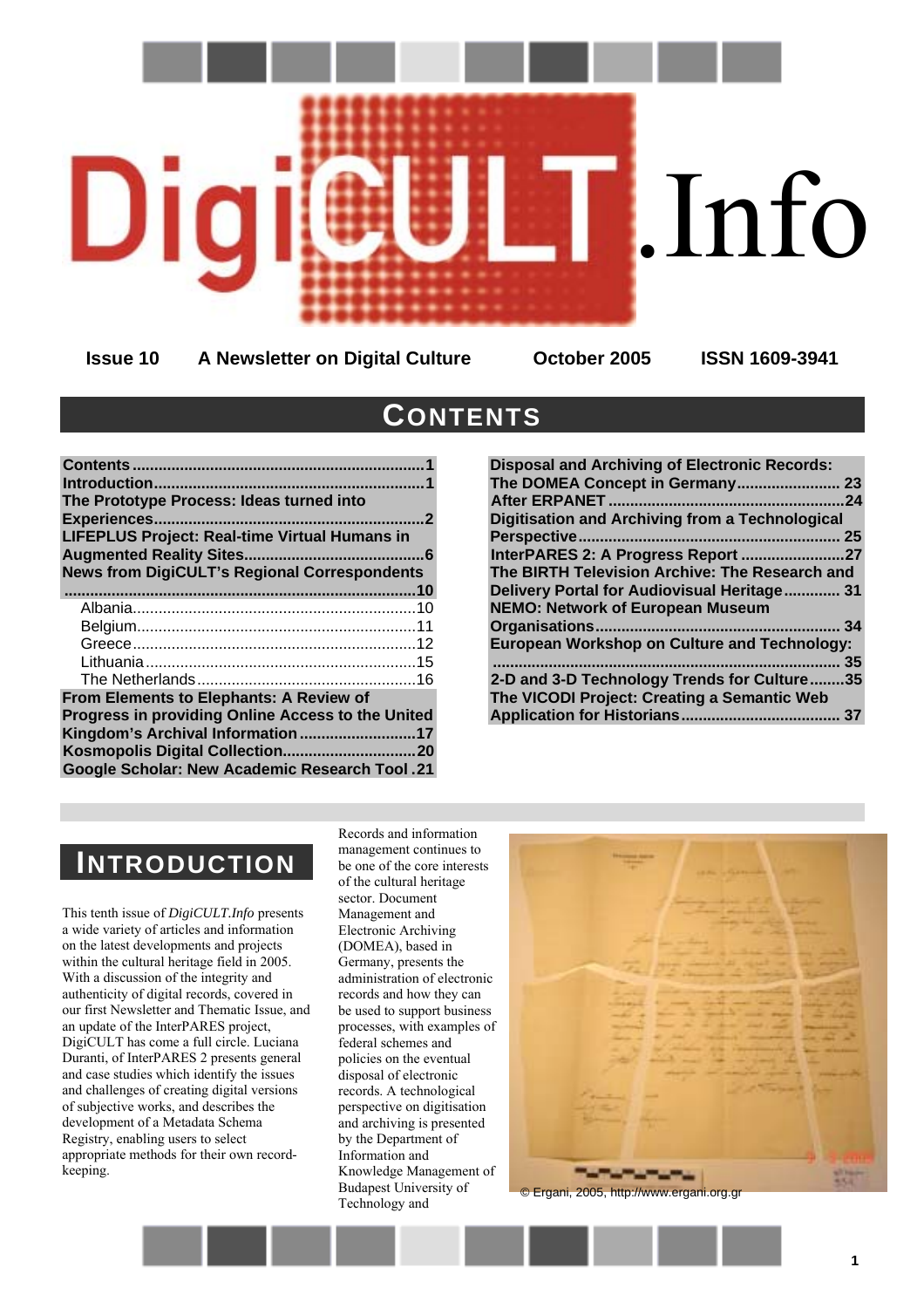Economics. This article details the Hungarian goals for national cultural heritage information research projects and summarises projects in this area.

The importance and value of prototyping for projects is an area not yet covered in detail by DigiCULT, and the candid interviews of our first article demonstrate how the Smithsonian American Art Museum used prototyping to gather information on how best to proceed with innovative developments to the access of art materials.

DigiCULT's Regional Correspondents from Albania, Belgium, Greece, Lithuania, and the Netherlands present a summary of work happening around Europe, including a focus on the new digital collection of periodicals made accessible by the University of Patras, Greece, and a fascinating insight into the Historical Archive of the Aegean Ergani which shows how the development of one multimedia collection, in this case the Kourtzi family archive, can demonstrate in microcosm the wider history of a nation from local, personal and private perspectives, enriching historical discourse and research. The Vicodi Project also takes an unconventional approach to scholarship in their development of a new visual contextualisation, interactive, semantic

portal for document retrieval on the Internet. Focusing on visualisation and contextualisation, the VICODI team describe how they built a history ontology, what lessons they learned, and how this knowledge can be used in further development of the Semantic Web concept in the humanities. On a pan-European scale, the activities of NEMO (Network of European Museum Organisations) aim to increase co-operation between and promotion of museums of all sizes in Europe.

*DigiCULT.Info* does not neglect more innovative projects and two exciting articles present practical applications of recently developed technologies. In another Greek project, LIFEPLUS, the latest Augmented Reality technologies are being used to reconstruct and immerse users in an environment of ancient frescoes. The article also considers wider applications of developing these technologies in the arts and humanities, education, and entertainment fields. Johan Oomen, of the Netherlands Institute for Sound and Vision describes the BIRTH Television Archive (http://[www.birth-of-tv.org\)](http://www.birth-of-tv.org/): an innovative Web portal providing access to digitised audiovisual material. This project required co-operation from the archives of broadcasters from all over Europe, and the

article presents the technologies and structures that were necessary to release the rich materials held in these archives into a wider arena.

I would like to take this opportunity to thank all of the fantastic contributors we have had over the years, in particular our hard-working Regional Correspondents, who have added so much to the scope, range, and quality of this newsletter. We hope to continue this collaboration well into the future. The DigiCULT events and resources databases are still active, and all DigiCULT materials (back issues of this newsletter, Thematic Issues, and Technology Watch Reports) are all available from our Web site at http://www.digicult.info. In addition, HATII ([http://www.hatii.arts.gla.ac.uk/\)](http://www.hatii.arts.gla.ac.uk/) will produce more value-added content from our previous material, such as Best Practice case studies. We hope that our materials have been, and will continue to be of use to you and your organisations. Enjoy the issue!

**Daisy Abbott, Content Editor Seamus Ross, Editor** 

# <span id="page-1-0"></span>**THE PROTOTYPE PROCESS: IDEAS TURNED INTO EXPERIENCES**

#### **INTRODUCTION**

 $\overline{a}$ 

DigiCULT has covered projects dealing with applications of mobile computing in the cultural heritage sector, both in previous issues of DigiCULT.Info and in our Technology Watch series.<sup>1</sup> In February 2005, Angela Spinazzè interviewed Claire Larkin and Michael P. Edson (respectively Special Projects Director and Chief Information Technology Office) of the Smithsonian American Art Museum [\(http://www.americanart.si.edu\)](http://www.americanart.si.edu/). She asked them to talk about the Renwick Gallery Handheld Education Project, a two-and-ahalf-year, two-phase research and development effort that involved the use of a wireless network and on-demand content

# **Angela T. Spinazzè**

delivery to visitors through a handheld device. The prototype project was so successful that the museum has decided to pursue the development of a full production system to be launched when the building reopens in 2006.

#### **BACKGROUND**

In January 2000, the Smithsonian American Art Museum closed its doors for a major renovation and enhancement project. $2^2$  In anticipation of building the Luce Foundation Center for American Art, an open-storage facility that will showcase l

over 3,400 collection objects as part of the new museum, the project team became interested in on-demand and dynamic delivery of information. Initial discussions led to the Renwick Gallery Handheld Education Project, $3$  a pilot programme to test the concept. The project began as an investigation into how to deliver as much information as possible to the widest possible audience within the context of an open study/storage area. Museum staff wanted to analyse both the on-demand delivery of content, as well as find out what types of dynamic content visitors were most interested in. Three years later, the museum has committed to the installation of a wireless network throughout its main building and is on its way to a full-scale



<sup>&</sup>lt;sup>1</sup> See "Handscape: Investigating Mobile Computing in Museums" in *DigiCULT.Info* Issue 3 and the chapter on mobile computing in *Technology Watch Report 2*, both available online at http://www.digicult.info.

<sup>&</sup>lt;sup>2</sup> In 2001, the Smithsonian American Art Museum began an extensive \$216 million (roughly  $E209m$ ) renovation and enhancement project. The museum is scheduled to reopen on 4 July 2006, commemorating the 170th anniversary of the date that Congress approved construction of the building. More information is available from the museum's Web site: http://www.americanart.si.edu.

<sup>&</sup>lt;sup>3</sup> The Renwick Handheld Education Project took place from 2002 to 2004. The prototype application was tested in two phases over an eleven-month period. Over 3,000 visitors participated in the testing process.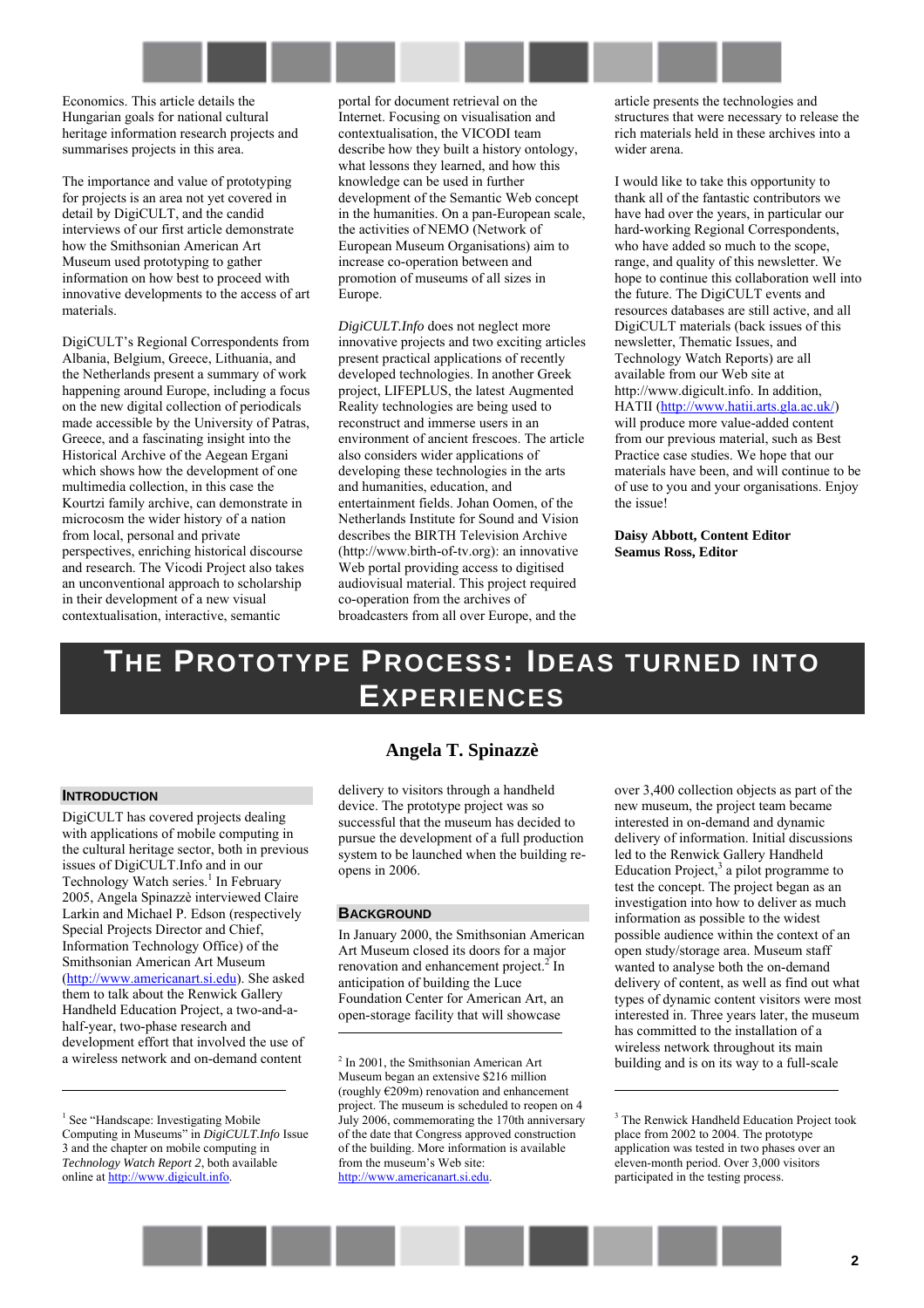implementation of handheld devices as one of several access points into its increasingly sophisticated information repository.

#### **HOW DID YOU BECOME INTERESTED IN THE USE OF HANDHELDS IN THE MUSEUM?**

**Claire Larkin (CL):** One of the special projects I am currently working on, the Luce Foundation Center for American Art, involves thousands of objects that have stories to tell as well as biographical information about the artists who made the objects. What visitors will see in the Center may not always make sense without additional information, description or discussion. We see our visitors as increasingly information hungry and communication savvy, and the use of handheld technology naturally came up within the context of what we wanted to do – serve up information to the broadest possible audience.

For example, in the Luce Foundation Center, where there will be thousands of objects that require descriptive information to help bring them to life, even a basic descriptive record requires a lot of work to  $develp - especially when you're talking$ about thousands of objects. We can prepare this descriptive information and provide access to it easily enough through a kiosk installed somewhere in the Center. We realised, however, that not everyone wants to access information about the objects in this way, that is, by remembering a roster of objects they have seen and then having to go somewhere else in the Center to look them up. There will be visitors who want instant gratification. A question pops into their head and they will want to look it up or have the option to discover the answer at that moment. This is where the idea of the handheld application began. Why not offer up the information through **both** the stationary kiosk and a mobile handheld device? This ties in directly with our mission to make information accessible to the broadest possible audience. This is what we decided to test.

### **DESCRIBE THE PURPOSE OF THE PROTOTYPE. WHAT WERE YOU TRYING TO ACCOMPLISH?**

**CL:** The project started out as an investigation into how to deliver as much information as possible to the widest possible audience. We envisaged visitors picking up a device in the Luce Foundation Center and using it to get information as they perused the art objects in cases. We wanted to use the handheld device to serve up information about the objects in open storage as well as information about the artists who made the objects.

The Renwick Gallery is a branch of the Smithsonian American Art Museum, dedicated to American crafts from the nineteenth to twenty-first centuries. The exhibition galleries are housed in a historic architectural landmark that was completed in 1861. Selections from the Renwick's permanent collection of contemporary American crafts and decorative arts are displayed on a rotating basis in the second-floor galleries. Popular works include Larry Fuente's Game Fish, Wendell Castle's Ghost Clock, and Albert Paley's Portal Gates.

For more information, see the Renwick Gallery Web pages at: <http://www.americanart.si.edu/renwick/index.cfm>

There were two other important features of the experience that we envisaged. The first was on-demand delivery of information. The second was dynamic information. We want the information to be delivered only when the visitor wants to access it. And, we did not want to limit what we could offer by pre-loading the content on to the device. The combination of these ideas was new at the time we started with the prototype project.

The overall purpose of the prototype was to prove that the concept worked well in a museum context. Our initial research indicated that there were no instances in which a museum installed a wireless network and served up information from a remote server to the handheld, on-demand. We really wanted to see if we could provide access to a database of information that people could tap into as they walked through the galleries. It seemed to us that no other museum had tried to develop an application and installation similar to what we were looking for, so we decided to prototype the scenario in order to learn from experience.

### **WHAT QUESTIONS DID YOU SET OUT TO ANSWER?**

**CL:** We had very specific questions that involved an environment and how people moved through it and how they wanted to ask questions as they moved. For example, we wanted to gather information about how visitors wandered through the gallery spaces, we wanted to know what objects they were most interested in, and what type of information they were interested in viewing. It seemed that a wireless system that accessed an information repository housed on a server would be the best way to do that.

We wanted to learn about what type of content people liked. It is so time consuming to develop content. Early on in the process we were spending a lot of time developing content and one of the things we wanted to know was, 'Is this content that we're spending so much time and effort on the type of content that visitors using a device like this actually want?' We spent a lot of time crafting digital video and audio elements specifically for the handheld experience. We wanted to test the types of content, to determine their value to the

visitor.

We wondered about offering more than one content element per object. Does it make sense for each of the content elements to be shorter in length than what is currently offered in the audio-only tour approach? We experimented with this in the pilot. Short audio, short video, a few still images, a short quiz. The scale of the full project involves over 3,000 objects, so we figured that we had better understand our visitors' content needs now, before we invest considerable resources to develop content on such a large scale.

We wanted to see if people liked the format of the content we were putting on the handheld. We wondered if the tiny screen was suitable for the type of content we were delivering. We were concerned about technology and different age groups, so we set out to see if it would have limited appeal or broad-based appeal. And, we wanted to test the technology too. It has changed considerably since we carried out our pilot project.

## **CAN YOU TALK ABOUT THE SEQUENCE OF ACTIVITIES?**

**CL:** First, we defined the set of questions we wanted to answer. Second, we set out to find a developer who understood our needs and had an application that could be used in our environment for our specific project. The third step was development of both the content and the testing scenarios, and installation of the wireless network. Stage four was testing everything in the galleries.

### **THAT MEANS THAT YOU WENT OUT LOOKING FOR AN APPLICATION THAT ALREADY EXISTED?**

**CL:** Yes, we were not interested in developing the technology in-house. We wanted to develop the design, look and feel, and content, but we were not interested in a technology development project.

We issued a Request For Proposals in order to compare competitive bids. We outlined what it was we were looking for in more of a narrative way than a technical way. We suggested a timeline. We asked each respondent to describe their experiences working with the technology in a museum environment, and if they had not done that,

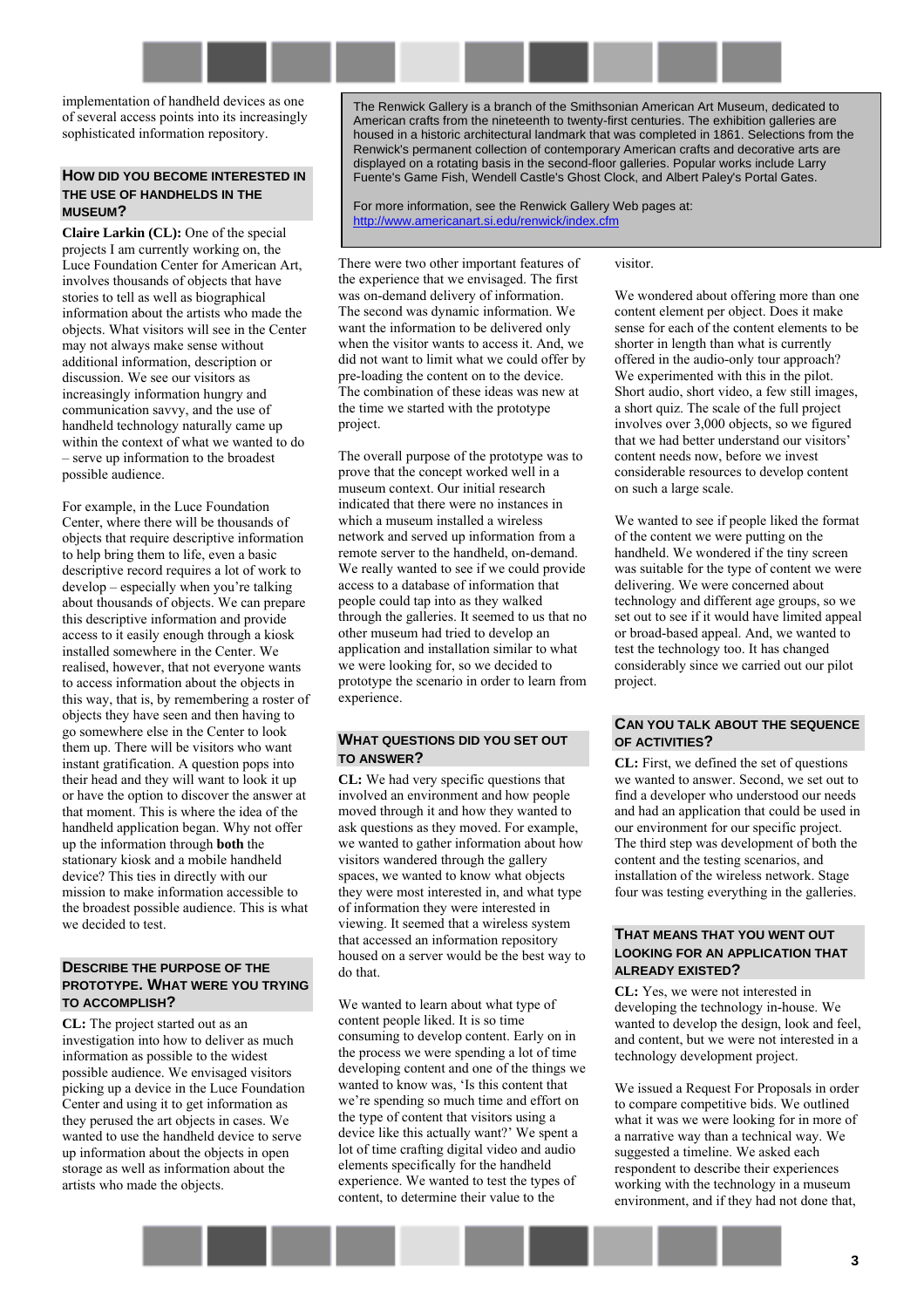how they would approach delivering it given our scenario.

### **HOW DID YOU DECIDE WHERE TO INSTALL AND TEST THE HANDHELD EXPERIENCE?**

**CL:** We didnít have a lot of choice! The museum was closed at the time. The Renwick Gallery is a branch of the museum, in a separate building that remained open while our main museum building was being renovated. We were using the Renwick exhibition spaces and galleries to mount temporary exhibitions and maintain permanent collection galleries. Our first thought was to use the handheld in conjunction with a temporary exhibition, but then we realised that we could run the test longer if we focused on permanent collection installations.

Process is such a big part of contemporary craft, we thought we could illuminate the process, let people meet living artists, and reveal some of the hidden aspects of the objects. As it turned out, it really was a great collection to use for this project. The diversity of subject matter, materials,  $techniques - it was so useful to us for$ testing the various aspects of the handheld experience. It was easy to develop a variety of content types and formats that could not otherwise have been delivered in the gallery space.

## **WHO WAS INVOLVED IN THE PROJECT?**

**CL:** The team was comprised of museum staff and several specialists. We had museum staff work primarily on content development, and the look and feel of the presentation  $-$  the graphic elements, the colours, the flow between elements. The team always met in person; we made content decisions as a group. We spent a lot of time on the audio and video elements as a group. For example, everyone got a transcript of the film sessions. Team members would review them and then highlight sections they thought were of interest or that fitted with the objectives we had set out for the media clips. We would discuss them and then send the comments back to our editor/videographer (who, in this case, was an outside contractor). The videographer then edited the piece based on our comments. Sometimes he would create a second edited version based on what seemed to work well from his perspective. We had a very productive working relationship and developed a good trust and feel for the content as the project progressed.

Audio elements were recorded by an outside contractor, actors were chosen to read the elements and we ultimately chose the voice. Still images were selected by a member of staff familiar with the Renwick collection. Images were selected from existing stock where possible and then scanned to a variety of specifications to fit the handheld environment. Museum staff also coded the content, then handed it over to the application developer initially, so that we could see what it would look like. Templates were developed and, by the second phase of the project, we worked directly with a content management system that communicated with the handheld device.

### **WHAT WAS THE TIMELINE FOR THE PROJECT?**

**CL:** It took us one year from the time we started talking about a handheld experience to the launch of the first test application. It took longer to find an application developer than we initially anticipated. In the end, we spent six months on this part of the process and that included reading the proposals, selecting an organisation to work with, preparing and agreeing a contract, and so on.

We spent four months creating content. It took us about the same time to install the wireless network. Given the age of the building, issues such as how to gain access to the attic, who would be allowed up into this part of the building, and finding someone to do the work after hours, required a lot of effort. This was all new territory for us to a certain extent. In the end, it took three months from start to finish to install the network.

We tested two applications. The first test ran for seven months and we used twenty handheld devices. The second test ran for four months and we used eighteen devices. We had about a month of downtime in between. The second application extended the first one. It was developed based on feedback and observations from the first test. It was more ambitious and more complex. Over the course of the eleven months of testing, approximately 3,000 people participated in our experiment.

# **COULD YOU SHARE SOME DETAILS ABOUT COSTS? WHAT COSTS DID YOU ANTICIPATE? WHAT COSTS CAME AS A SURPRISE?**

**CL:** Some of the costs are obvious, of course. We had to purchase equipment, the software application, and install a wireless network. We paid outside specialists to design and install the wireless network, to develop video clips, record audio elements, and work the desk (the people who actually handed out the devices to the public).

Our in-house team, with a lot of talent, included curators, staff from publications, from information technology, and graphic design. Their time and salaries were not figured into the overall project budget. I would say that the three most significant areas with regard to the project budget were the technology, the environment, and content development.

Two areas emerged as particularly challenging in terms of costs: the installation of the wireless network and staff who interacted directly with our visitors. As I mentioned before, the architecture of the building posed challenges with regard to how and where the network could be installed. I don't think we appreciated the complexities of this part of the process when we first started out. This issue won't be the same for us in the future because the project that is currently going on with the main building means that we can install the network as part of the renovation process rather than after it is complete. It is something to take into consideration, though, for other museums considering a test like this.

Finding the right type of person to interface with the public was important. We hired temporary staff to work the desk, to explain the project, to encourage people to participate, and to help people when something went wrong. As you can imagine, customer service is key, but also an understanding of the goals and objectives of the project were important so that the person communicating with the visitor could feel engaged in the process and compensated, so as to reflect the value of their contribution to the experience. Human resource issues are not always talked about, but it does make a big difference if there is someone there who is good with people.

### **WHAT ABOUT THE HARDWARE? WERE THE DEVICES ROBUST ENOUGH TO COPE WITH THE AMOUNT OF USE THEY WERE GIVEN?**

**CL:** We didn't lose anything, and they were difficult to break. Equipment not connecting to the network was a bigger issue than hardware breaking down.

**Michael Edson (ME):** One of the biggest areas of understanding for us came within this context of what happens when the device loses its connection to the wireless network. In a way, it was helpful that these experiences happened within the context of the prototype so that we could learn just what was needed to avoid it in the larger implementation environment.

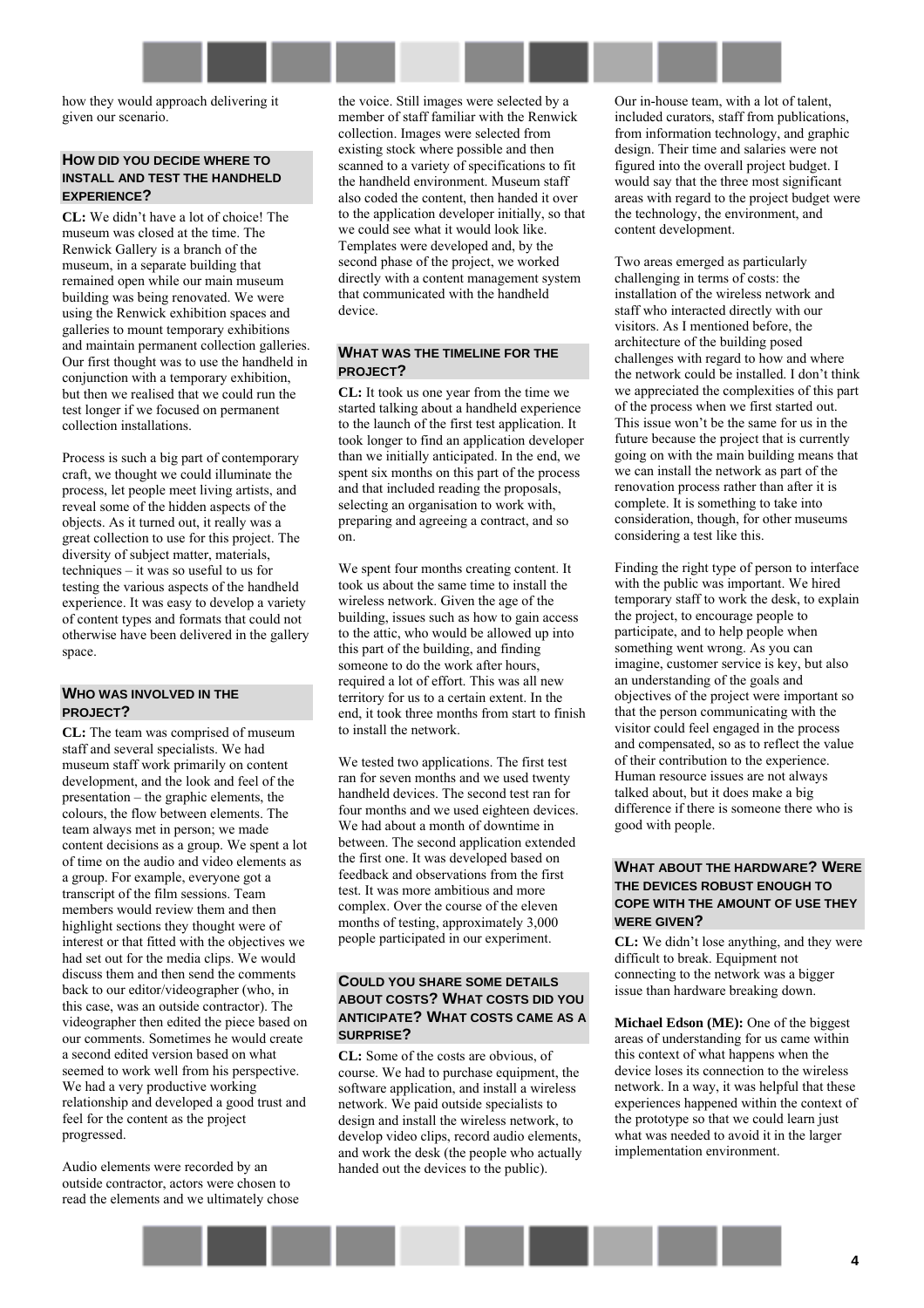## **HOW WERE OUTCOMES MEASURED? AND HOW DO YOU PLAN TO USE WHAT YOU LEARNED TO MOVE AHEAD?**

**CL:** We gathered feedback in several ways. There was a short survey on the handheld device that we asked visitors to complete. We conducted exit interviews, and recorded our observations from spending time in the gallery throughout the test period.

**ME:** I arrived at the museum when the Renwick Handheld Education Project was already under way and, as a fan of the spiral model of software development, the prototype was already a familiar process for me. In this model, the spiral is organised into four quadrants: brain storming/design; construction; publication and testing validation; and real evaluation of what you've accomplished and what you want to do in the subsequent spiral or activity loop. The idea is that each time you pass through an entire cycle of the spiral, you've also passed through all four quadrants.<sup>4</sup>

This model is helpful because it deals explicitly with risk. Also, it acknowledges that you don't know all the answers at the outset, but that through experience the answers will come. So, the greater the investment, the greater the experience, and the better the end-product. As the whole idea of piloting and prototyping is built in to this model, the Renwick project fitted in perfectly.

#### **SO, YOU'RE COMFORTABLE WITH THE PROTOTYPE PROCESS?**

**ME:** Yes. Implicit in the handheld initiatives is that we're working with new technologies and with companies that are new entities too. The technology is new to the world, the companies are new to themselves and, with our museum community and through the spiral model, we're beginning to test relationships. An analogy would be to think of the prototype process as a set of short dates, a ëgetting to know you' sort of approach to working both with new technologies – handheld devices and wireless networks – and new people. We needed to get to know the application developers, understand their working methods and philosophies, and one very good way of doing this is to agree to work together on a short-term, small-scale test of our environment and content and their technical expertise and application

 $\overline{a}$ 

#### development skills.

We've now had two 'dates', one each with two different companies and we're planning for a third date that will be the transition from test to full-scale development in the environment we were initially planning for. We've learned something from each situation and we will carry that with us through each subsequent date. This series of short-term, low-exposure projects, as far upstream as possible, I see as fundamental to constructing the team and the approach we need for the longer-term implementation.

# **ARE YOU PLEASED WITH THE SUCCESS RATE FOR EACH OF THE STEPS THUS FAR?**

**ME:** Yes, each iteration has moved us forward in our understanding of both what can and can't be done. I've been grateful for the failures we've had. On a few key issues we really learned a lot. Some of our initial assumptions were wrong and testing identified them to us. In some cases we bought technology that didn't fulfil our needs. These were fantastic mistakes to make two-and-a-half years before opening. If you're going to make mistakes, which we all do, it is wise to do so with some time on your side.

There is something else that we are learning about here too, and that is our level of institutional maturity. I am thinking in terms of the Capability Maturity Model for Software, or CMM for short.<sup>5</sup> This model is used by organisations to identify best practices and to help them assess their own maturity with regard to information technology. The analogy to our situation is that three years ago we didn't know what we didn't know about handheld technology, on-demand and/or dynamic content delivery. We couldn't gauge whether we could implement a handheld application in connection with a wireless network three years ago. Part of this spiral model approach and our investment of smaller sums of money, anywhere between \$10,000 and \$30,000, has been to gauge our own operational maturity.

How ready are we as an organisation to take on risky projects? For me, this is a very important question. Are we a mature enough organisation to take the next step with the wireless handheld initiatives? It is a big jump from where we currently are in

 $\overline{a}$ 

the spiral to where we want to go in the next step (which is a full production mode). Leaving low-risk land to move into a place where we invest substantially more money and expose ourselves to higher risk as we broaden our approach to include more gallery space and more people requires us to be more mature.

In terms of the work we need to do, there are simultaneous activities. While we move ahead with the technological infrastructure to support the use of handheld devices in the new building, we must also move ahead with the construction of a complex metastructure to support communication between the devices and our information resources. To build and sustain rich content on the handheld side, we want to create a series of well-defined repositories for data and have the handheld communicate with them. While we want to serve up data to the handheld, we don't want to change core practices within the museum.

### **HOW ARE YOU ABLE TO EVOLVE FROM THE LUCE CENTER ORIGINAL IDEA TOWARDS A MORE PERVASIVE APPROACH TO USING HANDHELDS IN THE MUSEUM?**

**ME:** The idea of wireless connectivity in the new building was acknowledged as something we ought to do from the outset, but we didn't really know what that meant. Having participated in the prototype project, our understanding of what is and is not possible has grown and we've developed some terrific partnerships that have enabled us to craft a vision for dynamic delivery of information throughout the building using handheld devices. We now know where we want to go and we're trying to realise this vision. Over time, we will allow the handheld application to interact with many of the other information resources we have available and customise those interactions based on a visitor's needs and wants. We want to build a narrative partnership with the public and have our information systems and appliances know what resources are available.

### **WHAT ADVICE CAN YOU GIVE OTHER MUSEUM PROFESSIONALS INTERESTED IN, BUT PERHAPS HESITANT TO TRY, PROTOTYPING?**

**CL:** Think about how the project will affect others in the museum. For example, we needed people with technical skills to support our project. Our information technology staff have a lot of responsibility and we added a lot more with our prototype project. Our internal technical team did a great job, but we did take them away from their regular duties during our project. Also, I mentioned before the temporary staff we brought in to work the desk to hand out the

<sup>4</sup> The spiral model of software development was created by Barry Boehm. The model was influential because it endorsed an iterative approach to the development process. Further details can be found on Wikipedia: http://en.wikipedia.org/wiki/Barry\_Boehm.

<sup>&</sup>lt;sup>5</sup> The Capability Maturity Model for Software (CMM) was developed by the Carnegie Mellon Software Engineering Institute. For more information visit the SEI Web site at: http://www.sei.cmu.edu/cmm/.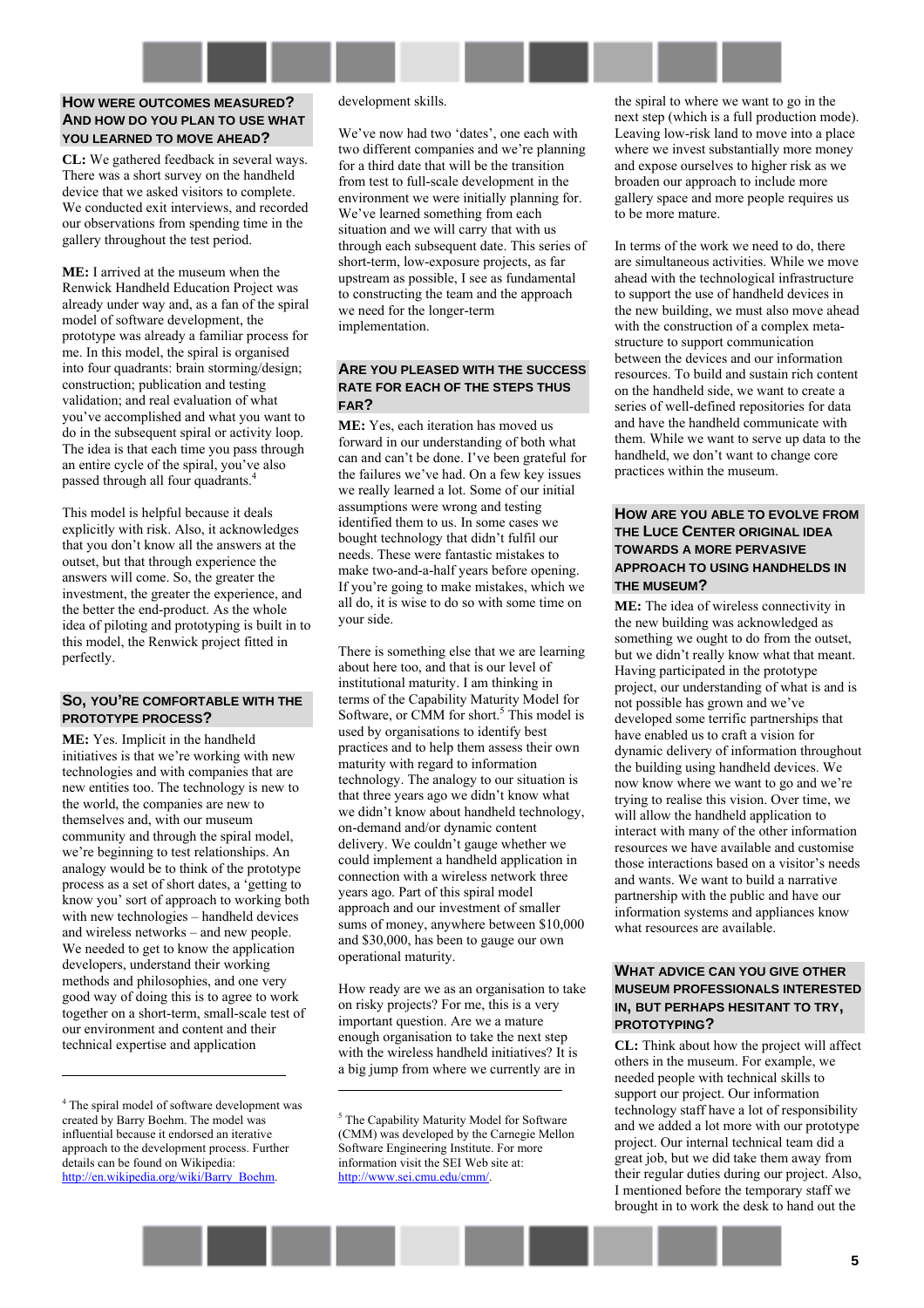devices. I personally spent a lot of time working with people, sitting at the desk myself, to make sure that the experience of the experiment was communicated as much as anything else. I wanted visitors to know why we were testing the appliance, why we were interested in their feedback, and how much we appreciated their time and effort.

You will be amazed by what you observe. I noticed many times that the handheld device got visitors very excited about the objects they were looking at. I almost wish that we could have had docents on hand as well to continue the experience. What we found was that people wanted to ask more questions or dig deeper as a result of having used the handheld.

**THAT'S INTERESTING – YOU'RE SUGGESTING THAT IT WAS THE USE OF THE TECHNOLOGY DEVICE THAT GOT VISITORS TO WANT TO TALK TO SOMEONE ELSE?** 

**CL:** Yes. In fact, in many instances I observed just that. It was really interesting to learn this.

## **BRIEF BIOGRAPHIES**

**Claire Larkin** is Special Projects Director at the Smithsonian American Art Museum. She is responsible for two long-term projects that are part of the renovation and enhancement of the museum. The Luce Foundation Center for American Art is a 12,000 square foot open storage facility that will display more than 3,400 art objects from the Museum's collection, and the Lunder Conservation Center will be a 10,200 square foot facility featuring five visible laboratories and studios. Both Centers will be open to the public seven days a week, year round.

**Michael P. Edson** is Chief of the Information Technology Office at the Smithsonian American Art Museum. The IT Office includes New Media Initiatives, Computer Support and Data Integration. The office supports all hardware and software systems in the museum and conducts all new media programmes, both for the general public and for classrooms across the country. The IT Office also develops database applications, the Museum's Web site and related information management initiatives.

**Angela T. Spinazzè** is a consultant and independent researcher. Her experience includes feasibility studies and strategic planning for new technologies, the design of metadata schemas and associated standards, professional development workshops and seminars, project management and research. She works with museums to integrate new technologies into cultural environments. Find out more at [http://www.atspin.com.](http://www.atspin.com/)

# <span id="page-5-0"></span>**LIFEPLUS PROJECT: REAL-TIME VIRTUAL HUMANS IN AUGMENTED REALITY SITES**

# **Nadia Magnenat-Thalmann, MIRALab, CUI, University of Geneva Panos Trahanias, Institute of Computer Science, FORTH, Heraklion, Greece**

In this article we are presenting our work in the EU Information Society Technologies (IST) project LIFEPLUS [\(http://www.miralab.unige.ch/subpages/life](http://www.miralab.unige.ch/subpages/lifeplus/) [plus/\)](http://www.miralab.unige.ch/subpages/lifeplus/). The project proposes an innovative 3D reconstruction of ancient frescos through the real-time revival of their fauna and flora, featuring groups of virtual animated characters with dramaturgical behaviour in an immersive Augmented Reality (AR) environment. The goal of this

project is to push the limits of current AR technologies, exploring the processes of narrative design of fictional spaces where users can experience a high degree of realistic interactive immersion. Based on a captured/real-time video of a real scene, the project aims to enhance such scenes by enabling realistic 3D simulations of virtual characters to be rendered in real-time. Although initially targeted at cultural heritage centres and sites, the paradigm is

by no means limited to such subjects but encompasses all types of future location-based entertainment, e-visitor attractions, e-worker training schemes, as well as on-set visualisations for the television and film industry. This article provides an overview of the project and the technologies employed, and presents the final results based on completed research and development. Professor Nadia Magnenat-Thalmann fulfilled the

role of scientific coordinator of LIFEPLUS and Professor Panos Trahanias undertook the administrative coordination.

#### **INTRODUCTION**

 $\overline{a}$ 

Since ancient times, images have been used as records of information, events and lifestyles as well as for decorative purposes. The possibility of reviving historical images adds a new dimension to the understanding of our past. The re-creation of historic environments for serious study, education and entertainment is not new, $\delta$  although methods for achieving these objectives have evolved considerably over time. Before the days of widespread books and printing, story-tellers would conjure up visions of events and places, providing their listeners with an impression of reality (often augmented reality) elsewhere in time and

<sup>6</sup> See D.B. Arnold, "Computer Graphics and Archaeology: Realism and Symbiosis" in *ACM SIGGRAPH and EUROGRAPHICS: Interpreting the Past, preconference proceedings*, pp. 10-21, 2000.



Mobile AR-Life simulator system © LIFEPLUS, 2004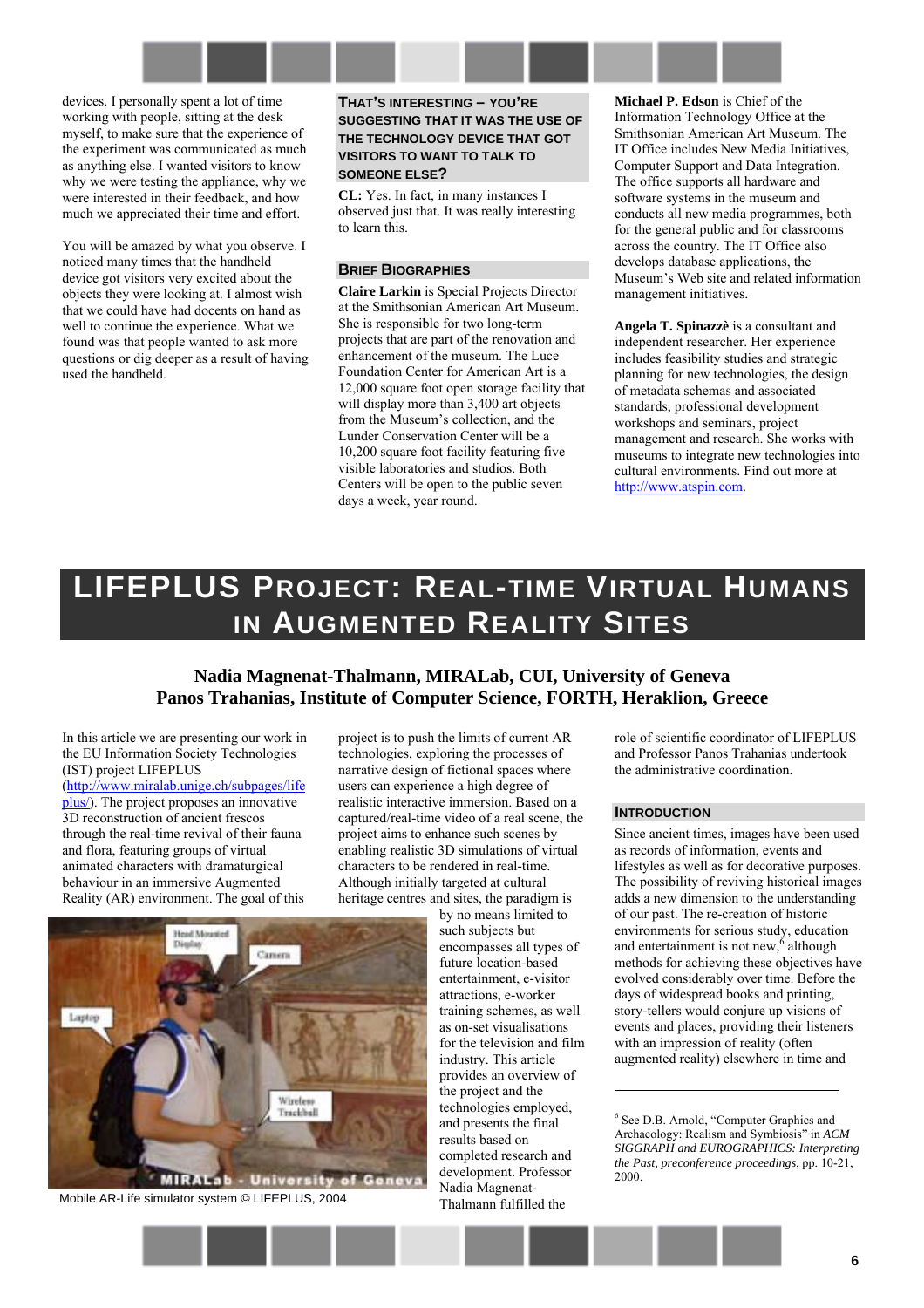

space. Theatre, fine art and cinema have added to the richness of the explicit visual experience available to the viewer. They have made interpretations of history more accessible to the general public, but at the same time have narrowed the individual's scope for personalised, interactive experience and visualisation of the description of it. Historical frescos are a unique arrangement of *mise en scène* (stagesetting) elements that enhance the user experience by creating a set of compelling narrative patterns, albeit in a static, twodimensional way. Mixed realities<sup>7</sup> and their concept of cyber-real space interplay invoke interactive digital narratives that promote

set-up of such systems was operational only in specific places (indoors or outdoors) or with specific objects that were used for training purposes, making them difficult to apply at different sites. Furthermore, almost none of these systems features full real-time virtual human simulation. With our approach, based on two efficient real-time camera tracking systems, we can quickly set up AR experiences anywhere. With the interplay of a modern real-time framework for integrated interactive virtual character simulation, we illustrate how we enhance the experience in LIFEPLUS with full virtual character simulations at cultural heritage sites.

Real-time virtual Pompeian character simulation in the Pompeian thermopolium © LIFEPLUS, 2004



new patterns of understanding in various contexts. In the context of cultural heritage sites such as the ancient city of Pompeii, we would like to observe and understand the behaviours and social patterns of living people from ancient Roman times, superimposed on to the natural environment of the city. In industrial environments, we would like to 'employ' virtual workers, for training and maintenance reasons, to assist real ones. Until recently, AR systems had various problems in managing such simulations in a fully interactive way, due to hardware and software complexities in AR enabling technologies.<sup>8</sup> Generally the

7 For more on mixed realities, see P. Milgram and F. Kishino, "A Taxonomy of Mixed Reality Visual Displaysî in *IEICE Transactions on Information Systems*, Vol. E77-D, No. 12, pp. 1321-1329, 1994.

l

8 R. Azuma, Y. Baillot, R. Behringer, S. Feiner, S. Julier and B. MacIntyre, "Recent Advances in Augmented Reality" in *IEEE Computer Graphics Applications*, Vol. 21, No. 6, pp. 34-47, 2001.

#### **RELATED WORK**

 $\overline{a}$ 

A number of projects are currently based on AR integrated platforms, exploring a variety of applications in different domains such as medical, e.g. ART (Augmented Reality for Therapy,

[http://mrcas.mpe.ntu.edu.sg/groups/art/\)](http://mrcas.mpe.ntu.edu.sg/groups/art/); cultural heritage, e.g. the work of Stricker *et*  al.<sup>9</sup> and Papagiannakis *et al*.;<sup>10</sup> training and

<sup>9</sup> D. Stricker, P. Dähne, F. Seibert, I. Christou, L. Almeida and N. Ioannidis, "Design and Development Issues for Archeoguide: An Augmented Reality based Cultural Heritage On-Site Guide" in *Proceedings ICAV3D 2001*: *Augmented Virtual Environments and 3D Imaging, pp. 1-5, 2001.*<br><sup>10</sup> G. Papagiannakis, M. Ponder, T. Molet, S.

Kshirsagar, F. Cordier, N. Magnenat-Thalmann and D. Thalmann, "LIFEPLUS: Revival of life in ancient Pompeii", *VSMM2002* (invited paper), 2002.

maintenance, e.g. Schwald *et al.11* and Wohlgemuth and Triebfürst;<sup>12</sup> and games, for example, Thomas *et al*. 13 Special focus has recently been applied to system design and architecture in order to provide the various AR enabling technologies with a framework for proper collaboration and interplay.14 An extensive bibliography on current state-of-the-art AR systems and frameworks has been described.<sup>15</sup> However, few of these systems take the modern approach that a realistic mixed reality application, rich in AR virtual character experiences, should be based on a complete VR Framework (featuring game-engine-like components) with the addition of the 'AR enabling technologies' such as Real-time Camera Tracking, AR Displays and Interfaces, and Registration and Calibration.

#### **AR FRAMEWORK COMPONENTS**

Our AR-Life platform is based on the VHD++16 component-based framework engine developed by VRLAB-EPFL ([http://ligwww.epfl.ch/\)](http://ligwww.epfl.ch/) and MIRALab-UNIGE ([http://www.miralab.unige.ch/\)](http://www.miralab.unige.ch/), which allows quick prototyping of VR-AR applications featuring integrated real-time virtual character simulation technologies. The framework has borrowed extensive know-how from previous platforms.17 The

<sup>11</sup> B. Schwald, J. Figue, E. Chauvineau and F. Vu-Hong, "STARMATE: Using Augmented Reality technology for computer guided maintenance of complex mechanical elements", in *Proceedings e2001: eBusiness and eWork,*  Vol. 1, Section 1.4, 2001.

 $\overline{a}$ 

 $12$  W. Wohlgemuth and G. Triebfürst, ìARVIKA: augmented reality for development, production and service" in *Proceedings DARE 2000: Designing augmented reality environments*, pp. 151-152, 2000.<br><sup>13</sup> B. Thomas, B. Close, J. Donoghue, J. Squires,

P. De Bondi, M. Morris and W. Piekarski, ìARQuake: An Outdoor/Indoor Augmented Reality First Person Application<sup>"</sup> in *Proceedings ISWC 2000: Wearable Computers,* pp. 139-146, 2000.

 $14$  For more on this, see E. Gamma, R. Helm, R. Johnson and J. Vlissides, *Design Patterns: Elements of Reusable Object-Oriented Software* (Addison-Wesley, 1994).

15 See R. Azuma, Y. Baillot, R. Behringer, S. Feiner, S. Julier and B. MacIntyre, "Recent Advances in Augmented Reality" in *IEEE Computer Graphics Applications,* Vol. 21, No. 6, pp. 34-47, 2001.

 $\frac{1}{6}$  For more technical information, see M. Ponder, G. Papagiannakis, T. Molet, N. Magnenat-Thalmann and D. Thalmann, "VHD++ Development Framework: Towards Extendible, Component Based VR/AR Simulation Engine Featuring Advanced Virtual Character Technologies" in *IEEE Computer Society Press, CGI Proceedings*, pp. 96-104, 2003.

<sup>17</sup> Such as those presented in G. Sannier, S. Balcisoy, N. Magnenat-Thalmann and D. Thalmann, "VHD: A System for Directing Real- $(cont)$ 

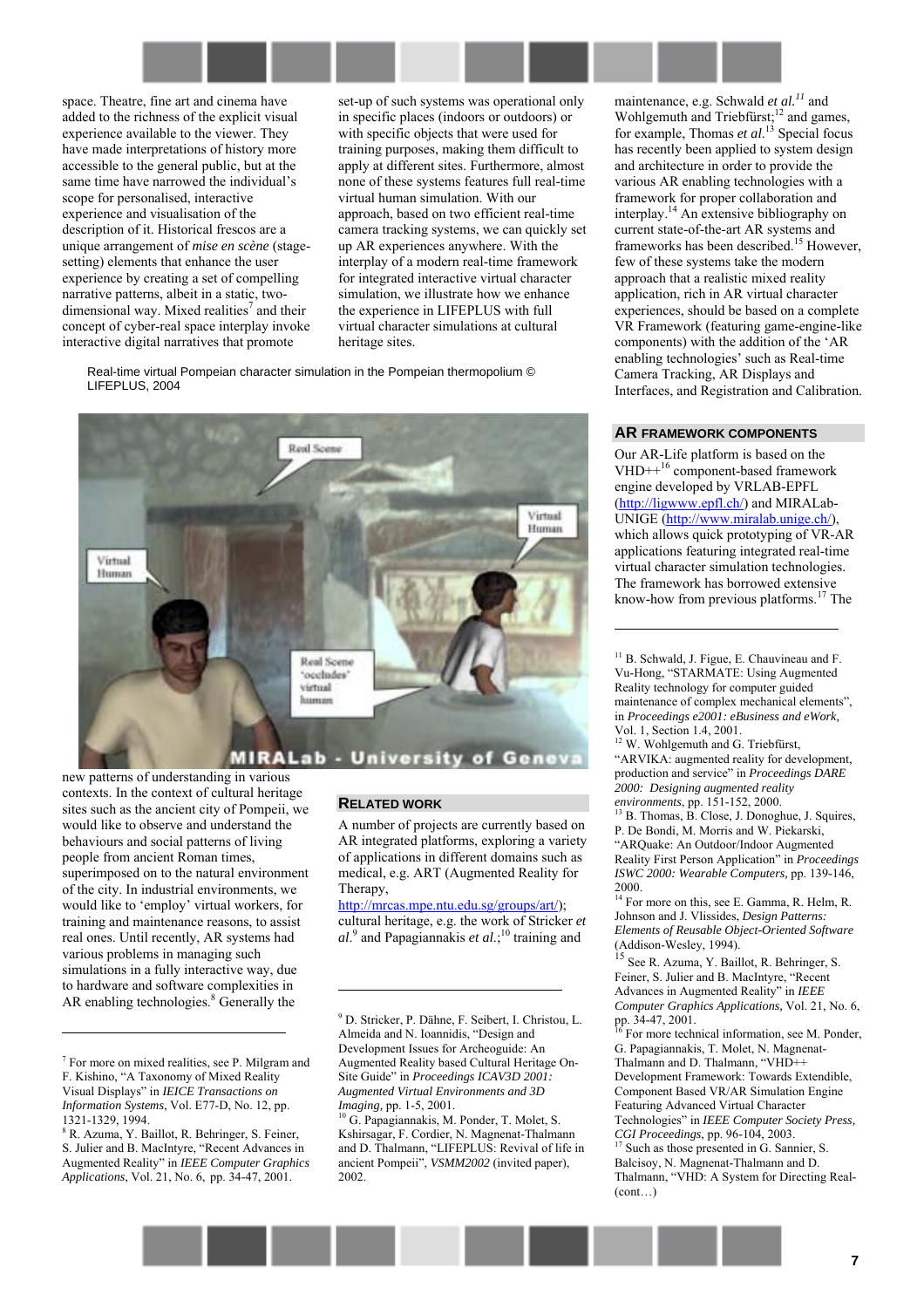

key innovation is focused in the area of a component-based framework, which allows the plug-and-play of different heterogeneous human simulation technologies, such as real-time character rendering in AR (supporting real-virtual occlusions), real-time camera tracking, facial simulation and speech, body animation with skinning, $^{18}$  3D sound, cloth simulation and behavioural scripting of actions. To meet the hardware requirements of this objective, a single Alienware P4 Area-51 Mobile Workstation was used, with a GeforceFX5600Go NVIDIA graphics card, a firewire Unibrain Camera or USB Logitech Web camera for fast image acquisition in a video-see-through i-glasses SVGAPro monoscopic HMD set-up, for advanced immersive simulation. Our previous efforts were based on a clientserver distributed model, based on two mobile workstations. To achieve the requirement of 'true mobility', a single mobile workstation is used in our current demonstrations, after improvements in the streaming image capture and introduction of hyper-threading and graphics processing unit (GPU) calculations in the platform code.



The Pompeian 'thermopolium' © LIFEPLUS, 2004

#### **REAL-TIME MARKERLESS CAMERA TRACKING**

Real-time markerless camera tracking presents two main problems, namely the absence of easily recognisable markers and a demand for high-speed computation. Using markerless tracking is often a necessity, as applying markers within the tracking area is neither suitable nor possible (especially on cultural heritage sites). This then requires accurate tracking to be done with only natural features present, often

Time Virtual Actors" in *The Visual Computer*, ed. Springer, Vol. 15, Nos 7/8, pp.320-329, 1999. <sup>18</sup> For more on 'skin' technologies, see the chapter on Cultural Agents, Avatars and Personalisation in DigiCULT's *Technology Watch Report 3*, available free online from http://www.digicult.info/pages/techwatch.php.

1

with sharply varying light sources, shadows, motion blur and occlusions. Performing this tracking in real-time necessitates the use of algorithms specially adapted to fast operation, and thus disqualifies many algorithms that are perfectly suitable in offline applications.

The LIFEPLUS application utilises the 2D3 camera tracking solution (creators of the Boujou Software Tracker, see [http://www.2d3.com/ f](http://www.2d3.com/)or details), based on the approach that the system should be able to self-initialise anywhere within the tracking environment without any intervention by the user. In effect this means that, instead of calculating *relative* changes in rotation and translation (i.e. relative to set markers), we calculate *absolute* rotation and translation for every frame. This has the advantage of avoiding the problem of drift, and also ensures instant recovery if tracking is lost due to excessive motion blur or occlusion. Another innovative camera tracking solution has been developed within LIFEPLUS by FORTH (Foundation for Research and Technology: [http://www.forth.gr/\)](http://www.forth.gr/)<sup>19</sup> and

operates in different environments, we tested the system directly in the ruins of Pompeii. However, in order to continue tests, a paper 'maquette' was constructed to represent the actual Pompeii site that we visited for our first on-site tests. This allowed extra fine-tuning and improvement of our simulation and framework, without having to visit the real site numerous times. With the help of the [Archaeological](http://www.pompeiisites.org/)  [Superintendence of Pompeii](http://www.pompeiisites.org/)  ([http://www.pompeiisites.org\)](http://www.pompeiisites.org/), who provided us with all the necessary archaeological and historical information, we selected the 'thermopolium' (tavern) of Vetutius Placidus and conducted our experiments there.

Some video animations of the work of LIFEPLUS are available online at <http://netzspannung.org/database/lifeplus/en> .

#### **CONCLUSIONS AND FUTURE WORK**

With the current results of our AR Framework, we are able to manage augmented reality, full virtual character



Lab 'maquette' AR tests © LIFEPLUS, 2004

was integrated in the AR-Life simulator, yielding interactive results.

#### **EXPERIMENTS AND RESULTS**

 $\overline{a}$ 

#### **Cultural Heritage AR Simulation: Pompeii and the thermopolium of Vetutius Placidus**

In order to confirm that our integrated AR framework for virtual character simulation

<sup>19</sup> See also M. Lourakis, "Efficient 3D Camera Matchmoving Using Markerless, Segmentation-Free Plane Tracking" in *Technical Report 324*, Institute of Computer Science, FORTH, 2003.

simulations (including body, skin, face and clothes) in real-time cultural heritage environments through a markerless AR tracking system. However, there is still room for improvement. First, we are working on improving the real-time camera tracking, in order to achieve higher frame rates in both methods. The 'illumination' registration between the real and virtual scene is being addressed with the introduction of High Dynamic Range Image Based Lighting for virtual character simulations in AR. Finally, the potential incorporation of various interaction paradigms between the real user and the virtual humans in the augmented world is currently being investigated.

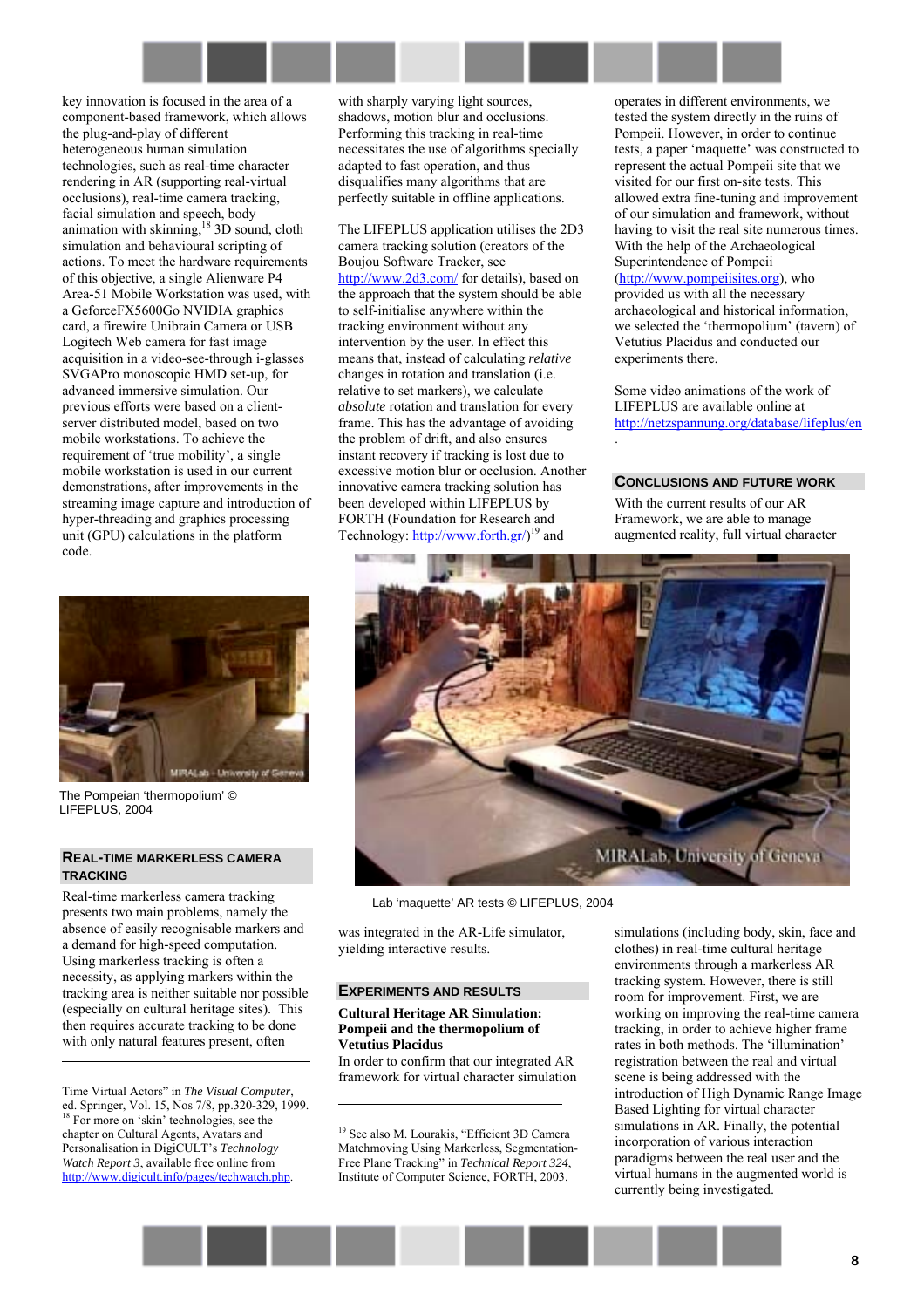

### **ACKNOWLEDGEMENTS**

Special thanks are extended to Sebastian Schertenleib, Michal Ponder and Tolga Abaci for the VHD++ framework and to Marlene Arevalo and Nedjma Cadi for their design work. The work described was supported by the Swiss Federal Office for Education and Science and the EU IST FP5 programme, in the context of the EU IST LIFEPLUS (15) project.

# *GOOD PRACTICE GUIDE*

Resources for good practice, based on the experience and understanding developed through the UK's NOF-digitise programme, are available at [http://www.ukoln.ac.uk/interop-focus/gpg/,](http://www.ukoln.ac.uk/interop-focus/gpg/) supported by BIG (the successor organisation to the New Opportunities Fund, NOF) and the MLA (Council for Museums, Libraries and Archives, [http://www.mla.gov.uk/\)](http://www.mla.gov.uk/).

The NOF-digitise programme [\(http://www.nof.org.uk/\)](http://www.nof.org.uk/) provided lottery funding to support digitisation activities and the development of 150 Web sites offering access to cultural heritage resources. These resources are now available from the EnrichUK portal: [http://www.enrichuk.net/.](http://www.enrichuk.net/) 

UKOLN and AHDS ([http://www.ukoln.ac.uk/,](http://www.ukoln.ac.uk/) [http://www.ahds.ac.uk/\)](http://www.ahds.ac.uk/) provided technical support for projects through the NOF-digitise Technical Advisory Service (NOF-TAS), working closely with MLA who provided expert advice to the Big Lottery Fund. The wide range of materials and experience gained by NOF-TAS is extremely valuable to the sector and will be of interest to readers working in heritage organisations and projects. To ensure access to this knowledge resource, UKOLN have launched the Good Practice Guide Web site, which offers a range of advice to organisations involved in similar development activities. This resource will be complemented by others based on experiences gained in supporting similar work within the cultural heritage and higher and further education sectors.

# *LINKING ARMS*

National and regional institutions and strategic bodies from across the British Isles have formed a consortium to propose a project that will ëenhance and enrich the United Kingdom's archival heritage; make a core element of the archival gateway available online;<sup>1</sup> and empower new and existing archives users to access their heritage through training and outreach programmes.'

Linking Arms aims to create new digital resources as well as making many existing online materials and repositories accessible through a single portal. MLA ([http://www.mla.gov.uk/\)](http://www.mla.gov.uk/) has conducted tests with archive users to determine how the project might best proceed. Subject to receiving funding, the project will be carried out between 2006 and 2009.

# **CONSERVATION AWARDS**

The UK Conservation Awards Programme

[\(http://www.consawards.ukic.org.uk/\)](http://www.consawards.ukic.org.uk/), which rewards excellence and innovation in the field of preservation of cultural heritage, has had its funding secured until 2009, thanks to support from Sir Paul McCartney. ëOur cultural heritage gives enormous pleasure to people of all ages and reminds us of who we are and where we have come from,' said the Director of the UK Institute for Conservation (UKIC, [http://www.ukic.org.uk/\)](http://www.ukic.org.uk/) David Leigh. 'In our throw-away society, it has never been more important to preserve "the real thing", and that's what conservators do. The Awards have recognised the triumphs of conservation over the past decade and [this] support will help us celebrate many more.<sup>7</sup>

The Conservation Awards are open to projects from any heritage field, from institutions of any size, and the Digital Preservation Award, which debuted in 2004, attracted entries from all over the world. The 2004 Award for Conservation was won by the Hamilton Kerr Institute ([http://www](http://www-hki.fitzmuseum.cam.ac.uk/)[hki.fitzmuseum.cam.ac.uk/\)](http://www-hki.fitzmuseum.cam.ac.uk/) and the Digital Preservation Award went to the UK National Archives [\(http://www.nationalarchives.gov.uk\)](http://www.nationalarchives.gov.uk/).

In 2005, the UKIC and the Institute of Paper Conservation [\(http://www.ipc.org.uk/\)](http://www.ipc.org.uk/) will be incorporated into the Institute of Conservation, a larger professional body.

# **PAPERS FROM MUSEUMS AND THE WEB 2005**

Papers from Museums and the Web 2005, which took place in Vancouver, British Columbia, Canada, between 13 and 16 April, are available online from [http://www.archimuse.com/mw2005/.](http://www.archimuse.com/mw2005/) This includes the closing paper 'Converging Culture' by Ian Wilson (Librarian and Archivist of Canada), [http://www.archimuse.com/mw2005/abstracts/prg\\_295000686.html,](http://www.archimuse.com/mw2005/abstracts/prg_295000686.html) which addresses possible convergence of cultural repositories and programmes and explores future challenges.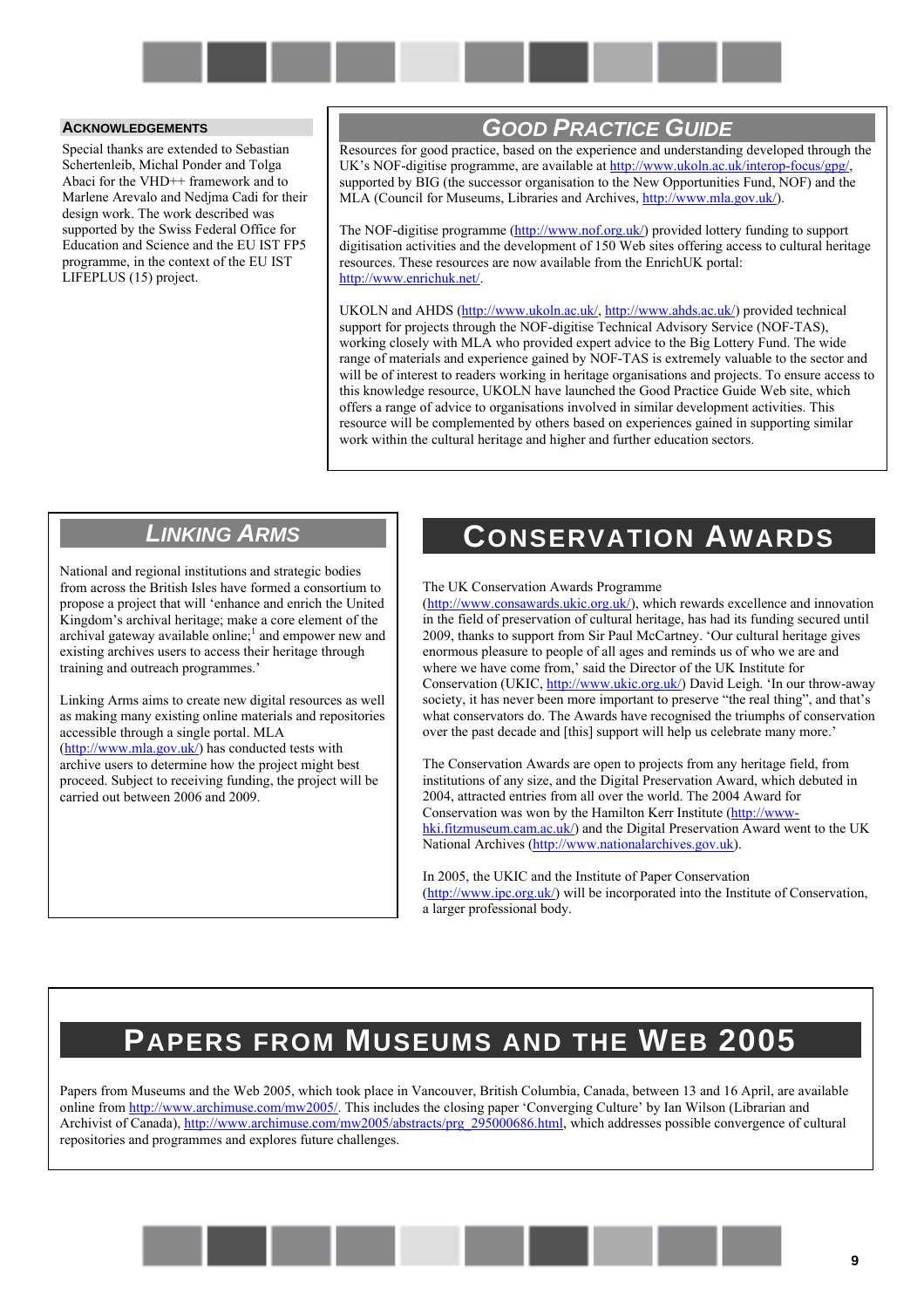# <span id="page-9-0"></span>**NEWS FROM DIGICULT'S REGIONAL CORRESPONDENTS**

# <span id="page-9-1"></span>*ALBANIA*

# **Report by Bendis Balla**

### **NATIONAL CENTRE FOR THE CULTURAL PROPERTY INVENTORY**

The National Centre for the Cultural Property Inventory (NCCPI) was established in 1995 upon a decision of the Albanian Council of the Ministers and with initial funding from the World Bank. The Centre is part of the Ministry of Culture, Youth and Sports of the Republic of Albania (MCYS). Its basic mission is the creation of a computerised catalogue on the cultural heritage of the Albanian people by managing the registration of all cultural real and movable properties that are in the custody of the network of museums throughout the country, art galleries, private citizens, and local and national specialised and religious institutions.

## **HISTORY**

The work started without the benefits of any real basis in computerising and cataloguing Albaniaís cultural heritage objects (only the central specialised institutions such as those under the Academy of Sciences held some simple 'passports' of objects). Consequently the period from 1995 to 1999 served as an experimental phase without producing significant results but laying important groundwork for future work. The existing infrastructure at that time was very simple and not appropriate for remote use. Similarly, the software used, *Histbase*, was not appropriate for the searching and exploitation of data. Efforts were made to approach donors who could provide support in these fields (such as UNESCO [\(http://www.unesco.org\)](http://www.unesco.org/) or the Unique Catalogue Italian Institute), but these efforts did not bring any concrete results.

The project *NCCPI 99/01* – Automatic *System for the Management of the Cultural Heritage* was drafted in 1999. In 2000, the State Budget supported the initial phase for the replacement of the former material base as well as the creation of a national computerised network for the management of cultural heritage. Following this breakthrough, a methodological guide for unifying the criteria for classification, terminology and understanding for the disciplines and categories included in the

database was distributed to the relevant national and local institutions. The new software compiled by the Centre was tested. New software (named *Onufri*, after the well-known Albanian painter of the Medieval era) was designed by Infosoft and tested. (Infosoft still offers its services on potential problems related to the updating or maintenance of the database.)

In 2002 the database was imported into a new one that is still in use today. This database contains an index that largely follows the Council of Europe Core Data Index.20 The provision of the computerised infrastructure for the Centre and the seven regional branches was also completed in the same year, aiming to create a stable connection and fast information exchange.

#### **LEGISLATION**

 The new law on cultural heritage, approved by the Albanian Parliament in April 2003, extended the duties of the NCCPI regarding the control of movement and the management of this property. Although priority was given to the properties under MCYS, the project is now aimed towards the development of an automatic information system for the protection, study, preservation and management of cultural heritage objects, regardless of their ownership, which might be the State, religious institutions or private owners. The law establishes that 'computerised cataloguing' is the recording of data according to established scientific criteria on the identification and rapid administration of the cultural property, while the 'object's passport' is the identity card of a cultural heritage object, containing images, films, sketches, location, size, weight, material, the computerised code, the author, the preservation repository, description and history.

#### **PROJECT OBJECTIVES**

 $\overline{a}$ 

The major aims of the NCCPI are: the full provision of objects' passports as well as the cataloguing of each cultural

object's data for the purpose of their identification and management by a unique central database;

the remote communication of NCCPI with the regional centres and the main scientific institutions for the purpose of collecting and updating information on the movement and changes of the objects;

the management and control of the cultural properties based on the identification data; the collection and preservation of scientific data and of the maintenance (restoration) data of the objects;

the facilitation of access to this information for interested parties, such as the State central administration (regarding each object's situation and scientific management), the protection and preservation institutions, customs (for identification and control of movement), as well as scientific and educational institutions, and the public (including Internet publication for the purposes of knowledge, study, dissemination, instigation of their use in the educational curricula and for cultural tourism).

The database is built on the descriptive data of the object passport. There are about 30 metadata fields, divided into a number of areas such as identification, scientific and administrative data. Each descriptive datum can serve as a potential search element, be it an individual search or combined through filters, as well as an element for report preparation. It will be used according to three use and security levels, following the three categories of concerned parties mentioned above.

While more than 95 per cent of the collections belonging to the network of national and regional museums (from the Cultural Monuments Institute, $21$  to art galleries and studios) that depend on MCYS have already been registered in the 'Onufri' database, the work is targeted at the further inclusion of information from the institutes within the Academy of Sciences, such as the Archaeological Institute, the History Institute, the Institute of Popular Culture, and from all of those who administer Albania's cultural heritage.

 $20$  See "European Commission – Council of Europe Joint Programme: Integrated Rehabilitation Project Plan/Survey of the Architectural and Archeological Heritage (IRPP / SAAH)", Albania, March 2004, p. 9, 'Documentation'.

<sup>&</sup>lt;sup>21</sup> The Cultural Monuments Institute has under its custody archaeological sites such as the ancient town of Butrint (see http://www.butrinti.org)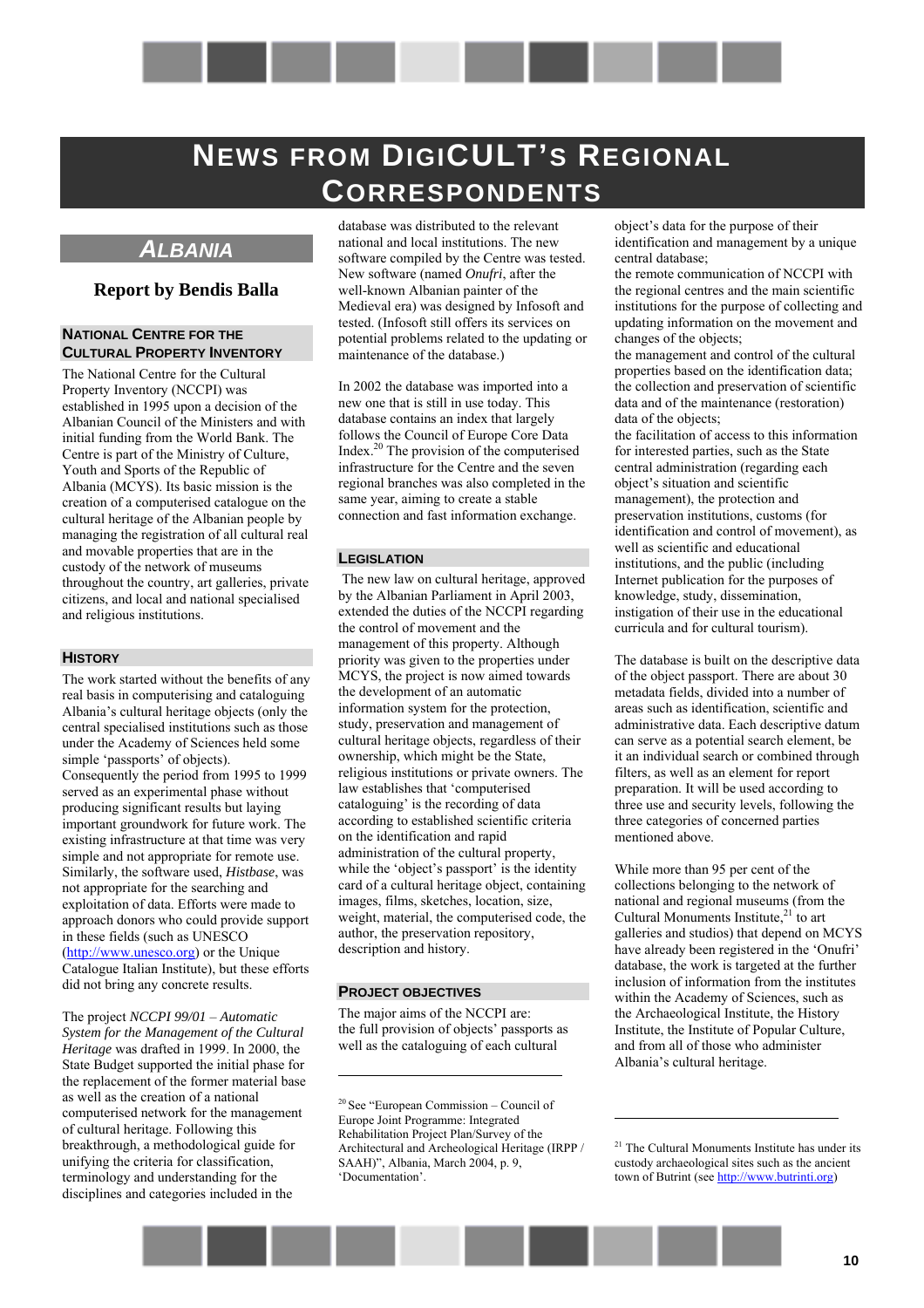Since the best part of the infrastructure is provided by the State Budget, the Centre is working towards the scientific training of its staff $^{22}$  in the Centre and in the regions, the continued improvement of the software for distance communication with its associated limitations, the elaboration of the data and translation fields in which, despite domestic or international support offered to date, there is still room for improvement and updating. Communication with the regional branches was due to start at the beginning of 2005 after the necessary tests.

The Onufri database is divided into three informative catalogues: Catalogue of the cultural properties that have Cultural Heritage status; Catalogue of properties without this status, free from movement limitations; Catalogue of lost objects (subject to restricted data).

The directors of the Centre are aiming at raising the status of the NCCPI to a National Cataloguing Institute.

# <span id="page-10-0"></span>*BELGIUM*

# **Report by Tijl Vereenooghe**

# **CHIRON**

In Greek mythology, Chiron originally a Thessalian god of healing  $=$  survived as one of the centaurs. Unlike the

 $\overline{a}$ 



#### © CHIRION, 2005

others of his race, Chiron was wise and had an extensive knowledge of the healing arts. He had been the tutor of, among others, Asclepius, Theseus and Achilles. Now, CHIRON is also the acronym for a new Marie Curie EU-funded project, which started in February 2005. CHIRON<sup>23</sup> will provide training fellowships for graduates wishing to start a research career in the field of IT applications to the research, conservation and presentation of tangible cultural heritage. The project will consist of a joint training programme and individual research carried out by fellows within a

coordinated framework at the participating partner institutions. CHIRON has a duration of four years with an overall budget of about  $\check{E2}$ , 300, 000.

Marie Curie Host Fellowships for Early Stage Research Training are aimed at offering structured scientific and/or technological training as well as providing complementary skills to researchers with less than four years of research experience. Activity consists mainly of hosting young researchers, completing their training with courses and/or participation in research activity. Complementary skills include languages and management. The Marie Curie actions are intended to promote the development of human resources that constitute the underlying raw material on which research capabilities are built. The initiative also promotes the mobility of researchers between European countries and to Europe from outside.

In the field of material cultural heritage IT has proven to be an effective tool, using state-of-the-art technology adapted from other sectors or purposely developed to take into account the peculiar necessities of cultural applications. As interdisciplinarity is essential, young researchers need to be exposed to a variety of specialised techniques as well as to on-site experiences. Moreover, specialisation in a single discipline has placed the focus on individual steps of the production process, which leads from data acquisition, management and processing to exploitation and communication. Fragmentation is thus an issue to be addressed promptly and needs a holistic approach, which at present no training institution can provide.

The partners of the CHIRON network cover complementary parts of the potential training field. Their collaboration in a joint project will provide integrated coverage of the different specialisations, adding a common perspective and coherent approach. This will be developed through a joint training activity, in which all the young researchers will participate, and specific research projects carried out by individual partners in a coordinated way, which will be the main training/research activity of hosted fellows. CHIRON partners offer researchers a spectrum covering different archaeological periods and different locations – from Northern/Central Europe to the Mediterranean Area and the Near East. A wide range of technologies is covered, from database to multimedia and state-of-the-art 3D modelling and visualisation applications to cultural heritage. Economic and social implications will also be considered. According to the network implementation plans, there will be 7-12 fellows every year working on individual and independent,

though coordinated, research plans. Their subjects will cover most, if not all, areas in the field.

### **EVENT REPORT: VAST2004**

VAST2004 – The  $5<sup>th</sup>$  International Symposium on Virtual Reality, Archaeology and Intelligent Cultural Heritage – was hosted in Belgium. Organised by the Ename Center for Public Archaeology and Heritage Presentation ([http://www.enamecenter.org\)](http://www.enamecenter.org/), it was the largest VAST symposium to date, with more than 150 participants. It was dedicated to the theme ëInterdisciplinarity or *The Best of Both Worlds*: The Grand Challenge for Cultural Heritage Informatics in the 21st Century<sup>'</sup>.

The keynote talk by Neil Silberman (of the Ename Center) raised a critical voice against the easy temptation of being fascinated by the charm of technology and of rationalising from inside its use, just improving its performance. He reminded us that it is no use having a speedy car if one does not know how to drive it. Patricia Manson (EC Head of Unit) discussed some of the emerging issues for digital cultural content as we move from relatively simple developments based on access and discovery to environments that support new forms of user experience and of creative expression, and presented the role of IST research in addressing them.

Since the beginning, VAST has aimed at being a clearing-house for scientists of different provenance and this was reflected in the lecturers' contributions. There were a number of fully fledged papers, dealing with mature research in great scientific depth, while another set of shorter papers dealt with current projects, reporting on advances in ongoing research or exploring new research paths with preliminary announcements.

A third conference track for EPOCH showcases was also offered concurrently with the two paper tracks. These showcases aimed at demonstrating the potential of what is already available as a product of research. EPOCH also held its General Meeting in Oudenaarde where the results of the first year's activities were presented (see the first issue of the first EPOCH newsletter, which is available from [http://www.epoch-net.org,](http://www.epoch-net.org/) for more information). In 2005 the VAST symposium will be hosted in Pisa, Italy, in October: [http://www.vast2004.org.](http://www.vast2004.org/)<sup>24</sup>

 $22$  See "European Commission – Council of Europe Joint Programme: Integrated Rehabilitation Project Plan/Survey of the Architectural and Archeological Heritage (IRPP/SAAH)", Albania, March 2004, p. 8, 'Management'.

 $23$  See the Web site at  $\frac{http://www.chiron-}{http://www.chiron-}$ training.org for more information.

<sup>&</sup>lt;sup>24</sup> This and other events can be viewed from DigiCULT's Events Database, available through http://www.digicult.info.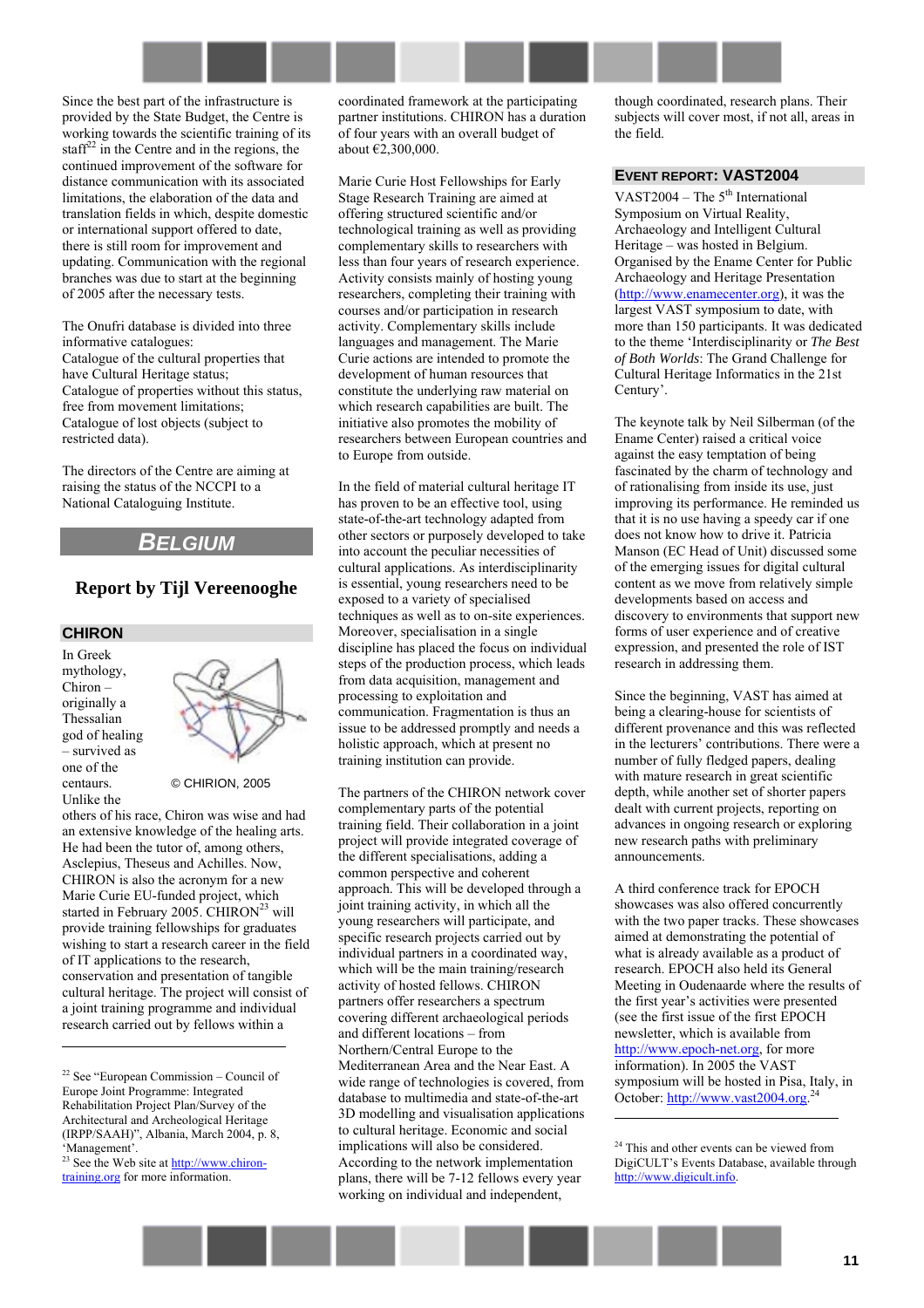# <span id="page-11-0"></span>*GREECE*

# **Report by Efthimios Mavrikas**



Use of photographs for recording statistical information regarding the cultivation of olives © Ergani, 2005, http://www.ergani.org.gr

**OPERATIONAL PROGRAMME "INFORMATION SOCIETY" INVITATION 65: A REVIEW OF SELECTED PROJECTS FUNDED BY THE 3RD COMMUNITY SUPPORT FRAMEWORK 2000-2006** 

Invitation  $65$  for Culture  $-146$  projects funded under Information Society Action Line 1.3, ëDocumentation, Exploitation and Promotion of Hellenic Culture<sup>'</sup> – has been under way for the past few months, and is steadily altering the country's cultural map. The Operational Programme 'Information Society<sup>'</sup> ([http://www.infosociety.gr/\)](http://www.infosociety.gr/) Secretariat has allocated some  $E$ 50m at national level to public and private nonprofit organisations, as well as academic and research institutions, which own and/or manage cultural assets, with the aim of bringing traditional methodologies and formats of heritage management, digitisation and promotion into the Information Age, and expanding the availability of these assets for research and public access to unprecedented levels.

This review focuses on the frontrunners of Invitation 65, starting off with a particularly

interesting case  $-$  a state-of-the-art historical memory preservation organisation situated in a marginal region of Europe, not far from the Asia Minor coastline.

### **THE HISTORICAL ARCHIVE OF THE AEGEAN 'ERGANI': PRESERVING HISTORICAL MEMORY ON THE SEMANTIC WEB**

The Historical Archive of the Aegean Ergani

([http://www.ergani.org.gr/\)](http://www.ergani.org.gr/) is a civil non-profit organisation based in Mytilene, the capital of Lesvos island. Ergani has undertaken the Invitation 65 project entitled *Development and exploitation of a thematic digital collection regarding the modern economic and social history of the North Aegean region (1870-1930)*.

The object and historical study catalyst of the project is the Kourtzi family archive, a rich set of evidence that includes architectural and industrial plans, technical manuals and designs, diplomatic and accounting records, diaries and logbooks, personal and business letters, market studies and advertising material,

newspapers and magazines, ethnographic period footage in the form of amateur PathÈ Baby movies, photographs, postcards and works of art. The evidence sketches a family tale of entrepreneurship and innovation – overcoming troubled times and the unsettled confines of a declining Ottoman Empire and an embryonic Hellenic Kingdom to prosper in banking, commerce,



The Kourtzi family circa 1920 © Ergani, 2005, http://www.ergani.org.gr

shipping, mining, hôtellerie (spas) and the olive oil industry, founding model industrial processing plants on Lesvos island - which highlights, contrasts and eventually accords with Lesvos' progressive marginalisation and isolation from its natural geographic  $context - the Asia Minor coast, the eastern$ Mediterranean and the Black Sea - after joining the Hellenic state.

Ergani follows a semantically consistent methodology for the electronic documentation and study of the archive, enabling knowledge-rich online and offline presentations of the Kourtzi family cultural property. The following two-fold description summarises these methodological choices:

- 1. Ensure optimal coverage and accessibility of documentary evidence by detailing an initial structured and authoritative view of the archive through the comprehensive application of archival description and interoperability standards, extensive use of thesauri, and standardised signalling of personal, temporal and geographical information.
- 2. Open documentary evidence to historical analysis and materialise and creatively visualise the resulting discursive structures by interconnecting documentary evidence through the instantiation of a central knowledge model.

methodological choice is implemented by following RLG guidelines for cultural materials ([http://www.rlg](http://www.rlg.org/en/page.php?Page_ID=555) [.org/en/page.ph](http://www.rlg.org/en/page.php?Page_ID=555) [p?Page\\_ID=55](http://www.rlg.org/en/page.php?Page_ID=555) 5[\);](http://www.rlg.org/en/page.php?Page_ID=555) primary archival documentation work produces ISAD descriptions ([http://www.ica](http://www.ica.org/biblio.php?pdocid=144) [.org/biblio.php?](http://www.ica.org/biblio.php?pdocid=144)  $pdocid=144$ ) encoded in XML following the EAD DTD

The former



Ermou 220, 81100 Mytilene, Lesvos, Greece © Ergani, 2005,

http://www.ergani.org.gr

([http://www.loc.gov/ead/ead.html\)](http://www.loc.gov/ead/ead.html), and indexed in a native XML database together with OAI-PMH metadata ([http://www.openarchives.org/OAI/2.0/guid](http://www.openarchives.org/OAI/2.0/guidelines.htm) [elines.htm\)](http://www.openarchives.org/OAI/2.0/guidelines.htm) extracted through the use of XSL stylesheets. Controlled documentation vocabulary is referenced to a selective list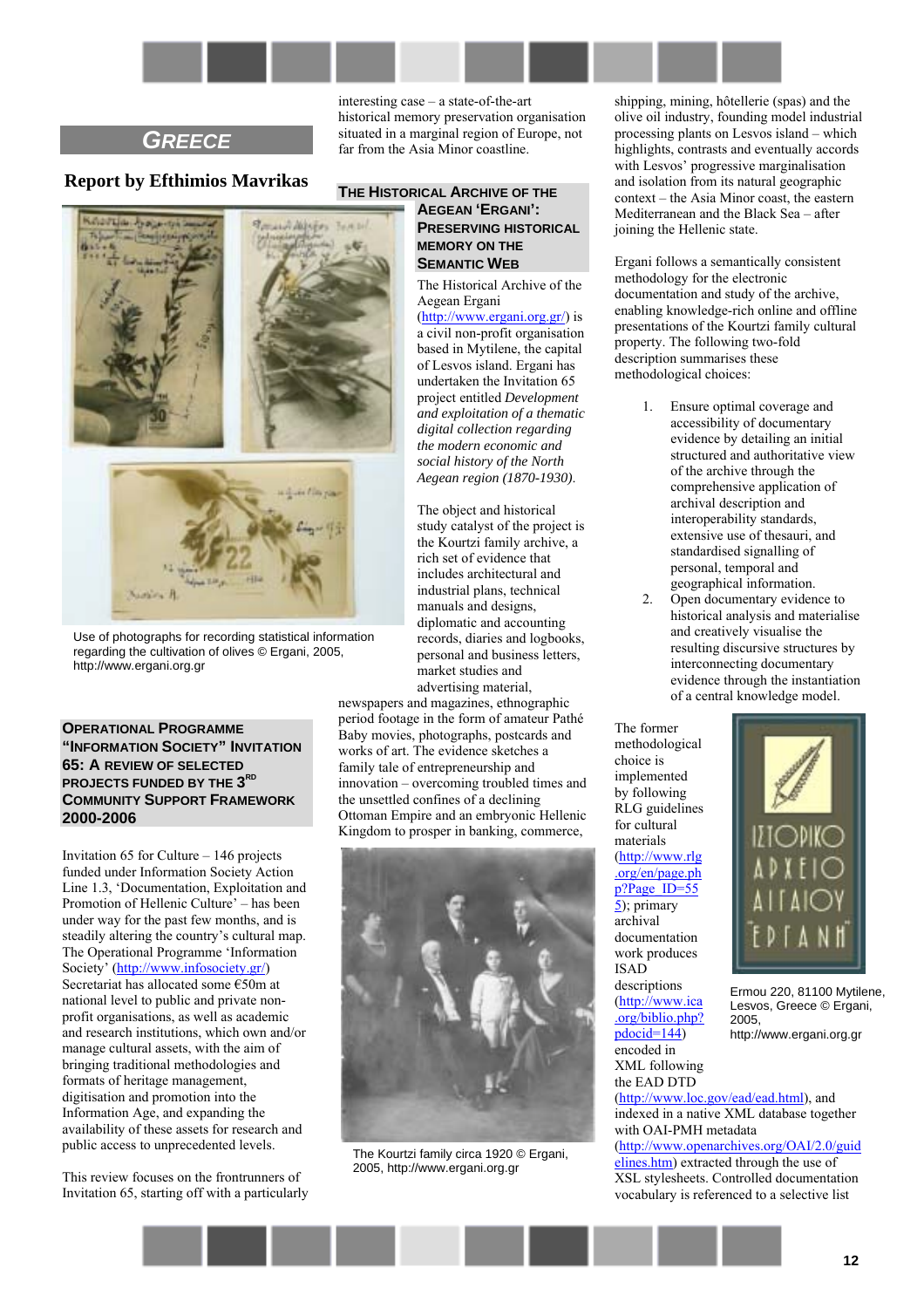of thesauri, including the Getty Art and Architecture Thesaurus [\(http://www.getty.edu/research/conducting\\_](http://www.getty.edu/research/conducting_research/vocabularies/aat/) [research/vocabularies/aat/\)](http://www.getty.edu/research/conducting_research/vocabularies/aat/), the Getty Thesaurus of Geographic Names [\(http://www.getty.edu/research/conducting\\_](http://www.getty.edu/research/conducting_research/vocabularies/tgn/) [research/vocabularies/tgn/\)](http://www.getty.edu/research/conducting_research/vocabularies/tgn/), the Library of Congress Thesaurus for Graphic Materials I [\(http://www.loc.gov/rr/print/tgm1/\)](http://www.loc.gov/rr/print/tgm1/) and II [\(http://www.loc.gov/rr/print/tgm2/\)](http://www.loc.gov/rr/print/tgm2/), and the UNESCO Thesaurus

[\(http://databases.unesco.org/thesaurus/\)](http://databases.unesco.org/thesaurus/).



Instantiating the CIDOC CRM - the birth and death of Mitsas Kourtzis

The latter methodological choice is implemented by placing the CIDOC Conceptual Reference Model [\(http://cidoc.ics.forth.gr/\)](http://cidoc.ics.forth.gr/) at the centre of a scenario-driven information extraction approach supporting, and supported by, the historical analysis of documentary evidence. The CIDOC CRM enables the semantic linking of discursive network points extracted from intentional structures spanning the entire archive, which are backed or contradicted by subsequent historical analysis. This semantic basis acts as an enabler of knowledge-rich, contemporary historical discourse, and offers a very flexible way to explore and interpret historical information: on the one



Correspondence between Ach. Kouppas Mechanical Engineering factory in Piraeus and PM Courtzis & Cie © Ergani, 2005, http://www.ergani.org.gr

hand, the researcher may find the composition of an interpretative horizon with multiple narrative paths often fragmented and imprisoned by the archival evidence itself; on the other hand, the researcher may find the discursive multiplicity of interpretative and hermeneutical tools that the study of historiography demarcates. As a result, the interpretative grid created is always a new hermeneutic universe.

The complexity of relations, links and flows of events and discursive instances, and their representation as historical memory preserved within the Kourtzi family archive, composes the canvas of a continuous navigation which is none other than narration itself, each time different and unique. The epistemological goal of exercising and reconstructing narrative paths and structures has been set by Ergani in a framework of interdisciplinary research, which is touched upon by the following discussion with the organisation director, Christis Konnaris.

#### **ABOUT ORGANISATIONAL AIMS...**

ëErgani aims to collect, protect, restore and promote archival material, as well as actively support and contribute to research related to the history of Lesvos during the  $19<sup>th</sup>$  and  $20<sup>th</sup>$  centuries, with an emphasis on the historical role of the island in social, economic, political and cultural terms within the national and international context. Owing to its peripheral locality, Ergani can be considered unique, in the sense that it is the only non-profit organisation on the island which promotes historical research and preserves local heritage.'



Archival material before and after restoration - item 1212 © Ergani, 2005, http://www.ergani.org.gr

#### **ABOUT THE STUDY OF THE PAST...**

ëErgani aims to protect and preserve the archival treasures of Lesvos because we acknowledge the importance of preserving local collective historical memory, and the educational and social value of demonstrating the crucial historical role that the island played in the economic, cultural

and political developments of a wide geographical area, encompassing Asia Minor, the eastern Mediterranean, the Balkans and the Black Sea. Any study of the past constitutes an attempt to influence the present and the future of a locality and its community. Therefore, one could say that Ergani wishes to participate in the economic and cultural development of the local community through a re-examination of its past, which can form the basis for future orientations.'



On power relations under Ottoman rule - Mitsas Kourtzis irreverent © Ergani, 2005, http://www.ergani.org.gr

#### **ABOUT PRIVATE ARCHIVES...**

ëThe interest taken by Ergani in private archives and collections, as opposed to archives maintained by public bodies,

> comes from our firm belief that this type of material and research can enrich our perspectives and broaden our historical narratives by allowing us to focus on the local, personal and private aspects of historical continuity and change. Without wishing to devalue the work and importance of state archives or archives of various public institutions, we strongly believe that the information contained within these sources needs to be recontextualised and studied in comparison with the complexity of private archives. This re-elaboration

of historical material against the backdrop of the documented lives and works of local people, and real-life personal histories seems to incorporate a complex network of historical truths and tensions that can alter and enrich historical discourse, and provide new insights into the reconstruction of our past. In methodological terms, we aim to establish a bottom-up approach to the study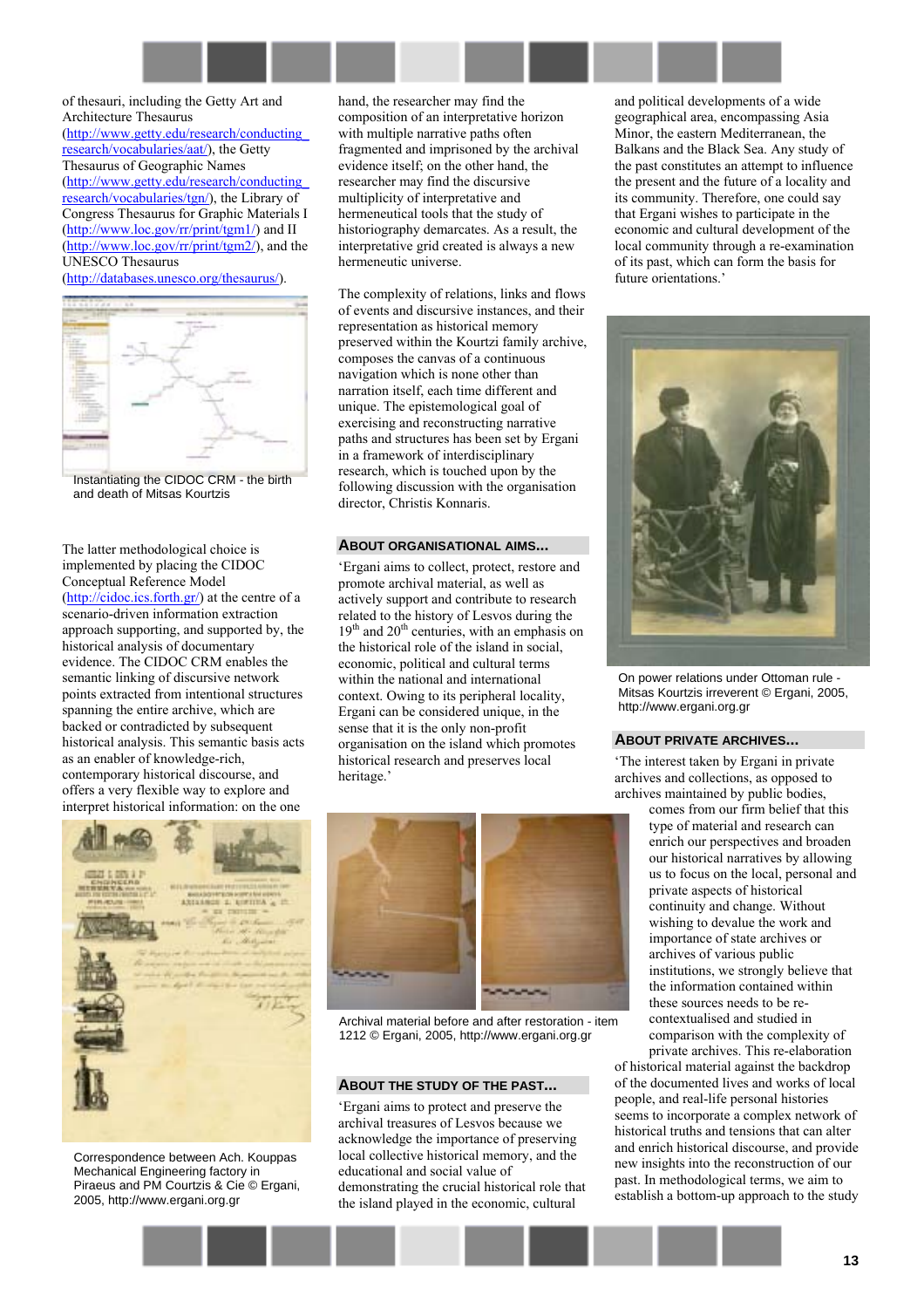of the past, as opposed to the top-down approach which has been dominant until very recently.'

#### **ABOUT INTERMEDIATION...**

ëErgani is a hybrid organisation, in the sense that it is oriented both towards the promotion of research and towards the preservation of Cultural Heritage. This hybridity stems from our commitment to serve as a middleagent between the world of research  $$ mainly embodied by universities and other research institutions and society in general. In other words, we commit ourselves to communicate recent scientific findings

regarding the past to the general public through an elaborate and sophisticated popularisation, in a transformational process that renders expert knowledge comprehensible to the non-expert. To actively fulfil this commitment, we organise seminars, conferences, workshops, exhibitions and publications open to the public, making extensive use of information technologies to enhance the accessibility of novel and unexplored archival material.

#### **ABOUT CURRENT ACTIVITIES AND TRANSDISCIPLINARITY...**

ëWe have recently embarked on a largescale documentation and digitisation project which will result in the creation of a digital collection, a Web study space/portal and two educational electronic publications on DVD. This is, in fact, our first major undertaking so far, and the long-awaited result of our policy towards safeguarding an initiative with secure funding standards, rather than involving ourselves in more small-scale projects with insecure funding standards and vague targets  $-$  a pattern often followed by many non-profit



Restoration work on archival material © Ergani, 2005, http://www.ergani.org.gr

organisations in our country. This choice, which is always subject to the struggle for viability that any NGO faces in terms of funding and public support  $-$  or, in certain  $cases, even social acceptance - has been a$ conscious one on our part; we wish to



Postcards from the archive © Ergani, 2005. http://www.ergani.org.gr

establish ourselves as a state-of-the-art heritage organisation that creates an environment encouraging real interdisciplinary scientific work. The OPIS Invitation 65 has offered us a sense of security, and the Greek State has indeed assisted us in achieving our principal goals. It has also given us the chance to form a working group of experts from a variety of academic and disciplinary backgrounds. We firmly believe that the documentation and analysis of archival material, and the adaptation of their results to a general/public or specialised/expert audience, requires a transdisciplinary approach to the formation of the project team, which should include archivists, historians, museologists, knowledge engineers and designers. Members of this small scientific community need to learn



Appointment of Panos Kourtzis as Vice-Consul of Germany in Mytilene in 1896 © Ergani, 2005, http://www.ergani.org.gr

how to communicate with each other, therefore establishing a common language, a common epistemological and scientific code that constitutes one of the fundamental challenges of our present era and marks an attempt to produce valid interdisciplinary results. In our case, the University of the Aegean played a crucial role in ensuring the simultaneous presence of experts from various disciplines on a remote locality such as Lesvos – an invaluable human capital which gave us some of our closest collaborators.

#### **ABOUT PARTICIPATION AND CONTRIBUTION IN RESEARCH...**

ëWe aim to achieve regular and dense interaction and cooperation with the national and international research community, since we acknowledge that one of the most devastating consequences of peripherality is the marginalising effect, the failure to participate in larger initiatives beyond local level on an equal basis. Indeed, there is an uneven element here, in the sense that a locality that has played such an active role in the past and has remarkable historical material to offer has been widely excluded and marginalised in the last 70-80 years. The study of its past, its history and the history of its people has a lot of insights to offer, not only for those interested in the history of this particular locality, but also to all those interested in important issues of European history, Ottoman history, Balkan history, the history of the Middle-East and the eastern Mediterranean; issues such as the formation of nation-states, the worldwide spread of capitalism, aspects of social and political change, and the impact of modernity, which are always current.<sup>7</sup>

#### **FOCUS ON RESEARCH**

National Centre for Scientific Research (NCSR) 'Demokritos' Institute of Informatics & Telecommunications (IIT) The wealth of cultural information on the Internet and the growing development of digital libraries demand advanced techniques for intelligent data processing and organisation. The *Informatics Department* of IIT

([http://www.iit.demokritos.gr/\)](http://www.iit.demokritos.gr/) conducts research and development work into support infrastructures for multimedia content management, and recognition and personalised access to cultural heritage digital material.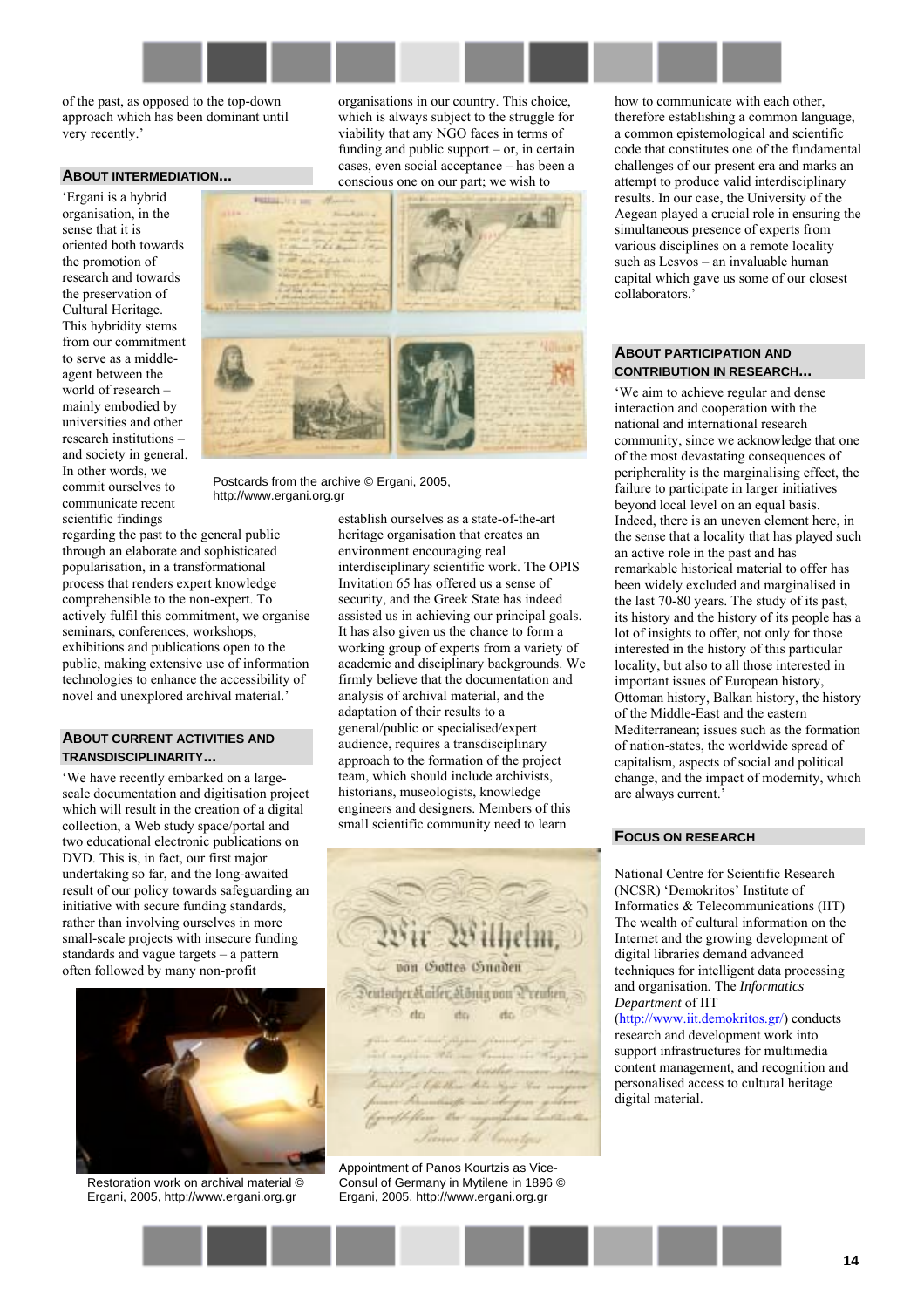#### **Processing and recognition of valuable manuscripts**

Valuable manuscript collections are an important source of original information for classical studies. Because of the fragility of the material, new processes for preservation through digitisation need to be introduced. It is also important to provide easy access to the valuable material. The *Computational Intelligence (CIL) Programme* 

[\(http://www.iit.demokritos.gr/cil/\)](http://www.iit.demokritos.gr/cil/) of the *Informatics Department* develops

technologies for the digitisation, management, processing and recognition of valuable manuscripts. In collaboration with the *Mount Sinai Foundation* in the context of the project *D-SCRIBE* (Hellenic GSRTfunded R&D project:

[http://www.iit.demokritos.gr/cil/dscribe/ind](http://www.iit.demokritos.gr/cil/dscribe/index.htm) [ex.htm\)](http://www.iit.demokritos.gr/cil/dscribe/index.htm), *CIL* aims to support and facilitate current and future efforts in old Hellenic manuscript digitisation and processing. A number of modules have been developed for the study and processing of the digital collections and are integrated under a common software environment. These modules include a document management system specifically adapted to manuscripts, a module for automatic processing and transliteration of manuscripts incorporating OCR techniques, and a self-study tool to be used by palaeographers.



#### D-SCRIBE project: Image binarisation and enhancement. © D-SCRIBE 2004



D-SCRIBE project: Optical character recognition. © D-SCRIBE 2004

#### **Intelligent management of cultural information**

In a world of constantly growing information resources we need responsive and intelligent ways of locating and delivering these resources to the users. In the last few years, researchers at the



#### © M-PIRO, 2004



© M-PIRO, 2004

*Software & Knowledge Engineering (SKEL) Laboratory*

([http://www.iit.demokritos.gr/skel/\)](http://www.iit.demokritos.gr/skel/) at the *Informatics Department* worked together with other European R&D groups in the context of the *M-PIRO* project ([http://www.ltg.ed.ac.uk/mpiro/\)](http://www.ltg.ed.ac.uk/mpiro/) for the development of intelligent technologies that enable personalised access to cultural resources in a natural way. The project worked closely with museums, galleries and other memory institutions to develop technologies that allow written and spoken descriptions of exhibits to be generated automatically from an underlying languageneutral database and existing free-text descriptions. $25$  The resulting descriptions, which are generated in English, Greek or Italian, are tailored according to the user's interests, background knowledge and language skills. For example, simpler vocabularies are used to respond to children, whereas more complex vocabularies are used to respond to mature subject experts. SKEL developed an innovative authoring tool, which allows domain experts (museum curators) to define or modify the structure and contents of the museum database used as input by the M-PIRO system, as well as to create or update the domain-dependent linguistic resources in the three languages of the project. This tool is currently being extended in order to enable the import of information from

<sup>25</sup> The chapter on Human Language Technologies in *DigiCULT Technology Watch Report 3* (December 2004) considers how this could be achieved in and by cultural heritage institutions.

 $\overline{a}$ 

existing databases as well as from ontologies expressed in OWL Web **Ontology** [\(http://www.w3.org/TR/ow](http://www.w3.org/TR/owl-ref/) [l-ref/\)](http://www.w3.org/TR/owl-ref/).

# <span id="page-14-0"></span>*LITHUANIA*

# **Report by Zinaida Manzuch**

The 7th Congress of Baltic Librarians *Diversity in Unity: Baltic Libraries in the European Union*, which took place on 30 September  $-2$  October 2004 in Jumurda, Latvia, provided the occasion for an information exchange on new developments and achievements in Latvia, Estonia and Lithuania. It was not only a fruitful meeting with foreign collegues, but also a good opportunity to find out about current activities in Lithuania. Based on presentations by Lithuanian collegues, two major initiatives are reviewed as follows.

*Martynas Mazvydas National Library of Lithuania* (*http://www.lnb.lt/*) is moving towards an ambitious project involving a Lithuanian virtual library of cultural heritage. Fulfilling the functions of preservation of and access to Lithuanian cultural heritage, the National Library has been developing a virtual environment concept that will enable equal access to Lithuanian cultural assets for all, including both Lithuanian citizens and foreign users. The National Library received PHARE funding

([http://europa.eu.int/comm/enlargement/pas](http://europa.eu.int/comm/enlargement/pas/phare/) [/phare/\)](http://europa.eu.int/comm/enlargement/pas/phare/) for the preparation of the project and its experts are engaged in the development of a *Virtual Integrated Library Information System*. In cooperation with 15 archives, 16 museums and more than 60 research and public libraries, the National Library of Lithuania will launch a huge digitisation initiative. Results are predicted to occupy 11 million digitised pages. The focus of the project is the creation of an integral digital space to represent and preserve Lithuanian cultural heritage and joint efforts and resources of Lithuanian memory institutions. The virtual library will be based on the LIBIS (*Lithuanian Integral Library Information System*, [http://www.libis.lt\)](http://www.libis.lt/) infrastructure. Currently the LIBIS network encompasses 60 libraries, enabling a joint environment for technological libraries' processes and user services, and provides numerous bibliographic databases for collective use. LIBIS has already been applied for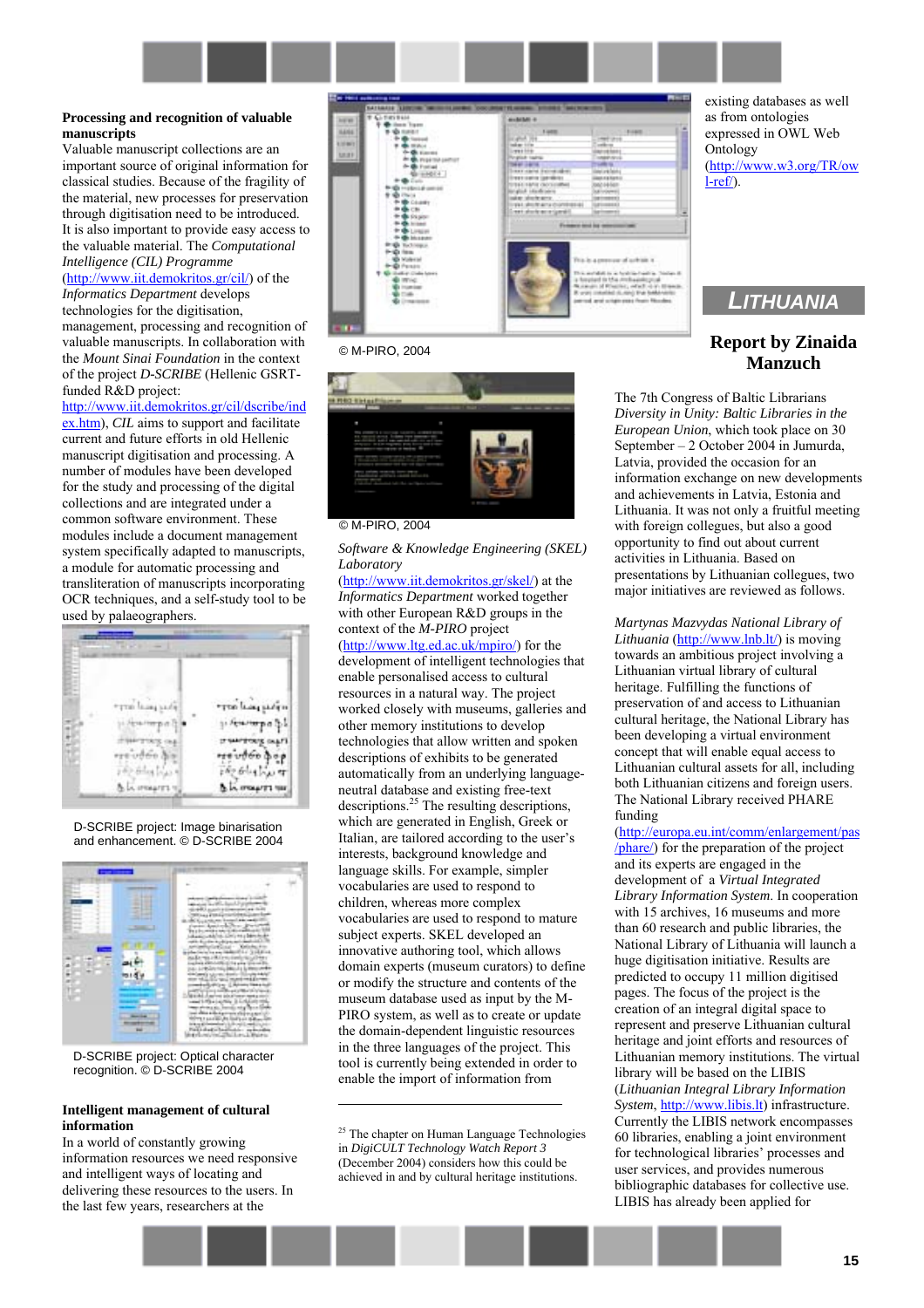

safeguarding digital cultural heritage. Its sub-system *Archive of Electronic Resources* is designed to collect and preserve digital resources for future generations. Some 4.5 million digital documents have already been archived.<sup>26</sup>

Fourteen Lithuanian higher education institutions and Riga Technical University [\(http://www.rtu.lv/\)](http://www.rtu.lv/) carried out an initiative called *Electronic Theses Dissertations (ETD) Lithuania Project as Pilot for Baltic States* (for further information, see [http://www.labt.lt/index\\_projektas\\_en.php?](http://www.labt.lt/index_projektas_en.php?psl=projektas/ETD_en.htm) [psl=projektas/ETD\\_en.htm\)](http://www.labt.lt/index_projektas_en.php?psl=projektas/ETD_en.htm). The project aimed to create tools and methodology for the publishing and long-term preservation of theses and dissertations of master's and doctoral students. The project findings, disseminated to academic institutions in the Baltic States, provide a model for electronic publishing, access and preservation of students' research. A Lithuanian and international context in the field of full-text electronic databases was a prerequisite for the initiative. The *Lithuanian Academic Libraries Directors Association* (LABA) is implementing a long-term programme *Information Technologies for Science and Higher Education, 2001–2006*, with the support of the Ministry of Education and Science of the Republic of Lithuania. In 2002 a sub-programme *Electronic Publishing and Full-text Databases in Lithuania* encouraged a dialogue between ICT specialists, librarians and publishers. In 2003 LABA initiated work on Lithuanian electronic theses and dissertation (ETD) databases. Experts explored opportunities for publishing, archiving and providing access to ETD and underlying ICT tools and methodologies. An international initiative for *Networked Digital Library of Theses and Dissertations* (see [http://www.ndltd.org/info/index.en.html\)](http://www.ndltd.org/info/index.en.html) expanded the vision of ETD from the

national to the Baltic region. The *ETD Lithuania Project as Pilot for Baltic States*, funded by UNESCO

[\(http://www.unesco.org\)](http://www.unesco.org/) and coordinated by the *Information Technology Development Center* of the *Kaunas Technological University* (KTU: [http://www.ktu.lt/en/\)](http://www.ktu.lt/en/), was launched in December 2003 and implemented in March 2004. The project proposed the vision of a joint ETD information system that offers the same environment, tools, methodology and procedures for all higher education

 $\overline{a}$ 

institutions. During the project the ALEPH ETD catalogue was configured, and ETD resources are also available at the virtual *MetaLib* portal ([http://www.library.lt\).](http://www.library.lt/) Metadata and summaries of 46 master's theses maintained in KTU and a doctoral dissertation from Riga Technical University were placed in the system. Each project participant established an ETD Committee to coordinate the submission of electronic student papers. The organisational schema and technological infrastructure offered by the project allow students to submit their research to an electronic ETD database, which will increase the visibility of research performed by students in various countries and improve the quality of papers.<sup>2</sup>

# <span id="page-15-0"></span>*THE NETHERLANDS*

# **Report by Johan Oomen and Eelco Bruinsma**

#### **CATCH RESEARCH PROGRAMME**

The Netherlands Organisation for Scientific Research (NOW, [http://www.nwo.nl\)](http://www.nwo.nl/) recently launched a new initiative that aims to find solutions for persistent obstacles that are hindering progress towards continuous access to all cultural heritage collections. The CATCH programme (Continuous Access To Cultural Heritage) began in October 2004 and will run for a period of six years. The two central research issues in the CATCH programme are: To what extent is it possible to develop innovative tools to connect knowledge and cultural objects (research question 1), to integrate scattered digitised cultural objects (research question 2), and to increase the

 $\overline{a}$ 

accessibility of and interaction with our cultural heritage, supporting and improving the work of professionals (research question 3)?

Can we develop scientifically relevant methods to acquire new fundamental and applied knowledge about these processes and their IT-based solutions?

The challenges implied by the research questions are common to all cultural heritage institutions throughout the world. The CATCH programme joins ongoing international efforts to improve access to heritage resources. On the one hand, CATCH aims to develop tools to improve the specific situation for Dutch cultural heritage (research question 1), while on the other hand CATCH also wants to contribute new methods and techniques to the international research effort (research question 2).

In this demand-based programme the interests of the (potential) users of the research results are of outstanding importance. Hence the programme strategy has a two-fold focus: research and implementation. The CATCH research strategy concentrates on three research themes: semantic interoperability through metadata, knowledge enrichment through automated analyses, and personalisation through presentation.

The research and implementation will be carried out by research teams consisting of CATCH-funded temporary researchers, temporary scientific programmers and senior research staff (all employed by universities), and programmers and senior staff employed by cultural heritage institutions. With an estimated total budget of  $E12.5M$  in subsidies (to be realised in two phases), CATCH will be able to fund about 17 of these research teams. The programme will start with six research teams, each executing one of the six core projects that lay the foundation for the programme. The 11 remaining teams will be selected in competition on the basis of research plans. All Dutch universities can enter the competition, which will be organised by NWO. The participating cultural heritage institutions will contribute  $E2.8M$  in kind to the programme. The support programme provides for the transfer of knowledge and tools within the programme and to all other parties interested in the CATCH results.

More information is available from [http://www.nwo.nl/catch.](http://www.nwo.nl/catch)



<sup>26</sup> Regina Varnienė, Director, Bibliography and Book Science Centre, Martynas Mazvydas National Library of Lithuania, *New Strategic Activities of the Martynas Mazvydas National Library of Lithuania*. Presented at the 7th Congress of Baltic Librarians, Jumurda, 30 September 2004.

<sup>27</sup> Aleksandras Targamadze, Dean, Faculty of Informatics, Kaunas University of Technology /Adviser, National Programme 'Information Technologies for Science and Higher Education<sup>7</sup> (ITMiS);

Antanas ätreimikis**,** Deputy Head, Library Software Department, Information Technology Development Centre, Faculty of Informatics, Kaunas University of Technology / Coordinator, Lithuanian Academic Library Network (LABT) Project Group;

Vilius Kučiukas, Head, Library Software Department, Information Technology Development Centre, Faculty of Informatics, Kaunas University of Technology / Head, Lithuanian Academic Library Network (LABT) Project Group;

Lina Bloveöčiūnienė, Head, Cataloguing Department, Kaunas University of Technology Library / System Librarian, Lithuanian Academic Library Network (LABT ) Project Group: *Lithuanian Electronic Theses and Dissertations (ETD) Project as a Pilot Project for the Baltic States.* Presented at the 7th Congress of Baltic Librarians, Jumurda, 1 October 2004.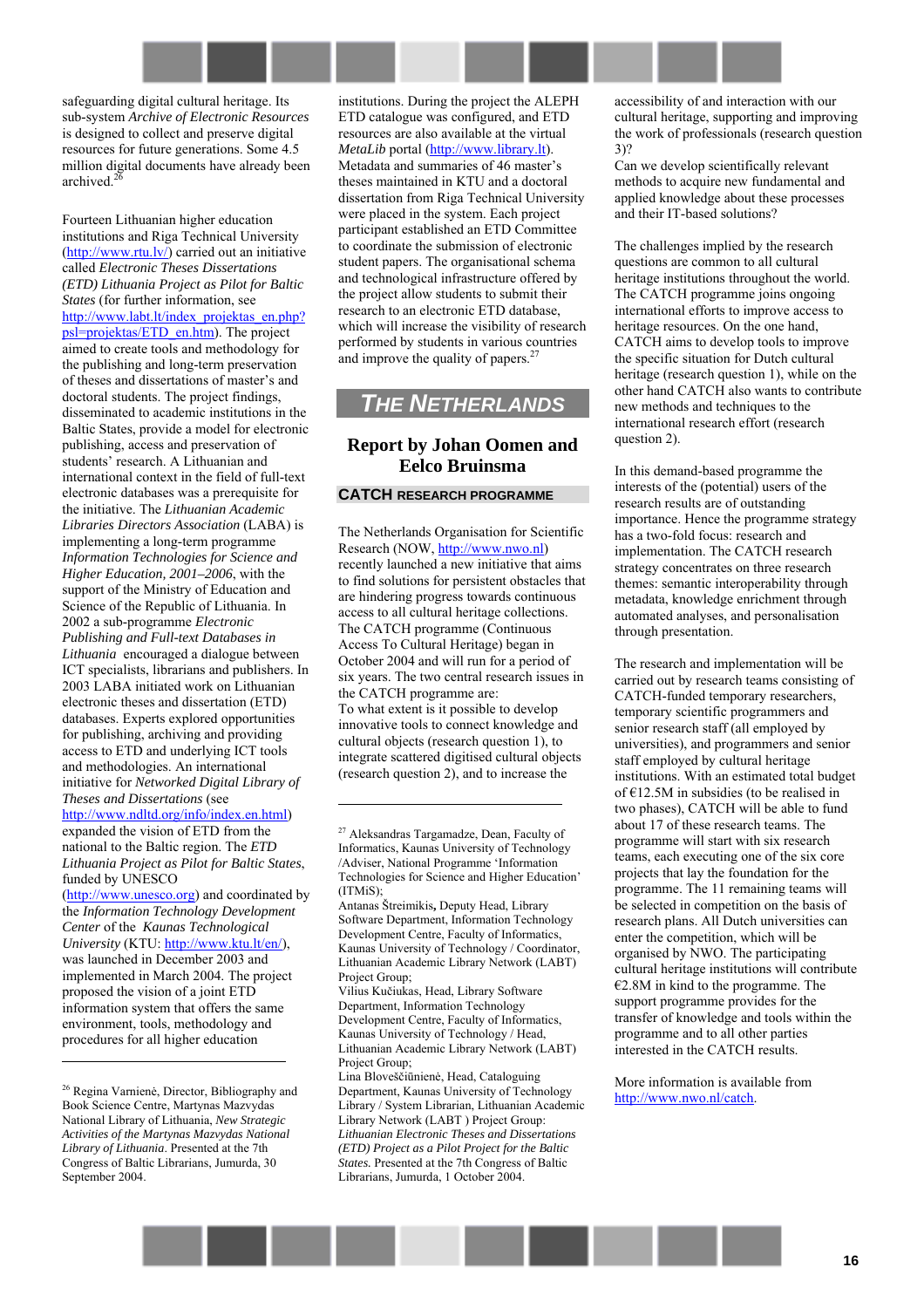# <span id="page-16-0"></span>**FROM ELEMENTS TO ELEPHANTS: A REVIEW OF PROGRESS IN PROVIDING ONLINE ACCESS TO THE UNITED KINGDOM'S ARCHIVAL INFORMATION**

In 1998 the National Council on Archives published a forward-looking paper called *Archives On-Line: the establishment of a United Kingdom archival network*. 28 This paper recommended '...the creation of a network that aims ultimately to provide access from a single gateway to *all* archival catalogues in the United Kingdom', hoping to '... avoid the problems of piecemeal investment in systems and practices which, in the event, may prove to be mutually incompatible'.

Unfortunately, the single gateway pictured by this report did not immediately materialise. Instead, in the years following the publication of *Archives On-Line*, the archival community in the United Kingdom developed a number of collaborative projects that have all been putting the information held in paper catalogues online. National projects include A2A (for England), $^{29}$  the Scottish Archive Network  $(\widetilde{SCAN})$ ,<sup>30</sup> Archives Network Wales  $(ANW)^{31}$  and the Archives Hub<sup>32</sup> (covering records held in universities and colleges throughout the UK). Funding sources for these projects have been varied, reflecting the variety of institutions in which archive collections are to be found. There are also a number of collection-mapping projects, many of which originated in the higher education sector and were funded originally by Research Support Library Programme grants.33 Many of these latter projects have a subject focus, but the largest,  $\text{AIM25}$ ,  $\frac{34}{3}$  is geographically based, describing archives held in educational and learned institutions in the London area.

#### <sup>28</sup> *Archives On-Line: the establishment of a United Kingdom archival network*, National Council on Archives, 1998, available online at http://www.ncaonline.org.uk/materials/archiveso nline.pdf

 $\overline{a}$ 

### **Amanda Hill, University of Manchester**

The impact of these different services has been significant, as the evaluation activities undertaken in the course of the last five years have shown.35 Usage is high, and the services have been successful in attracting users who have not previously used archive catalogues and record offices. Of those who filled in the 'new user' survey on the A2A site in 2000-2002, over 60 per cent had not used archive catalogues before.<sup>36</sup> The success of the individual services has, however, to be balanced against the frustrations of their users, who frequently complain that there are now simply too many such Web sites, with sometimes overlapping remits and content. This is also a problem for the custodians of the archives, who may find that there are several copies of their descriptions available in a variety of online services. This increases their exposure, but can cause headaches when the descriptions need to be updated or deleted.

Plans for providing an overarching search mechanism for the principal online archival resources have been developed by The National Archives and a wide range of partners as part of the 'Linking Arms' programme.<sup>37</sup> This plan reflects the conclusions of the Governmentcommissioned Archives Task Force, which had the creation of an Archives Gateway as its principal recommendation.<sup>38</sup> There is widespread support for the concept of the Gateway among archivists, users and potential users of archives, but securing a financial commitment to develop and maintain such a service is proving more difficult.

<sup>35</sup> Several of these are available from

 $\overline{a}$ 

http://www.archiveshub.ac.uk/introduction.shtml. 36 *A2A: Access to Archives Report, April 2000 – March 2002,* A2A Central Team, E-Access Department, Public Record Office, 2002. More information on Linking Arms can be found at

http://www.mla.gov.uk/action/archives/00archive s.asp

The effectiveness of an Archives Gateway will depend to a large extent on the quality and comprehensiveness of the finding aids that are made available for searching. Standardisation is crucially important in the world of union catalogues, and the rapidity of the adoption by the UK archival community of the General International Standard for Archival Description  $(ISAD(G))^{39}$  has been notable. Indeed, conformance to ISAD(G) was the first requirement of National Council on Archives' *Interoperability Protocol*, published in November 2003.40 This document was drawn up with the future Archives Gateway in mind:

"The aim of this protocol is to facilitate interoperability between these strands of the archival network in the UK. The protocol seeks to provide a standard of minimum conformity and full compliance, covering data structure, content and technical matters, to which existing strands of the current archival network have committed themselves and which newly developed resources should adopt." *Interoperability Protocol* 

Other standards covered by the protocol include those for data exchange formats, subject indexing and name authorities. Encoded Archival Description (EAD) has become the accepted XML standard for encoding the elements of electronic finding aids in recent years and is now widely used all over the world for the exchange of archival data. Proprietary database systems are widely used in the UK, and these are increasingly offering EAD export and

 $\frac{29 \text{ http://www.nationalarchives.gov.uk/a2a/}}{29 \text{ http://www.nationalarchives.gov.uk/a2a/}}$ 

http://www.scan.org.uk/

<sup>&</sup>lt;sup>31</sup> http://www.archivenetworkwales.info/

 $32$  The Archives Hub is funded by the Joint Information Systems Committee (JISC) and is

available at http://www.archiveshub.ac.uk/<br><sup>33</sup> http://www.rslp.ac.uk/projects/

<sup>34</sup> http://www.aim25.ac.uk/

http://www.nationalarchives.gov.uk/partnerproject/<br>ts/linkingarms/.<br>38 Listaning to the Duncan

Listening to the Past, Speaking to the Future, Report of the Archives Task Force, MLA 2004, available online at

<sup>39</sup> *ISAD(G): General international standard archival description*, International Council on Archives, Committee on Descriptive Standards, 2000, available online at

http://www.icacds.org.uk/eng/standards.htm The Interoperability Protocol can be found at http://www.ncaonline.org.uk/materials/interopera bilityprotocol.pdf.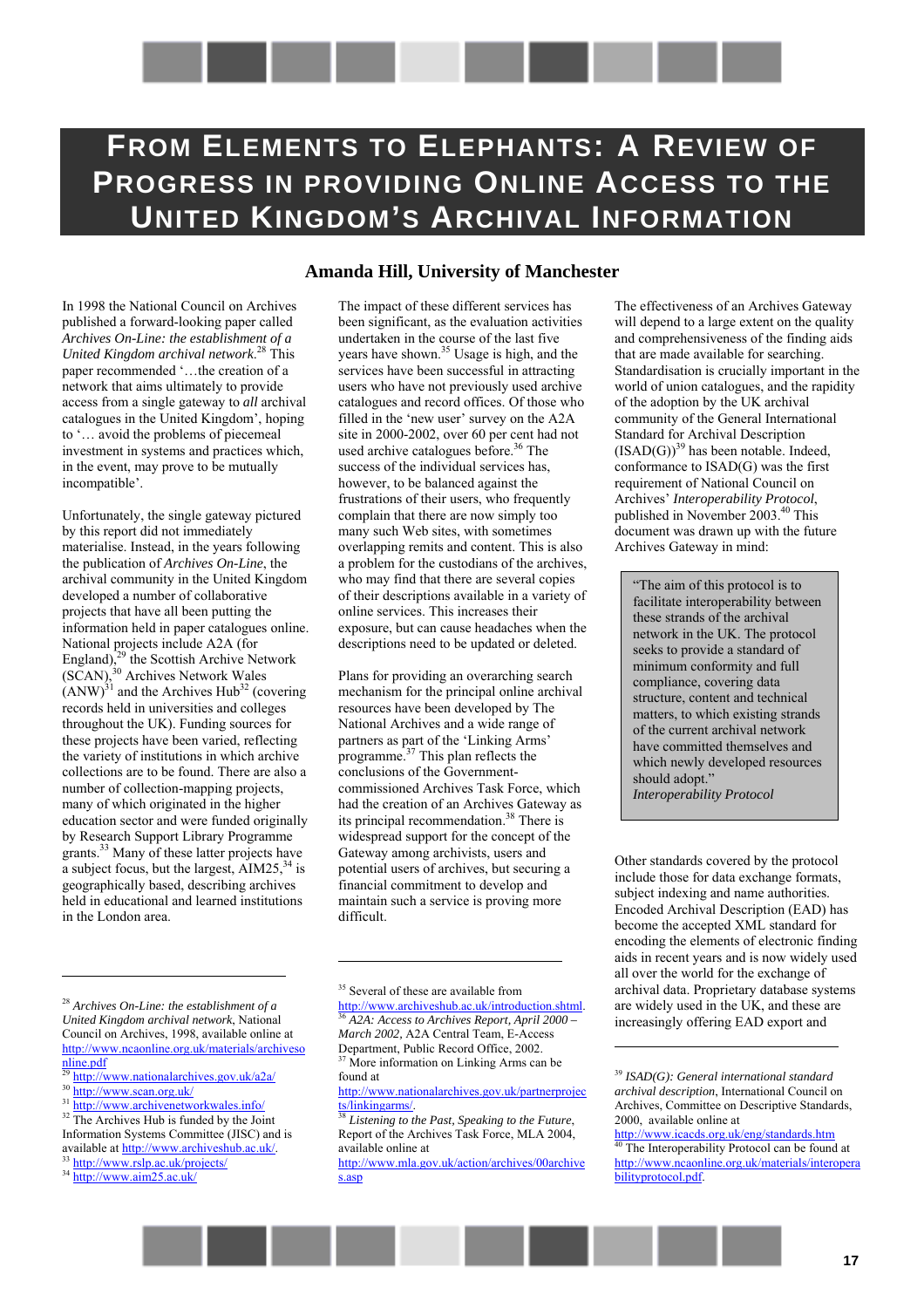import facilities in response to demand from their users.

Subject indexing has been another area where the archival community has seen rapid change over the last five years. Archivists in the UK have generally not been trained in subject indexing at postgraduate level, and yet subject access to archival resources is vitally important in an online context, where there are no friendly staff members to guide researchers to collections which match their area of interest. The UK Archival Thesaurus project  $(UKAT)^{41}$  was developed during 2003 and 2004 to meet a need for a thesaurus that met the particular requirements of archivists in this country. The full thesaurus is now available for download from the UKAT project's Web site in SKOS-Core RDF format.<sup>42</sup> It should be noted, however, that it is unlikely that every archive repository in the country will adopt UKAT for subject indexing; a significant number of university archives, for example, use the Library of Congress Subject Headings, often in line with the practice of their university library. It might be that technology will provide the solution to the use of multiple thesauri, as it does with the 'Subject Finder' facility of the Archives Hub.<sup>43</sup> The results of a search in the Subject Finder on the word 'textiles' are shown in Figure 1, illustrating how terms from different thesauri are returned together, to give the user the best chance of finding appropriate collections.

Despite overall adherence to the structure of ISAD(G), there are significant differences

between the data of the existing online catalogues that will have an impact on the experience of the users of the Archives Gateway. Most significant, perhaps, is the proportion of full finding aids online, compared with summary descriptions of

archival collections. In February 2005 the numbers of finding aids in those two categories within the main archive network

strands are shown in Table 1:

<sup>41</sup> http://www.ukat.org.uk/

 $\overline{a}$ 

<sup>42</sup> The SKOS-Core guide is available at http://www.w3.org/2001/sw/Europe/reports/thes/

 $\frac{1.0/guide}{^{43}}$  The subject finder can be found at

http://www.archiveshub.ac.uk/searchsub.shtml.

| HUB                                                                                                                                       | <b>Denn (1980) and Starri (11944 beach 119rg 1</b> | <b>Now of the American State</b> |
|-------------------------------------------------------------------------------------------------------------------------------------------|----------------------------------------------------|----------------------------------|
| or reason you yourseld action your control communities.<br>\$1.0 SE VER 1 (2015) THE SEA WAS CONTROLLED FOR DESIGNATION OF THE COMPANY OF |                                                    |                                  |
| Tallderf                                                                                                                                  |                                                    | <b>Reference</b>                 |
| <b>REPORT AND</b>                                                                                                                         |                                                    | 190%                             |
| <b>Modiver</b>                                                                                                                            |                                                    | on.                              |
| <b>SIVETA- UES</b>                                                                                                                        |                                                    | 10%                              |
| <b>BICOTABIN ATEL</b>                                                                                                                     |                                                    | <b>GOTH</b>                      |
| um                                                                                                                                        |                                                    | $91\%$                           |
| mining                                                                                                                                    |                                                    | 916                              |
| <b>CRUITES</b>                                                                                                                            |                                                    | irria.                           |
| <b>BOOK SEEMS</b>                                                                                                                         |                                                    | lor's.                           |
| to achieve motorcate                                                                                                                      |                                                    | larts.                           |
| to still and should little program in the first term                                                                                      |                                                    | ist'n.                           |
| as interd brights contribute                                                                                                              |                                                    | 107 No.                          |
| LODA 2010 6: AGLIED WEAPH                                                                                                                 | <b>USE A EXIS</b>                                  | <b>IVS</b>                       |
| futuras in Arctiv                                                                                                                         |                                                    | <b>IFS</b>                       |
| <b>Bandile Fatherings</b>                                                                                                                 |                                                    | <b>29%</b>                       |
| USEUM BENEN: MOLSEU @ ENECHTIQUE. ABMUSISCHE                                                                                              |                                                    | 2PS                              |
| a presenta controller dell'alterno che alla si                                                                                            |                                                    | <b>ITN</b>                       |
| The bellis industry artistics                                                                                                             | <b>Service Pro</b>                                 | 68%                              |
| te director                                                                                                                               |                                                    | 10%                              |
| <b>MODA-TONTS</b>                                                                                                                         |                                                    | 18%                              |
| engineers apply sentouslining programmes                                                                                                  |                                                    | 14%                              |
| <b>STARKS</b>                                                                                                                             |                                                    | 1076                             |
| <b>KIND OF BUILDING CONTROL CONTROL</b>                                                                                                   |                                                    | ors.                             |
| <b>CORPORATE DESCRIPTION INTO CARD DOWN TWO AT LA</b>                                                                                     |                                                    | 1976.                            |
| CRAWLER AND THREE TIME CORP.<br><b>Hollin</b>                                                                                             |                                                    | inti.                            |
| <b>Brailton/Audio/Safe to Brailey 1980 conflicts</b>                                                                                      |                                                    | 14TBL                            |
| Institute in Auditor served turbans, his boys 1981 and Lay                                                                                |                                                    | <b>SITE</b>                      |
| labe in sheat to close the site                                                                                                           |                                                    | <b>JUS</b>                       |
| <b>Institute Analysis's artist Little of</b>                                                                                              |                                                    | <b>STS</b>                       |
| Undhe sa teachic gescal turquest                                                                                                          |                                                    | <b>STS</b>                       |
| jate znatodiachstati iscollated                                                                                                           | Figure 1: Subject finder facility ©                | 376                              |
| textile manufacturers as alloyed                                                                                                          | Archives Hub, 2005                                 | 87%                              |

| <b>Resource</b>         | Multi-level finding aids | <b>Collection-level</b> |
|-------------------------|--------------------------|-------------------------|
|                         |                          | descriptions            |
| A2A                     | 57,000                   | 30,000                  |
| AIM25                   |                          | 6,000                   |
| Archives Hub            | 50                       | 18,800                  |
| <b>Archives Network</b> |                          | 5.100                   |
| for Wales (ANW)         |                          |                         |
| Scottish Archive        |                          | 20,000                  |
| Network (SCAN)          |                          |                         |
| <b>Total</b>            | 57,050                   | 79,900                  |

Table 1: Number of full and collection-level finding aids in UK online archive networks

 $\overline{a}$ 

| <b>Resource</b>         | <b>Finding aids</b> | <b>Subject index terms</b> | Terms per finding aid |
|-------------------------|---------------------|----------------------------|-----------------------|
| A2A                     | 87,000              | 26,744                     | 0.3                   |
| AIM25                   | 6.000               | 65,867                     |                       |
| Archives Hub            | 18,850              | 42.711                     | 2.26                  |
| <b>Archives Network</b> | 5,100               | 11,168                     | 2.1                   |
| for Wales (ANW)         |                     |                            |                       |
| Scottish Archive        | 20,000              | $\boldsymbol{0}$           |                       |
| Network (SCAN)          |                     |                            |                       |

Table 2: Number of subject index terms in UK online archive networks

 As this table shows, more than half of the 134,850 finding aids currently available through the major archive network Web sites are at collection level only. Although some of these descriptions

are very full, they obviously cannot contain as much detailed information as a full archive catalogue. Research carried out for the LEADERS project, based at University College London, showed that 76 per cent of users of archive services are looking for names of individuals, families, organisations or places.44 The needs of

44 Anna Sexton, Chris Turner, Geoffrey Yeo and Susan Hockey, "Understanding Users: a prerequisite for developing new technologies" in the *Journal of the Society of Archivists*, April 2004.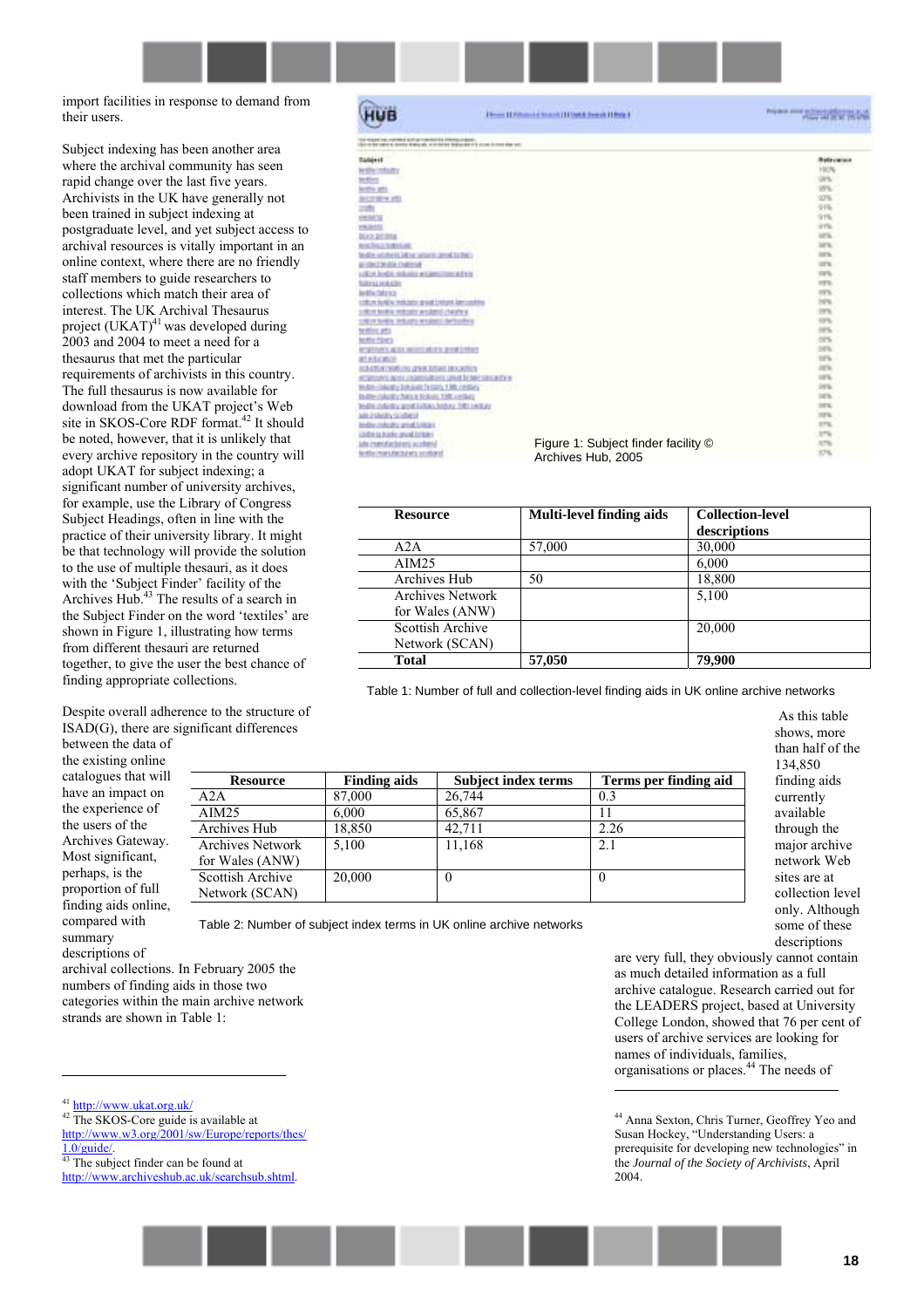#### **THESES ALIVE PLUGIN FOR INSTITUTIONAL REPOSITORIES**

Edinburgh University Library ([http://www.lib.ed.ac.uk/\)](http://www.lib.ed.ac.uk/) has added extra functionality to DSpace ([http://www.dspace.org/\)](http://www.dspace.org/), the digital library system that facilitates the capturing, storage and maintenance of repositories of university-level research. Developed with JISC funding ([http://www.jisc.ac.uk/\)](http://www.jisc.ac.uk/), the new system is called TAPIR (Theses Alive Plugin for Institutional Repositories) and was designed primarily to create a supervised authoring facility, for supervisors to observe, comment on and change ongoing work by their students. TAPIR is still under development; it will, however, be Open Source and freely available. The source code for both TAPIR and DSpace is available from SourceForge (see [http://sourceforge.net/projects/tapir-eul\)](http://sourceforge.net/projects/tapir-eul). More information can be found in the excellent Ariadne articles: <http://www.ariadne.ac.uk/issue41/jones/>and [http://www.ariadne.ac.uk/issue38/jones/.](http://www.ariadne.ac.uk/issue38/jones/)

these users are not being fully met by the current resources.

The other major group of users, forming 19 per cent of the LEADERS project's respondents, are searching for records relating to particular topics. This group is overwhelmingly comprised of professional and academic researchers, whose needs are best met by providing information about subject strengths in collections. Unfortunately, subject indexing is extremely variable across the existing archive networks: some descriptions have no subject index terms attached, others very few, as Table 2 demonstrates.

Providing a subject index search across these resources will not produce reliable results, meaning that only simple keyword searches are planned for the first stage of the Archives Gateway. In the future, however, it may be possible to retrieve unindexed records in response to a subject search, by comparing keywords associated with a term from those records that are indexed, and then feeding those keywords back as search terms to the records that do not contain subject index terms.

Further funding may well be required to bring our existing online finding aids up to the standards required for a truly useful Archives Gateway, although improvements to the quality of electronic catalogues are already being carried out by the repositories who own them. One important step that should now be taken to make the Gateway more viable is to standardise the way in which the archive networks are populated with data. The best solution would be for each archive repository to own and maintain one 'master description' for each of its finding aids. Providers of archive networks then need to put appropriate procedures in place for regularly updating their copy of the finding aids from their contributing repositories, to ensure that their content does not become increasingly out of date. This will also guarantee that any improvements to catalogues that are made by the holding repositories will be mirrored in the networked version: this is often not the case in the current network strands. It should also be possible to make the content exposed in this way available to other resources, such as regional or subject-based gateways or portals.

Duplication of content will be a real problem in the Archives Gateway. Some catalogues are already available in more than one of the archive networks, often in slightly different forms. Data originally created for the Archives Hub, for example, have been provided to a number of other projects. Once these are drawn together into a combined gateway it will be extremely difficult for users to know which of the duplicate descriptions is the most current or comprehensive. This will be less of a problem if all the network services are able to draw their information from a master copy in the manner described above, as exact duplicates would then be easy to identify and to hide from display.

The Archives Hub is attempting to address some of these issues with its move towards a distributed model, where repositories are able to host their own EAD descriptions within a local version of the Archives Hub software (known as a Spoke), while still making them available to the main Archives Hub service, for users to search. The Hub will gather information from the Spoke each night, so that its data are never more than 24 hours out of date. $45$  In this way, responsibility for maintenance of the electronic finding aids rests firmly with the repository, which also benefits by having Web and Z39.50 access to its own data. It will also be possible to provide access via SRW (search/retrieve Web services) in the next version of the software.<sup>4</sup>

Uncatalogued collections form another problem area in relation to the creation of an Archives Gateway. The Operation Logjam project, carried out in the northwest region of England during 2003, surveyed 30 of the area's main archiveholding organisations. The project team found that, on average, 29 per cent of archive collections held by repositories in the region are unavailable for research because they have not been catalogued.47 It

 $\overline{a}$ 

http://www.loc.gov/z3950/agency/zing/srw/ Janice Tullock and Alexandra Cave, *Logjam*: *an audit of uncatalogued collections in the North*   $(cont)$ 

is likely that a similar proportion of uncatalogued material is to be found (or rather, not to be found) in the rest of the UK. The Logjam report estimated that it would take 65 archivist years to catalogue just those collections identified as of highest priority. The estimate for eliminating the entire cataloguing backlog in that one region was 299 years of professional work. For an archival gateway to be truly representative of the nation's archives, work on prioritising the cataloguing of these backlogs and making the results available online is crucial.

Perhaps all this is yawningly obvious for DigiCULT readers, particularly those who have had to deal with combining library catalogues, but for many archivists the issues surrounding standardisation, subject indexing and union catalogues are quite new. The EAD/Data Exchange group of the Society of Archivists works hard to raise awareness of these issues within the profession, running training courses for newly qualified archivists and providing information relating to other resources on its Web pages.<sup>48</sup>

The development of standards for the description of content and for the exchange of archival data has been essential in the journey towards the creation of national and international archives networks. Much progress has been made in the UK towards bringing information about archives online, but there is still a lot to do before the 1998 vision of *Archives On-Line* is realised. It is in the provision of training, tools, procedures and support for staff in the UK's archive repositories that the biggest challenges for the domain remain. Putting these key elements in place will help to ensure that the resources that are built from them in the future will be vibrant, living stores of the nation's memories: big grey elephants, rather than expensively produced white ones!

<sup>45</sup> More information about the Spokes software is available from

http://www.archiveshub.ac.uk/arch/spokes.shtml.<br><sup>46</sup> The SRW maintenance agency is the Library of Congress:

*West*, North West Museums, Libraries and Archives Council, 2004. Available online at http://www.nwmlac.org.uk/News/PDFs/Logjam1 .pdf 48

http://www.archives.org.uk/groups/eaddataexcha ngegroup/usefullinks.html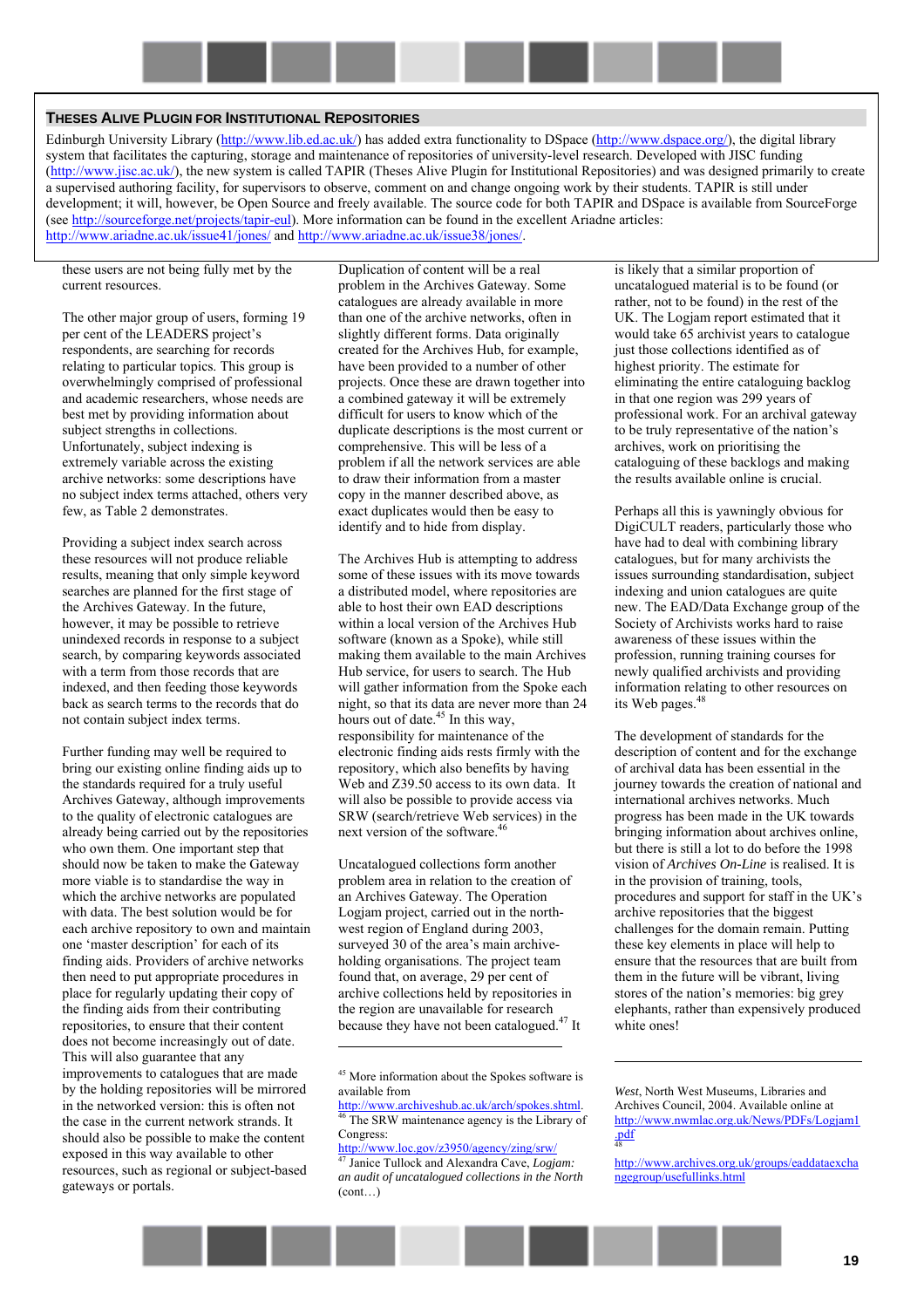# <span id="page-19-0"></span>**KOSMOPOLIS DIGITAL COLLECTION**

**Dimitrios Gavrilis, Panos Georgiou, Fiori Papadatou and John Tsakonas Library & Information Service, University of Patras, Greece** 

#### **INTRODUCTION**

Kosmopolis is a digital collection containing the full-text content of twenty Greek periodicals from the mid-nineteenth century up to the beginning of the twentieth century. The project is being carried out by the Library & Information Service of the University of Patras within the framework of the TELEPHAESSA project [\(http://www.lis.upatras.gr/LIS/TELEPHAE](http://www.lis.upatras.gr/LIS/TELEPHAESSA/telephaessa_EL.shtml) [SSA/telephaessa\\_EL.shtml\)](http://www.lis.upatras.gr/LIS/TELEPHAESSA/telephaessa_EL.shtml), in partnership with the Department of Greek Literature of the University of Patras and The Hellenic Literary and Historical Archive (ELIA, [http://www.elia.org.gr/\)](http://www.elia.org.gr/), Athens, Greece. The project is funded jointly by the European Social Fund and the Greek Ministry of Education within the Third Community Support Framework.

The tasks of the project include digitisation, bibliographical and scientific processing of the documents, and delivery to the users via a Web interface. The basic objectives of the project are:

to extend public and scientific community access to rare and valuable content; the enrichment of digital content in the Greek language;

to contribute to the preservation efforts of historical and valuable material; to create and promote new research challenges in Greek literature and history through the scientific processing of the digital content.

As a multi-purpose project, the Kosmopolis workflow and procedures were designed according to a step-by-step approach. Basic issues to be dealt with were: definition of the objectives and demands of the system, workflow design and resource management among the partners; definition of the basic and advanced standards and requirements for issues such as digitisation, technology and infrastructure, access to and storage of the digital content;

development of the appropriate technical and organisational strategies for long-term digital preservation of the content; structure and functions of the appropriate

Web interface:

metadata schema;

service evaluation models.

#### **ORGANISATIONAL CONCEPTS**

#### **Partnership**

Kosmopolis represents a collaboration between the following partners: **Library & Information Service (LIS), University of Patras** 

([http://www.lis.upatras.gr/\)](http://www.lis.upatras.gr/): LIS is the project coordinator with financial and administrative responsibilities. Furthermore, LIS played the major part in determining the technical specifications in digitisation and preservation issues, as well as in the design and development of the integrated digital collection system (e.g. the software and Web site). Finally, LIS stores the digital material in its storage facilities while it hosts, operates and maintains the appropriate equipment.

**Department of Greek Literature, University of Patras**: The department is responsible for the scientific coordination of the project (including title selection and indexing). It simulates the role of the potential end-user for design and test purposes.

**Hellenic Literary and Historical Archive**

(ELIA, [http://www.elia.org.gr/\)](http://www.elia.org.gr/): This partner provides the original printed material and performs the initial digitisation phase.

#### **Digitised material**

The selected material belongs to ELIA's collection and includes periodicals of the nineteenth and early twentieth centuries. Basic selection criteria were (among others) the physical condition of the original, the availability and completeness of the series, and the absence of copyright problems.

#### **Kosmopolis periodical & magazine titles**

|                          | Title                           |          |                 |
|--------------------------|---------------------------------|----------|-----------------|
|                          |                                 | Coverage | Pages           |
| 1                        | Poikili Stoa                    | 1881-    | 7290            |
|                          | (Ποικίλη Στοά)                  | 1914     |                 |
| $\overline{2}$           | Euterpe (Ευτέρπη)               | 1847-    | 4610            |
|                          |                                 | 1855     |                 |
| $\overline{\mathbf{3}}$  | Chrysallis                      | 1863-    | 2934            |
|                          | (Χρυσαλλίς)                     | 1866     | 1218            |
| $\overline{\mathcal{L}}$ | Ionios Anthologia               | 1834-    |                 |
|                          | (Ιόνιος Ανθολογία)              | 1835     |                 |
| 5                        | Apothiki ton                    | 1837-    | 1565            |
|                          | Ofelimon Gnoseon                | 1844     |                 |
|                          | (Αποθήκη των                    |          |                 |
|                          | ωφελίμων                        |          |                 |
| 6                        | γνώσεων)<br>Apothiki ton        | $1847 -$ | $\frac{316}{ }$ |
|                          | Ofelimon &                      | 1849     |                 |
|                          |                                 |          |                 |
|                          | Terpnon Gnoseon<br>(Αποθήκη των |          |                 |
|                          |                                 |          |                 |
|                          | ωφελίμων &<br>τερπνών γνώσεων)  |          |                 |
| $\overline{7}$           | Nea Zoi (Νέα Ζωή)               | 1904-    | 4000            |
|                          |                                 | 1927     |                 |
| 8                        | Grammata                        | 1911-    | 3040            |
|                          | (Γράμματα)                      | 1921     |                 |
| 9                        | Alexandrini Texni               | 1926-    | 2086            |
|                          | (Αλεξανδρινή                    | 1930     |                 |
|                          | Τέχνη)                          |          |                 |
| 10                       | Argo (Αργώ)                     | 1923-    | 726             |
|                          |                                 | 1927     |                 |
| 11                       | Melissa (Μέλισσα)               | 1886-    | 392             |
|                          |                                 | 1887     |                 |
| $\overline{12}$          | Chloe (Χλόη)                    | 1869     | 400             |
| 13                       | Eklekta                         | 1884-    | 7200            |
|                          | Mithistorimata                  | 1894     |                 |
|                          | (Εκλεκτά                        |          |                 |
|                          | μυθιστορήματα)                  |          |                 |
| $\overline{14}$          | Hmerologio                      | 1886-    | 15,000          |
|                          | Skokou                          | 1918     |                 |
|                          | (Ημερολόγιο                     |          |                 |
|                          | Σκόκου)                         |          |                 |
| 15                       | Asmodeos                        | 1875-    | 1428            |
|                          | (Ασμοδαίος)                     | 1880     |                 |
| 16                       | Estia (Εστία)                   | 1876-    | 19,228          |
|                          |                                 | 1895     |                 |
| 17                       | <b>Deltion Estias</b>           | 1877-    |                 |
|                          | (Δελτίον της                    | 1889     |                 |
|                          | Εστίας)                         |          |                 |
| 18                       | Ioniki Melissa                  | 1850-    | 388             |
|                          | (Ιωνική Μέλισσα)                | 1852     |                 |
| 19                       | Mi Xanese (Mn                   | 1880-    | 4574            |
|                          | Χάνεσαι)                        | 1883     |                 |
| 20                       | Noumas (Νουμάς)                 | 1903-    | 10720           |
|                          |                                 | 1931     |                 |

#### **Collection requirements**

The collection was designed to meet some basic initial requirements: storage of digital content in appropriate file format to assure quality and conformity in relation to the original, compatibility with

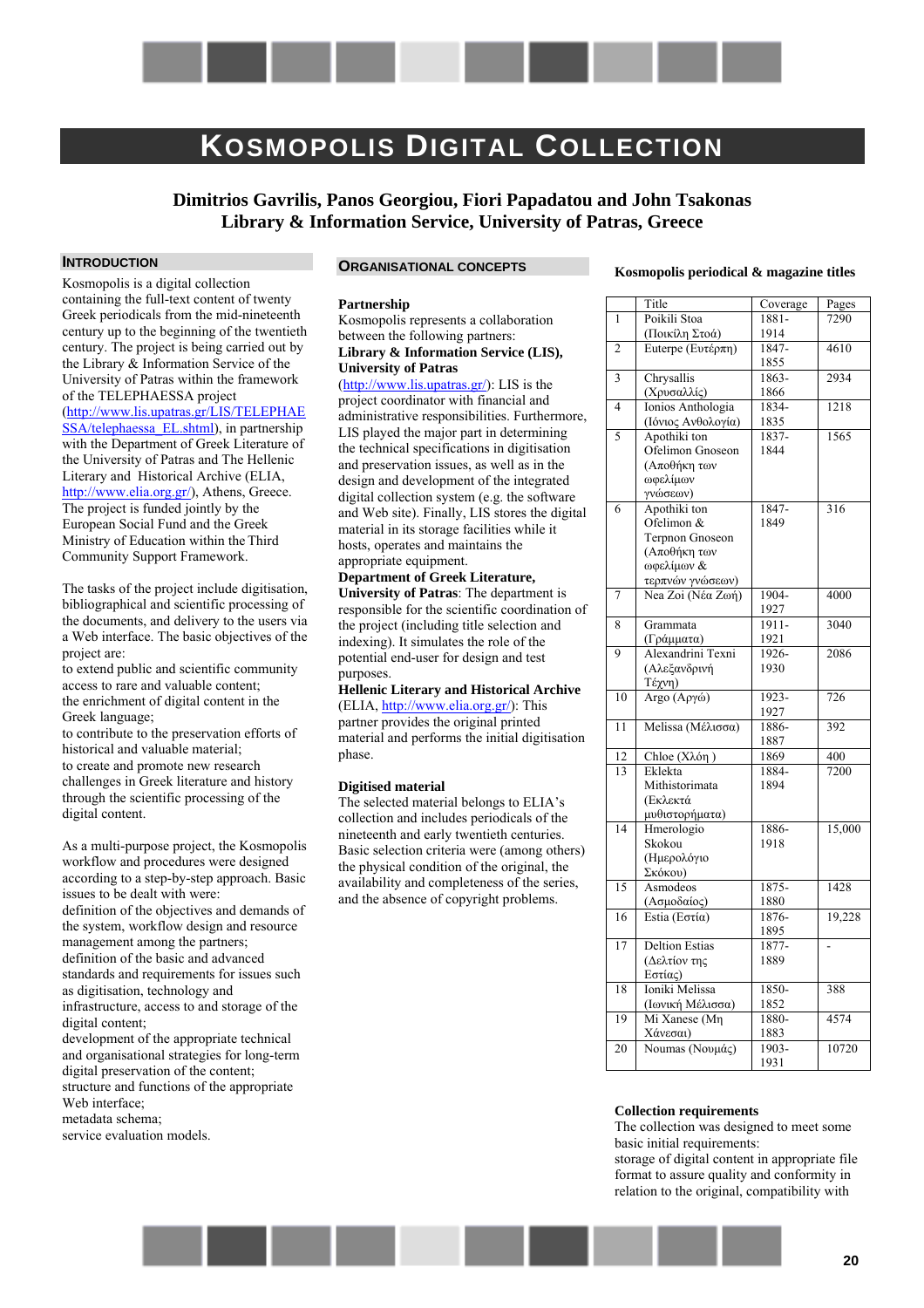current and emerging image processing technologies, and best storage space usage; use of proper storage devices for long-term storage conditions, easy copying and transferring and compatibility with current and upcoming hardware and software technologies;

free and open access to digital content via the Web;

content delivery in image, PDF and (in the future) HTML file formats;

functional search, browsing and user help facilities

## **TECHNICAL SPECIFICATIONS**

#### **Digitisation**

Taking into account the particular features and physical condition of the original material we used the following specifications to ensure good-quality digitisation:

The creation of two digital copies for each item (single page): a master file for preservation purposes and an access file for speedier delivery.

Master files were scanned at 300 dpi optical resolution, 1:1 size according to the original.

Master files were saved in jpeg format with the minimum possible compression. Access files were created by processing

master files to compressed jpeg files (25%) with the same resolution.

Image files are stored and delivered to LIS on DVDs.

Quality control was performed on the digitisation procedures to ensure that these standards were met.

#### **Preservation of the digital material**

For the long-term management and preservation of the collection and its content, LIS decided to adopt and develop gradually an OAIS Reference Model according to ISO 1472 (Consultative Committee for Space Data Systems, 2002). In this initial project phase, LIS adopted a series of actions and procedures aimed at maintaining the best possible conditions for the digital content preservation. These procedures included the storage of master files on DVDs, while the compressed files for access were stored in a RAID disk storage system based on Fiber Channel 2- Gbit technology as well as on DVDs. We also maintained a stable storage room environment with air conditioning to maintain a mean temperature below 20°C. We had a specific plan for periodical checking of the physical condition of content and storage devices, and developed a strategy for the preservation of digital data, whereby data are refreshed (or migrated) onto new storage devices of the same or similar technology every three years.

#### **Metadata schema**

Dublin Core was the metadata schema chosen by LIS for the Kosmopolis collection for the following reasons: consistency with other LIS projects using the same schema, such as the subject gateway e-BGE

#### ([http://www.lis.upatras.gr/ebge/\)](http://www.lis.upatras.gr/ebge/);

the wider acceptance and support of DC as a standard metadata schema worldwide; the flexibility of the schema; it is accepted by and interacts with the OAI  $-$  PMH 2.0.

#### **Kosmopolis digital collection management software**

In the early stages of the project, Greenstone digital library software ([http://www.greenstone.org\)](http://www.greenstone.org/) was selected for testing and for the pilot operation of the collection. Most of the appropriate modifications were carried out very successfully and a pilot version of the system was released in late 2003. Soon afterwards, problems arose in the areas of cataloguing, Web delivery and presentation and, most importantly, we realised that Greenstone could not implement the OAI-PMH 2.0. At that point the working group decided to proceed with the development of a new application that would meet all requirements and specifications.

Kosmopolis digital collection management software is a simple application that has been developed in PHP using a MySQL database. While it is running, it creates and stores dynamically the appropriate document images' navigation thumbnails under a cache catalogue. Access files are automatically resized according to the user's screen resolution  $(800x600 -$ 1024x768). Furthermore, users have the option of creating dynamically a PDF version of the document for saving and printing purposes. In this case, document images are resized automatically to fit onto A4 paper using the function pdf\_place\_image from the PDFlib library.<sup>49</sup>

### **EVALUATION MODEL**

 $\overline{a}$ 

Kosmopolis is the kind of digital collection that aims to support multiple education, research and cultural purposes. Therefore it has to be treated as an information service and we have to evaluate its use, its functionality, and finally (if possible) its effect on and outcome for the end-users. From an administrative point of view we have to define and/or forecast the real cost factors for developing, operating and maintaining the system as well as examine

its viability. This approach demands an integrated evaluation framework focusing on these issues. In parallel, a detailed promotion plan has been designed aiming to reach all potential users worldwide.

In this initial phase we recorded, and are considering, a number of statistics and performance indicators such as number of accesses to collection, number of documents downloaded in total and per title, number of searches performed, downloads per various file formats (e.g. jpeg, pdf), among others.

#### **CONCLUSIONS**

The current version of Kosmopolis was launched in August 2004, with the content from three titles available to users via the Web. Since then the digital content of six more periodicals has been imported to the system, now totalling nine periodicals and about 7,500 documents. The rest of the content will be added gradually to the collection until the end of 2005. The promotion plan has already been set in action and by the end of 2006 all known potential users will be informed about the new service. The collection has been registered as an OAI-compliant Data Provider

([http://www.openarchives.org/Register/Bro](http://www.openarchives.org/Register/BrowseSites) [wseSites\)](http://www.openarchives.org/Register/BrowseSites) and it will gradually be registered with a number of known data harvesters, such as OAIster

([http://oaister.umdl.umich.edu/o/oaister/\)](http://oaister.umdl.umich.edu/o/oaister/).

Further reading and detailed information about the Kosmopolis project are available at:

[http://www.lis.upatras.gr/LIS/TELEPHAES](http://www.lis.upatras.gr/LIS/TELEPHAESSA/dlib_EL.shtml) SA/dlib EL.shtml, where the final report of the project can be accessed (Greek only).

# <span id="page-20-0"></span>**GOOGLE SCHOLAR: NEW ACADEMIC RESEARCH TOOL**

# **Adam Rusbridge, DCC Development Analyst**

The academic community produces a large quantity of literature that is of interest to fellow scholars and public alike. Without explicit direction towards a resource it can be difficult to discover additional and relevant academic information. The Google Scholar service [\(http://scholar.google.com\)](http://scholar.google.com/),

<sup>49</sup> More information on processing PDF files on the fly can be found at http://www.pdflib.com/.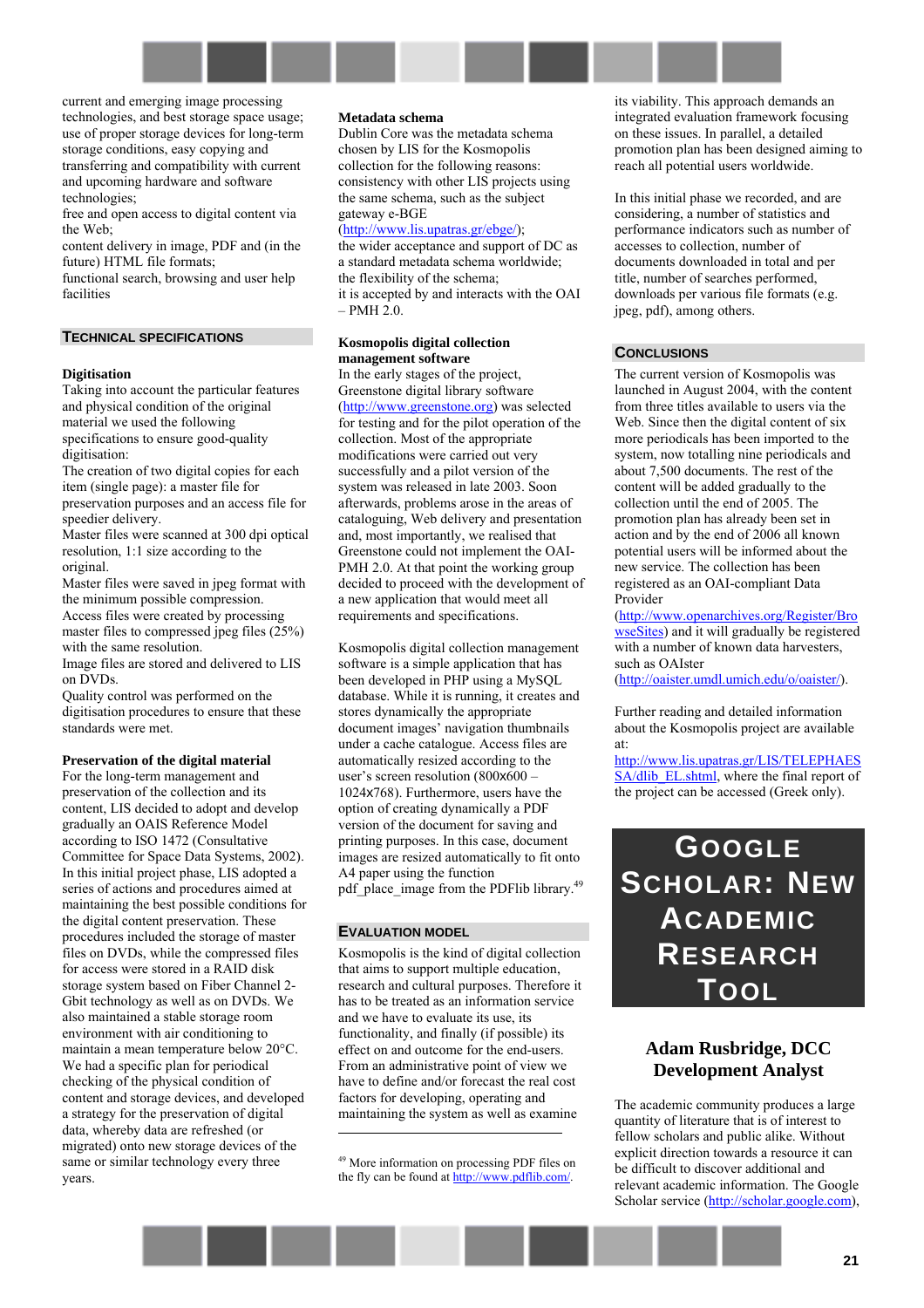launched on 18 November 2004, aims to make this task easier.

Google Scholar differs from Google's better-known Web search services, as the results are limited to scholarly resources and Google has been granted permission to index a number of subscription-dependent resources (while the complete set of resources has not yet been announced, it is known to include the ACM, [http://portal.acm.org/portal.cfm;](http://portal.acm.org/portal.cfm) IEEE,

[http://www.computer.org/publications/dlib/;](http://www.computer.org/publications/dlib/) and OCLC WorldCat,

[http://www.oclc.org/worldcat/\)](http://www.oclc.org/worldcat/). The full contents of restricted publications will still require a subscription for access. Now, however, at the very least an abstract will be available providing an indication of the publication's value. Proxy configurations of subscriptions $50$  can enable access to many of these journals, making the process of finding and retrieving material seamless.

The service does not limit searches to peerreviewed material, making the definition of 'scholarly' broader than some would desire. However, the service counts the number of (indexed) citations a publication has received. The number of citations received contributes to the relevance ranking a publication is given and, as the number of citations is visible, the impact a paper has had can (in part) be observed. A feature that is particularly useful for researchers is the ability to list each entry that cited the publication in question, making it very simple to explore a topic further.

The service also references a variety of printed publications. To enable access to these, Scholar links up with the OCLC WorldCat catalogue, a service that allows libraries to process, manage, share, and enable access to information resources. Correctly configured, this service integrates with a user's local institutional library catalogue, enabling resource discovery at an institutional level.

The service Google Scholar provides has previously existed for several specific  $\text{fields}:$ <sup>51</sup> Citeseer [\(http://citeseer.ist.psu.edu/\)](http://citeseer.ist.psu.edu/) indexes

 $\overline{a}$ 

50 For example, access from behind a university proxy providing Athens authentication  $\frac{(\text{http://www.athens.ac.uk/})}{\text{51}}$  It should be noted that librarians are still able

to discover and make information available from a number of sources, and may be able to provide free access to information for which subscription sites may request payment. On an institutional level many libraries are developing local systems for resource sharing - these should also be examined for comprehensive academic research.

computer articles and PubMed ([http://www.ncbi.nlm.nih.gov/entrez/qu](http://www.ncbi.nlm.nih.gov/entrez/query.fcgi) [ery.fcgi\)](http://www.ncbi.nlm.nih.gov/entrez/query.fcgi) medical articles. However, for academic fields without such dedicated databases, both academics and students turn to search engines to find resources and this service will help direct the community towards focused and relevant information. Hopefully, Google will have incited other search engine developers to add similar vertical search functionality to their own services. This will result in competition and, ideally, an improvement to the overall service quality.

While Google Scholar will not be a substitute for detailed and thorough research for relevant literature, it will assist many scholars to find pertinent information. Although alternative facilities have previously been able to perform this task (both on the Inter- and intranet level), the powerful indexing and filtering methods that Google provides and development of the field as a result of Google's brand association may make it easier to access more relevant knowledge than ever before.

# *MUSIC-TO-KNOWLEDGE TOOLKIT*

The International Music Information Retrieval Systems Evaluation Laboratory (IMIRSEL) at the Graduate School of Library and Information Science, University of Illinois, has released the M2K (Music-to-Knowledge) Alpha 1.0 toolkit. M2K is an Open Source Java-based framework designed to allow music information retrieval and music digital library researchers to prototype, share and evaluate experimental techniques in this field. The software downloads, installation requirements and instructions can be found on the project homepage at <http://music-ir.org/evaluation/m2k> along with the toolkit documentation. M2K will be demonstrated at several of this year's conferences: 2005 ACM/IEEE Joint Conference on Digital Libraries; 2005 ACM Special Interest Group on Information Retrieval; 2005 Association for Computers and the Humanities/Association for Literary and Linguistic Computing Conference, $<sup>1</sup>$  and</sup> two workshops. See the project Web page for details.

# *NEWS AND RESOURCES FROM JISC*

The Joint Information Systems Committee (JISC) ([http://www.jisc.ac.uk/\)](http://www.jisc.ac.uk/) has developed several new programmes and resources during 2004 and 2005.

October 2004 saw the announcement of a Digital Preservation Programme comprising grants to the sum of  $\text{\pounds}1M$  (around  $\text{\pounds}1.43M$ ) to nine higher and further educational institutions in the UK. The grants support digital preservation and asset management. As more institutions invest in digital materials, the need for long-term strategies for managing and preserving these resources becomes increasingly important and the JISC funding is aimed at developing the infrastructure necessary to maintain access into the future, and to encourage the amalgamation of long-term strategies into digital asset creation processes. Funded projects include the development of repository software, collaborative preservation networks, training, and assessment tools. The projects are expected to benefit digital curation across UK universities and colleges and in related initiatives such as the Digital Curation Centre ([http://www.dcc.ac.uk/\)](http://www.dcc.ac.uk/). More information is available from [http://www.jisc.ac.uk/index.cfm?name=programme\\_404.](http://www.jisc.ac.uk/index.cfm?name=programme_404)

In November 2004, JISC announced the release of a new report 'Long-Term Retention and Reuse of E-Learning Objects and Materials,' which was commissioned by JISC to examine the long-term preservation and reuse of e-learning materials. The report is downloadable from: http://www.jisc.ac.uk/index.cfm?name=project\_elo.

# **JISC COLLECTION**

Online resources available from the JISC include:

The Academic Library (containing nearly 300 online book titles covering Anthropology and Development Studies; Cultural and Media Studies; Politics and International Relations, and Political Economy, available on a subscription basis: [http://www.jisc.ac.uk/coll\\_academiclib.html\)](http://www.jisc.ac.uk/coll_academiclib.html).

Creative Club (an archive of 1.5 million advertisements across all media to be used in teaching and learning: [http://www.jisc.ac.uk/coll\\_creativeclubcs.html\)](http://www.jisc.ac.uk/coll_creativeclubcs.html).

Digimap (an EDINA ([http://www.edina.ac.uk/digimap/\)](http://www.edina.ac.uk/digimap/) service allowing users to access Ordnance Survey products and map data for GIS and CAD applications).

New Towns Record Online (a comprehensive collection of information on the UK New Towns initiative: [http://www.jisc.ac.uk/coll\\_newtowns.html\)](http://www.jisc.ac.uk/coll_newtowns.html).

The Ovid Arts Package (comprising the International Federation of Film Archives, the Bibliography of the History of Art and the Répertoire International de Littérature Musicale: [http://www.jisc.ac.uk/coll\\_ovidartspackage.html\)](http://www.jisc.ac.uk/coll_ovidartspackage.html).

Updates and links to all JISC resources are available from [http://www.jisc.ac.uk/collections\\_latest\\_news\\_he.html.](http://www.jisc.ac.uk/collections_latest_news_he.html) The JISC is investigating for possible future development what types of online resources are most wanted and needed by institutions.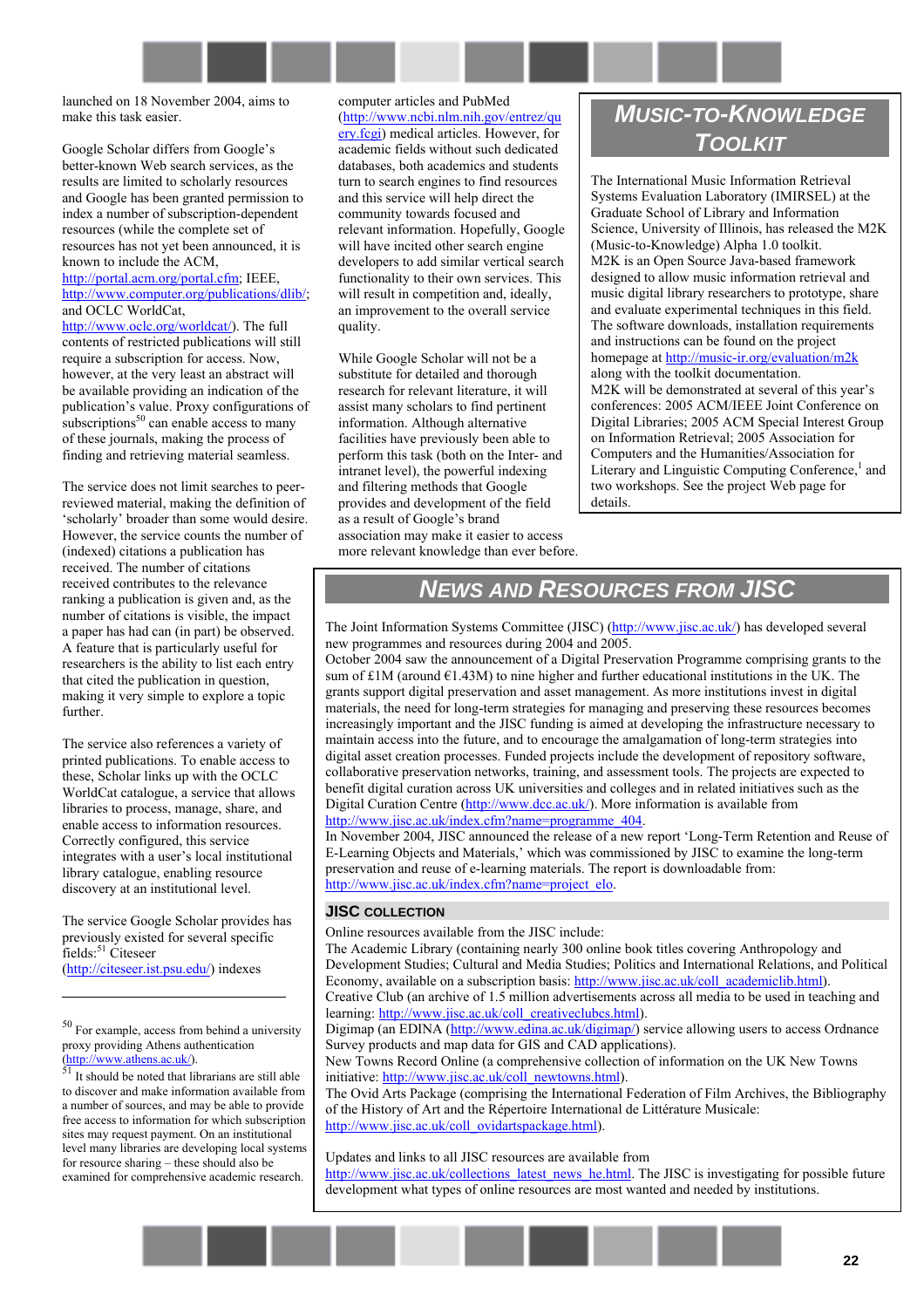# <span id="page-22-0"></span>**DISPOSAL AND ARCHIVING OF ELECTRONIC RECORDS: THE DOMEA CONCEPT IN GERMANY**

# **Andrea Hänger, Federal Archives of Germany**

DOMEA, which stands for Document Management and Electronic Archiving in IT-supported business processes, is a widereaching German government information management requirement. The programme, also known as Konzept Papierarmes Büro (the 'paperless office concept'), was instituted by the Federal Government Coordination and Advisory Agency for IT in the Federal Administration (KBSt, [http://www.kbst.bund.de/\)](http://www.kbst.bund.de/)<sup>52</sup> to assist government agencies in selecting suitable solutions or suppliers of content management, business process management and records management. It establishes the core requirements for an electronic records management system in public administrations.<sup>53</sup>

The DOMEA concept consists of three parts:

 $\overline{a}$ 

- 1. the organisational concept, which describes the procedures of records and business process management in an electronic environment;
- 2. the requirements specification, with about 250 requirements for

52 The Federal Government Co-ordination and Advisory Agency for IT in the Federal Administration (KBSt) was founded in 1968. Located within the Federal Ministry of the Interior, the KBSt is an inter-ministerial agency of the Federal Government intended to ensure that the federal administration optimises its use of information technology for specific fields and in organisational, economic and technical terms. The Federal Government's goals for IT use are to link IT strategically with other administrative areas such as management and organisation, to ensure that this complex technology remains controllable and manageable in the future, and to combine IT resources using new organisational approaches and the most comprehensive and uniform IT standards possible. To perform its mission, the KBST develops framework rules for the use of IT within the federal administration. Upon approval by the ministries in the Inter-ministerial Co-ordination Committee for Information Technology in the Federal Administration (IMKA), the KBSt publishes such rules as general recommendations. <sup>5</sup> For the description of the first DOMEA project, see Andreas Engel and Michael Wettengel, "From project to practice, the DOMEAproject in Germany" in *ARMA*, Vol. 37, No. 4, pp. 49-56, July/August 2003.

electronic records and business process management systems;

3. and the certification for IT suppliers who wish their products to be evaluated against the requirements.

The concept forms a baseline that sets out the minimum standards necessary for a reliable electronic records management system. Each administration wishing to make use of these requirements will always need to consider its own specific business needs and context. The generic requirements must be tailored by adding special needs and selecting from alternative requirements according to corporate policy and practice. The concept describes the whole business process starting from the incoming letter, email or report, through its processing to its disposal.

Since 1996 DOMEA has become the most important guideline for implementation for electronic records and IT support of business processes. The rapid technological

development and a considerable amount of new practical experience led the KBSt to review the concept. In September 2003 the draft of the revised concept was published on KBSt's Web site, where it could be discussed and commented on by the interested public. As well as the consideration of new technological developments, the new concept is more orientated towards the different steps of the business process, whereas the first concept focused especially on the implementation strategies. It shows how to manage records securely throughout a controlled lifecycle in compliance with relevant regulatory requirements.

The new concept is no longer focused on the federal administration, but integrates the requirements of the regional and local administrations. The first DOMEA concept was accompanied by a recommendation for the disposal and archiving of electronic

records in federal agencies, published in September 1998.<sup>54</sup> The concept establishes a very detailed procedure for the disposal and archiving of electronic records. This procedure was never realised in practice, largely due to the fact that electronic records and business process management systems have only recently been implemented in the agencies or are still in the introductory phase. Even if agencies are already working entirely electronically, the retention periods have not yet expired, whereas the concept provided for a significantly shorter period of implementation.



In the framework of the re-adaptation of the DOMEA concept in January 2004, a new project group was set up to work on a revision of the disposal and archiving concept. Under the direction of the Federal Archives and with the assistance of the KBSt, a group of federal, regional and local archivists and consultants developed a new concept, which was successfully submitted to the German archival community in September  $2004^{55}$  and is applicable to every level of public administration.

54 See Koordinierungs und Beratungsstelle der Bundesregierung für Informationstechnik in der Bundesverwaltung (KBSt). Konzept zur Aussonderung elektronischer Akten. Teil 1: Empfehlung des Bundesarchivs zur Aussonderung elektronischer Akten. Teil 2: Erfahrungen zum Aufbau und zur Ablage elektronischer Akten im DOMEAÆ-Projekt, Bonn 1998 (Schriftenreihe der KBSt, 40). <sup>55</sup> The draft of the new concept is available on the KBSt Web site (http://www.kbst.bund.de). An English version will be available in 2005.

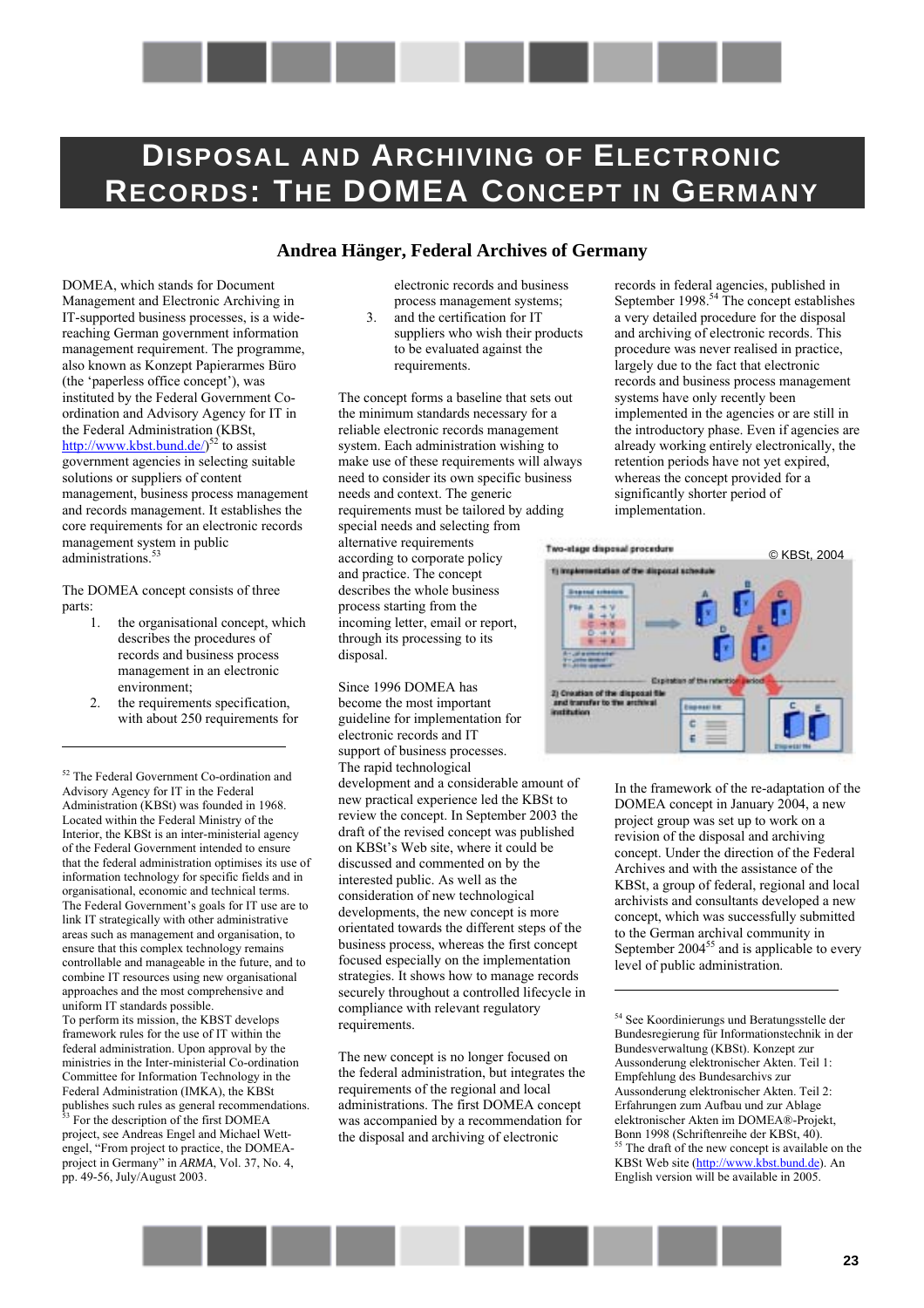

The recommendations will facilitate appraisal in an electronic environment and enable federal, regional and local agencies to meet their obligation to transfer noncurrent electronic records to archival institutions. The new concept describes all phases of the lifecycle through which documents typically pass, including creation, authoring, approval, release and ultimately revision or retirement and archiving. It defines the procedures and metadata that have to be implemented to make sure that the disposal can be managed as automatically as possible. A two-stage disposal procedure is recommended. In an initial stage, the archival institution delivers a disposal schedule. This establishes a timetable for the lifecycle of the records as provided for by legislation, regulation or administrative procedure, and provides authorisation for their disposal on the basis of the filing plan of the transferring agency. The schedule is implemented in the electronic records management system of the agency. For automatic selection of records, the metadata of documents, folders and files have to contain a *datafield disposal instruction* which can have the entry either 'to be deleted', 'to be appraised' or 'of archival value'. Information should be registered at the file level and 'inherited' downwards to all folders and documents created subsequently under that particular file.<sup>56</sup> On the basis of this information, in the second stage the agency automatically selects those files whose retention periods have expired and which are of archival value or have to be appraised, and transfers them to the archival institution.

The effectiveness of this two-stage procedure depends on the quality of the disposal schedule. Therefore the concept recommends that the archival institution should have a limited access to the records management system of the agency in order to review and continuously update the disposal schedule.

The concept defines a set of mandatory metadata that describe not only the documents, folders and files, but also the filing plan and the electronic records

 $\overline{a}$ 

management system. This set of metadata has to meet the different corporate policies and practices on the federal, regional and local level as well as being sufficiently detailed and concrete to meet the needs of the IT suppliers. It stresses the importance of the audit trails that automatically capture and store all the actions performed on an electronic record, the user initiating and carrying out the action, and the date and time of the event, which have to be assigned to the records transferred to the archives. The new concept also defines a new metadatum, a time limit for the conversion. It makes sure that the conversion to an archival format takes place shortly after a file is closed, and not only at the time of the transfer. Given the current length of retention periods (around 30 years or more), this provision is absolutely necessary to prevent a loss of data.

The new concept will not only describe the procedures; it will also offer a practical solution for transferring principles into practice. The set of metadata will be transformed into an XML schema and implemented by IT suppliers in electronic records management systems. This will be part of the requirements of the new DOMEA certification in 2005. The aim is to standardise and, as a consequence, accelerate disposal procedures by making the electronic records management systems of public administrations interoperable with archival management systems. Realising this interoperability will be the major challenge in the years to come.

<span id="page-23-0"></span>

**Georg Büchler, ERPANET Swiss Editor**  erpanet

'How does it feel, after ERPANET?'

ëA bit sad, I would say. Knowing that the project's future wasn't fully secured, and that the close collaboration with a bunch of motivated, cheerful and bright people  $-$  my  $erpaColleagues - would come to an end, I$ couldn't help feeling melancholy. Still I was happy to see that we managed to keep our quality and even to increase our pace on the last leg... and I was lucky to meet most of my colleagues and directors again in the course of our final events. For we rarely actually met, although we were working in a constant and very close collaboration. Spread all over Europe, located in Glasgow, The Hague, Urbino and Bern, we got to know each other's qualities and style of work very well, and quick assistance was always at hand in the case of problems. And I think this "distant teamwork" was what impressed me most about the project.

'There's a second thing I really loved about working with ERPANET, and that's the young and fresh flavour of digital preservation. Imagine the newly graduated classicist I was in April 2002, flying to Glasgow for the content editors' kick-off meeting and ready to jump into a subject area I barely knew anything about. And imagine my relief when, during the first events I attended, I discovered that a good number of digital preservation professionals I met didn't have much more experience than myself. Granted, there were the pioneers that have been working in the field for many years (you know the names), and there were many archivists or computer scientists. But I also got to know people with backgrounds in history, archaeology, linguistics or natural science, often working for projects as young as ERPANET. No need to feel like an outsider. And while I always found it very hard to find a German equivalent for the term "digital preservation community," I completely understood its meaning. I am particularly happy to have made ties with this young and exciting community, and I am looking forward to continuing working with some of its members.

ëSo, what comes next? I myself will continue to be active in digital preservation. Just two weeks after my contract with ERPANET ended I resumed work at the Swiss Federal Archives ([http://www.bundesarchiv.ch\)](http://www.bundesarchiv.ch/). I am now working on behalf of the archives of the Swiss Cantons that have joined forces to implement a coordination agency for digital preservation. As part of a two-person team I will assist them in coordinating their efforts to find and implement suitable preservation solutions for their holdings.

ëAs for ERPANET, just keep your eyes open. A number of events are forthcoming, and the European Commission seem to be quite keen on a follow-up project. ERPANET won't go away, nor should it. Looking back on the last three years, I am proud that we managed to make it an established brand in digital preservation.<sup>7</sup>



<sup>56</sup> The DOMEA concept is based on a three-level object hierarchy for documents, folders and files. Files are entered in a corporate information structure  $-$  in German administrational tradition the filing plan. On every level, metadata are defined. Their application follows the principle and functionality of 'inheritance' from the higher object to the lower. Filing a document in a folder or creating a new folder is analogous to associating it with the relevant part of the corporate information structure.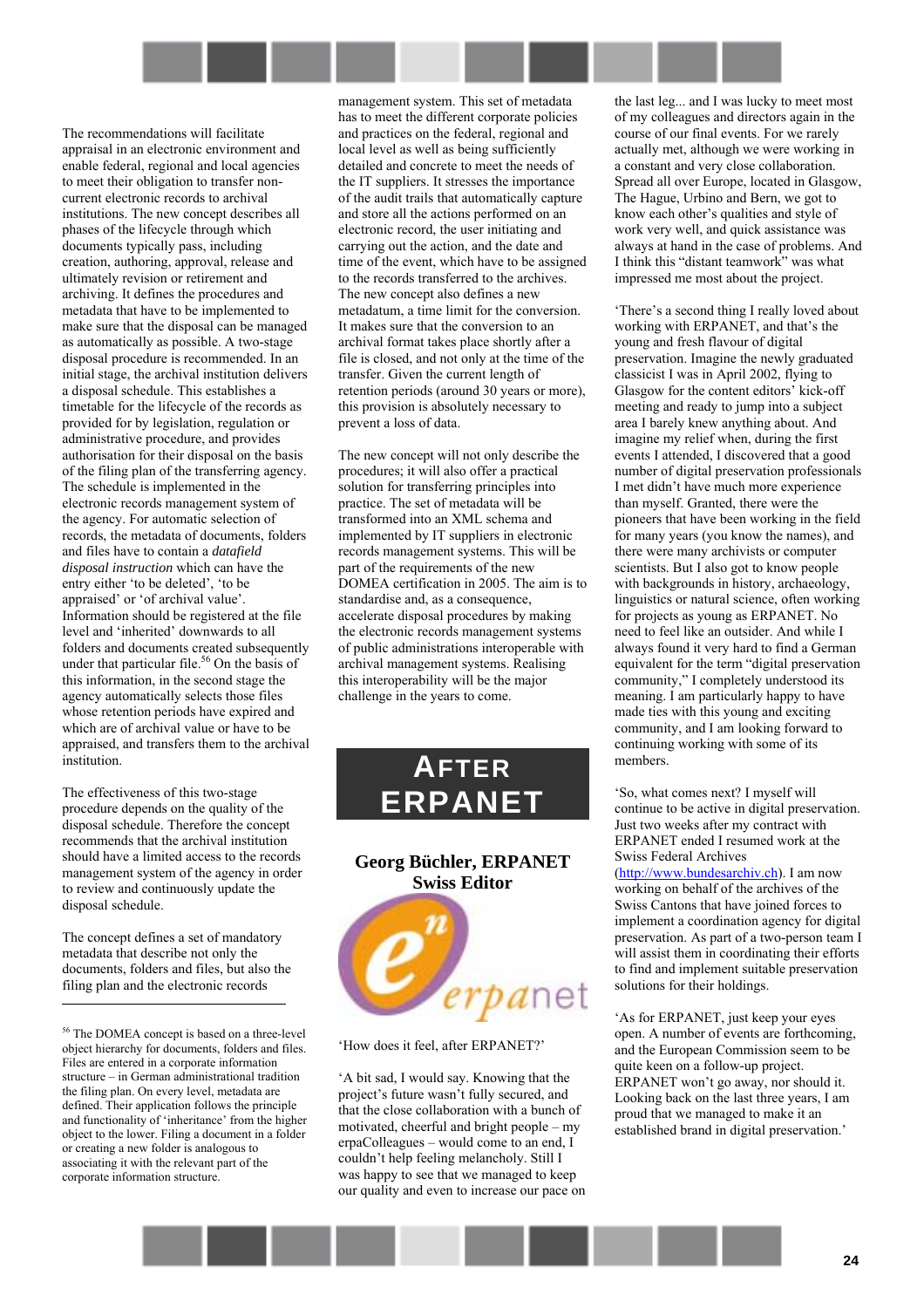<span id="page-24-0"></span>

# **Dr K. Ferenc, Budapest University of Technology and Economics**

Heritage programmes in Hungary and the

Cultural heritage research activities have been taking place at the Department of Information and Knowledge Management of Budapest University of Technology and Economics

[\(http://itm.bme.hu/DesktopDefault.aspx?tab](http://itm.bme.hu/DesktopDefault.aspx?tabindex=0&tabid=1) [index=0&tabid=1\)](http://itm.bme.hu/DesktopDefault.aspx?tabindex=0&tabid=1) since 1997. Our fields of research cover information management, IT support of heritage preservation, monitoring of cultural and natural heritage using remote sensing and direct IT-based measurement and data collection technologies, decision support for heritage protection authorities, applications of state-of-the-art IT, and knowledge management technologies. During this time, our research identified many technological, methodological and economic questions, which are summarised in the figure below.

Royal Angkor Foundation ([http://www.angkor.iif.hu/\)](http://www.angkor.iif.hu/). The direct objective of the ICHEPIS project was to define the scope and structure of different datasets that can provide flexible and userfriendly information and knowledge management solutions for all States Parties to the Convention Concerning the Protection of the World Cultural and

Natural Heritage (1972, [http://whc.unesco.org/world\\_he.htm\)](http://whc.unesco.org/world_he.htm), as well as for the World Heritage Centre of UNESCO ([http://whc.unesco.org/\)](http://whc.unesco.org/) and the Advisory Bodies to the Convention. It was necessary to analyse how far the available public databases met these requirements. In addition, proposals had to be structured so that they could integrate the continually growing number of new databases.



Taking all of these issues into consideration, the Department of Information and Knowledge Management decided to set up a series of research projects to develop solution models and pilot services.

The first large research project was ICHEPIS (Inventorisation for a Cultural Heritage Periodic Information System, [http://itm.bme.hu/DesktopDefault.aspx?tabi](http://itm.bme.hu/DesktopDefault.aspx?tabindex=0&tabid=40) [ndex=0&tabid=40\)](http://itm.bme.hu/DesktopDefault.aspx?tabindex=0&tabid=40), which involves the Department working as institutional partner in cooperation with the Hungarian Office for Cultural Heritage, the UN World

During research, effective methods had to be found for integrating all text documents containing valuable scientific data into a data system and making them easily available and searchable. In connection with the amalgamation and standardisation of data, a review of the basic thesaurus of relevant areas and organisations had to be integrated, as far as possible, into a flexible Internet-based structure, to provide a means of information retrieval for more effective use of the existing knowledge base.

It is also of great importance to understand the utilisation of data such as remote sensing images, including the wide range of public data already accessible on world heritage sites. Thanks to the growing interest of space agencies, an increasing number of States Parties to the Convention and international research institutes (including Hungarian organisations) have been collecting data on world heritage sites for more than a decade, in order to track the state of their own and other cultural and natural world heritage sites on a regular basis. In addition to the crucially important legal concerns regarding the authenticity of collected data, technical problems also require coordinated research, as at present there is no approved methodology or procedure for such activities.

Eventually, our research led to the production of integrated data models, a structure for training and education, collection, distribution and use of such data, as well as recommendations for data migration. States Parties should be capable of creating comprehensive sites, regional or even thematic collections, while simultaneously learning and creating data processing and knowledge management standards, as well as developing rules to update information and provide metadata services on their own sites. These models should provide a suitable basis for approval by the individual States Parties' World Heritage Information and Knowledge Management System to be developed on a step-by-step and incremental basis. Such systems will enable the States Parties to recognise any relevant changes to the data, including those that point to an improvement or deterioration (perhaps disastrous) of world heritage sites in due course. It will also enable them to attract partners for mutually beneficial cooperation in the protection and development of these sites.

### **HUNGARIAN GOALS FOR NATIONAL CULTURAL HERITAGE INFORMATION RESEARCH PROJECTS**

Nowadays more and more research centres, authorities, civil organisations, councils and private citizens are demanding access to an integrated, centrally maintained yet decentralised database, which contains updated information regarding the state of national cultural and natural heritage. A

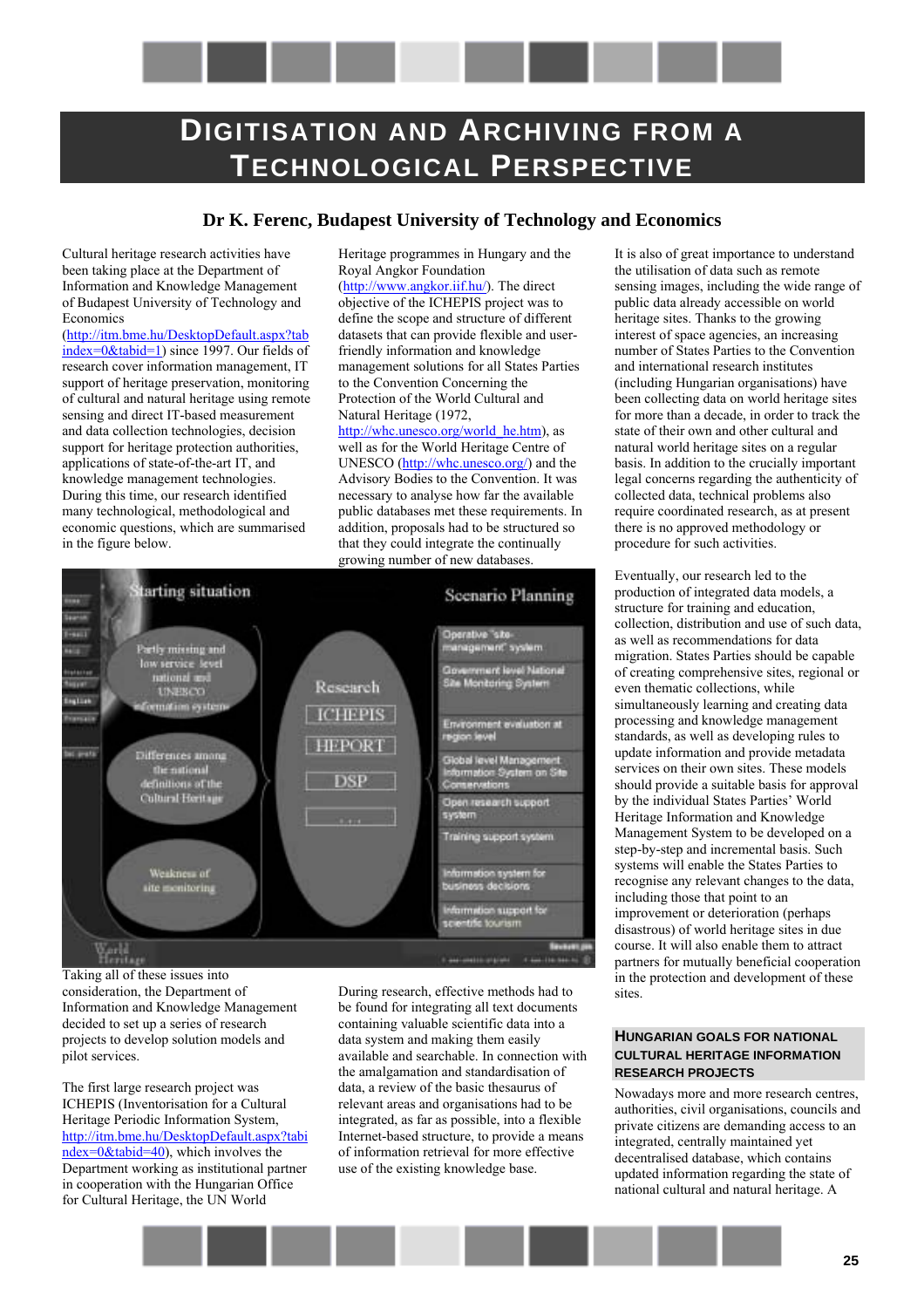

new concept and new approaches were required to create such a system.

The most important goal of our research and development project is to produce a technologically sound, professionally accurate and internationally acceptable base model and data sample. This model is required to include all relevant Hungarian cultural and natural heritage components, and at the same time must meet the existing and evolving international standards of the information society.

In the course of research we will explore which basic elements of cultural and natural heritage should be included in the site data, and in the national, regional and international systems. The scope of data to be recorded to populate the agreed elements will be determined in this initial phase, along with the points of connection to additional databases (a theoretical solution to ensure data authenticity and safety). Another research task is to explore the likely scale and scope of potential users of the heritage database, and to determine and register users' changing and evolving demands for such databases. In the course of this project's development, a model database has been created, which is able to register the specified components and serve potential users in terms of functionality.

We intend to design and build the database in such a way as to ensure that it can store data that can be made immediately accessible to all levels of potential users on site, on national and international levels, for a variety of purposes, such as scientific research and advocacy. Thus, it will be possible to conduct research in this field with an unprecedented scope. Most of the required information technology infrastructure is available; however, it was necessary to establish a modern training facility during the project for those who wish to learn to use the technology for their own benefit.

By uniting two closely related aspects of the project, i.e. national and international standards, together with research and training demands, it is possible to achieve another important aim of the project, namely to encourage international cooperation and collaboration.

The first pilot software demonstrating our suggested model is under development by the HEPORT project [\(http://itm.bme.hu/DesktopDefault.aspx?tab](http://itm.bme.hu/DesktopDefault.aspx?tabindex=0&tabid=82)  $index=0\&tabid=82$ ; the current version is accessible online from [http://itm.bme.hu/unesco.](http://itm.bme.hu/unesco)

During the ICHEPIS project, around 30,000 pages of official documentation were digitised and processed with OCR software.



© HATII, University of Glasgow, 2004

These papers contained data in 70 languages and involving typed, printed and handwritten text. During this subtask we had to address the well-known problems of managing long-term storage: which media and which file format should be used for the results, and issues related to the lifecycle and durability of these digital archives.

As a result of these challenges, the next project was called Digital Stoneplate (DSP), representing the apparent conflict between the durability of the ancient stoneplates and the relatively (or perceived) short lifecycle of the digitised databases. The goals of the Digital Stoneplate project are: to define a methodology and workflow for digitisation to build long-term electronic document storage and retrieval processes; to define a methodology for long-term data storage in technical (e.g. storage medium, migration strategy, file formats) and logical (e.g. structure, metadata, update handling) terms; to develop the fundamentals of understanding of these topics for staff working in the target organisations, educating them in digitisation issues, technology and strategies.

Due to the current pace of technological development, it is unrealistic to think about archiving and digitisation today in the same terms that we have historically considered them. However, we are convinced of the fact that this issue cannot be simplified to a merely technological matter. It is very likely that we  $-$  due to the expected short lifecycle of storage  $formats - will be forced to opt for$ repeated migration, but upon accepting this constraint we also need to take into account the economic aspects of maintaining the data. Our further ambitions include the implementation of an archive interface for the digitally created

documents, allowing easy access to, and updating of, data. This will help the data to remain useful during the period of development and migration.

Overall, the project can be defined as an optimisation task that may outline recommendatio ns for practice in digitisation and archiving, and bring

together technical, technological and economic points of view, integrated into a coherent model system.

# *AUSTRIAN DIGITAL PRESERVATION EVENT*

9 March 2005 saw a meeting in Vienna of experts on long-term preservation in the digital era, organised by the Austrian Commission for UNESCO ([http://www.unesco.at\)](http://www.unesco.at/) and the National Library of Austria ([http://www.onb.ac.at/\)](http://www.onb.ac.at/). The meeting discussed UNESCO's *Charter on the Preservation of the Digital Heritage* ([http://portal.unesco.org/ci/en/ev.php-](http://portal.unesco.org/ci/en/ev.php-URL_ID=1539&URL_DO=DO_TOPIC&URL_SECTION=201.html)[URL\\_ID=1539&URL\\_DO=DO\\_TOPIC&U](http://portal.unesco.org/ci/en/ev.php-URL_ID=1539&URL_DO=DO_TOPIC&URL_SECTION=201.html) [RL\\_SECTION=201.html\)](http://portal.unesco.org/ci/en/ev.php-URL_ID=1539&URL_DO=DO_TOPIC&URL_SECTION=201.html) and outlined steps for the development of a standardised strategy for preservation of digital content in Austria. The Charter, adopted in 2003, meets the challenge of preserving digital heritage, at risk from technology obsolescence, sporadic funding leading to uncertainty about resources, the changing issues of curation and maintenance of digital heritage, and the current lack of legislation for supporting preservation activities.

#### The Charter states:

ìAttitudinal change has fallen behind technological change. Digital evolution has been too rapid and costly for governments and institutions to develop timely and informed preservation strategies. The threat to the economic, social, intellectual and cultural potential of the heritage  $-$  the building blocks of the future  $-$  has not been fully grasped".

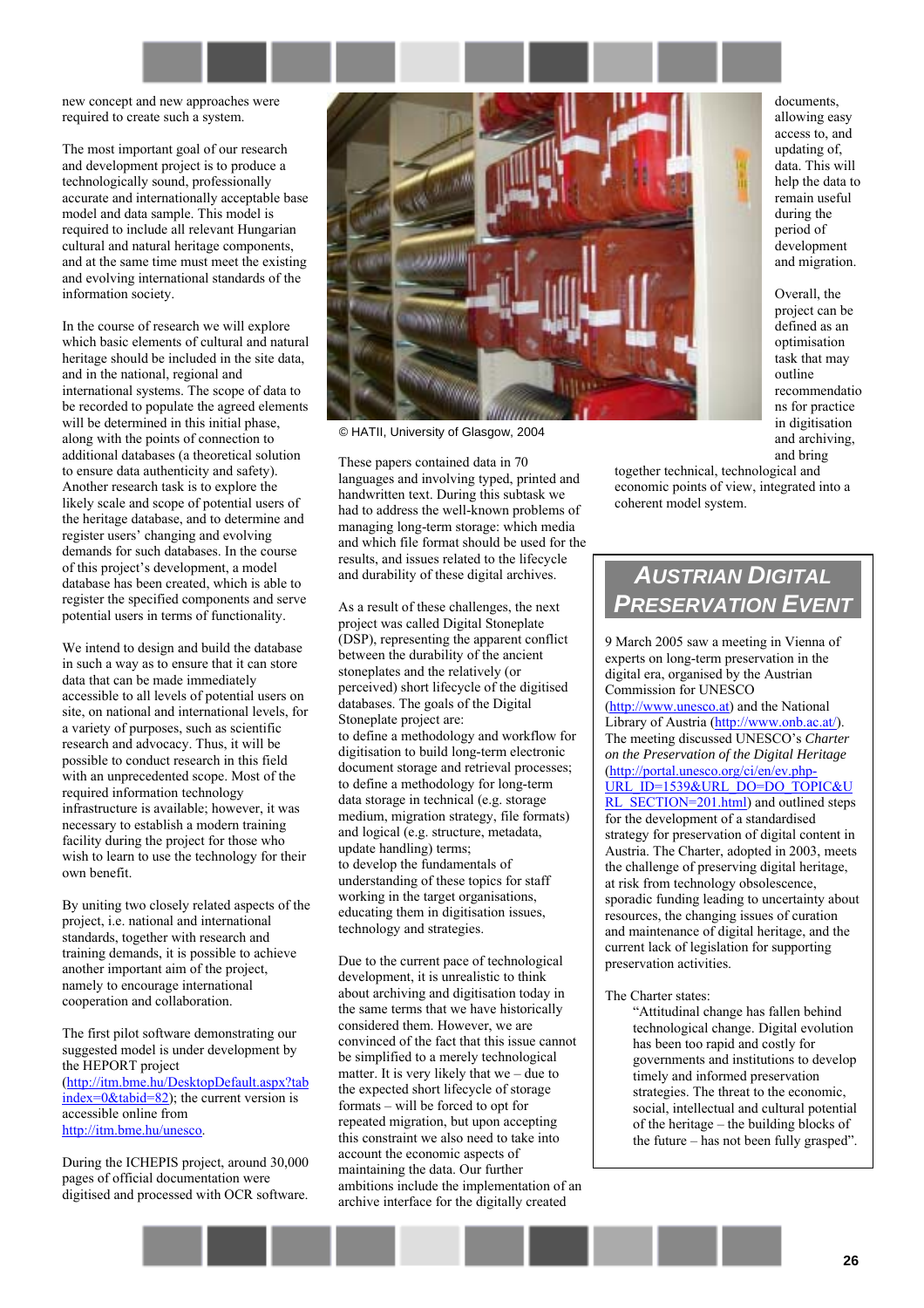

# <span id="page-26-0"></span>**INTERPARES 2: A PROGRESS REPORT**

# **Shaunna Moore and Luciana Duranti**

#### **In the very first issue of** *DigiCULT.Info* **in 2002, Luciana Duranti spoke to us about her work with InterPARES. For**  DigiCULT.Info's 10<sup>th</sup> issue, we asked for **an update on this work.**

Digital records only exist in the status of original at the moment when they are made or received. After a digital record has been saved for the first time, each retrieval produces a copy. These copies are still the creator's records, because they are used for action or reference in the usual and ordinary course of business of the person who makes, receives and accumulates them. However, they can only be considered reliable if the processes of creation and maintenance have been subject to strict controls and have respected authenticity requirements. When the creator's records are no longer active and are acquired for long-term preservation by some trusted custodian, we are confronted with a greater intellectual problem. In fact, it is not possible to preserve a digital record. It is only possible to preserve the ability to reproduce it as an authentic copy. Because copies made for purposes of preservation do not participate in the creator's course of business, they are no longer its records, although they may be endowed with the same reliability if the process of reproduction has been carried out by a competent person, following strict rules and properly documented.

Analysis of the relationship between authenticity and reproduction has always placed theorists in a precarious position. As the definition of authenticity includes both identity (the entity is what it purports to be) and integrity (the entity has not been corrupted), how can reproduction be undertaken in such a way that these qualities can be transferred from the original to the duplicate? Considering that a copy of an entity is never identical to its first instantiation, both facets of authenticity are immediately threatened upon attempts to imitate an original. As a result, the verification of authenticity in a reproduction necessitates a thorough understanding of the entity that is being reproduced in order to determine which specific parts, characteristics, attributes or formal elements

are crucial to its identity, and to what extent alteration is acceptable.<sup>57</sup>

Nowhere is this more apparent than in the performing arts, which by their nature require the repeated presentation of interpretations of scores or scripts by different performers who execute the original idea in ever-new environments. In this context, the parameters of authenticity are unclear, for even in its original form a performance relies on a multitude of interactive components, which are never entirely determined by the creator of the work. The factors deemed relevant for the authentic reproduction of a performance will vary according to the circumstance. For instance, while some will consider the use of original musical instruments of the period to be of utmost significance in the performance of a baroque piece, others will focus on the articulation of notes, interpretations of dynamics, or even the ambience of the environment when evaluating whether the performance captured the essential quality of the composer's original score.

The concept of repetitive performance serves as a useful analogy in an electronic environment. The existence of entities that are fragmented into their digital components upon every storage action and reconfigured upon every viewing necessitates an in-depth analysis of the extent to which each reconfiguration may be deemed identical to the original entity. Clearly, this entails some degree of compromise with regard to the meaning of integrity, for, how can an object that has been torn apart and reconstructed truly be described as uncorrupted? The issue becomes further complicated by the highly interactive and dynamic nature of the modern digital environment. Authenticity in this case must take into account the ability to preserve some semblance of shifting contexts and relationships among and within digital objects.

### **INTERPARES 2**

 $\overline{a}$ 

InterPARES (International research on Permanent Authentic Records in Electronic Systems,

[http://www.interpares.org/ip2\\_index.cfm\)](http://www.interpares.org/ip2_index.cfm) has been devoted to the development of the theoretical and methodological knowledge that will provide a framework for the longterm preservation of authentic records in electronic systems. As an international and interdisciplinary project,<sup>58</sup> the goal of the research is to ensure that society's recorded memory can be created in an accurate and reliable form, and be authentically maintained and preserved, for short- and long-term use by its creators and by society at large. The first phase of the project examined records created in databases and document management systems, whose preservation was mandated for the accountability and administrative requirements of organisations. InterPARES 2, which began in 2002 and will be completed in 2006, has focused on digital records produced in dynamic, interactive and experiential systems in the course of artistic, scientific and electronic government activities. Dynamic records are those whose content is dependent on continuously varying data, held in several databases and spreadsheets, while interactive records are created and maintained in interactive systems in which each user's entry instigates a response from the system, or triggers a particular action. Experiential records are defined by an essence that goes beyond the bits that constitute the digital object to incorporate the behaviour of the rendering system, or at least the interaction between the object and the system. This second phase of the project has necessitated a reassessment of some concepts in the context of systems in which fluidity is intrinsic to the nature of the records and essential to the accomplishment of their purposes as support for the actions of their creators. The issues revolving around the preservation of such digital objects are more complex than have been



<sup>&</sup>lt;sup>57</sup> DigiCULT's first *Thematic Issue* deals with issues of integrity and authenticity in detail. The publication is free to download from DigiCULT's Web site at http://www.digicult.info.

<sup>58</sup> Researchers have backgrounds in: Archival Science, Chemistry, Computer Engineering, Computer Science, Dance, Diplomatics, Film, Geography, History, Information Studies, Law, Library Science, Linguistics, Media Studies, Music, Performance Art, Photography and Theatre. The countries actively involved are: Canada, United States, Australia, Belgium, China, France, Ireland, Italy, Japan, Netherlands, Portugal, Singapore, Spain and the United Kingdom. The Advisory Board also includes an archivist from South Africa.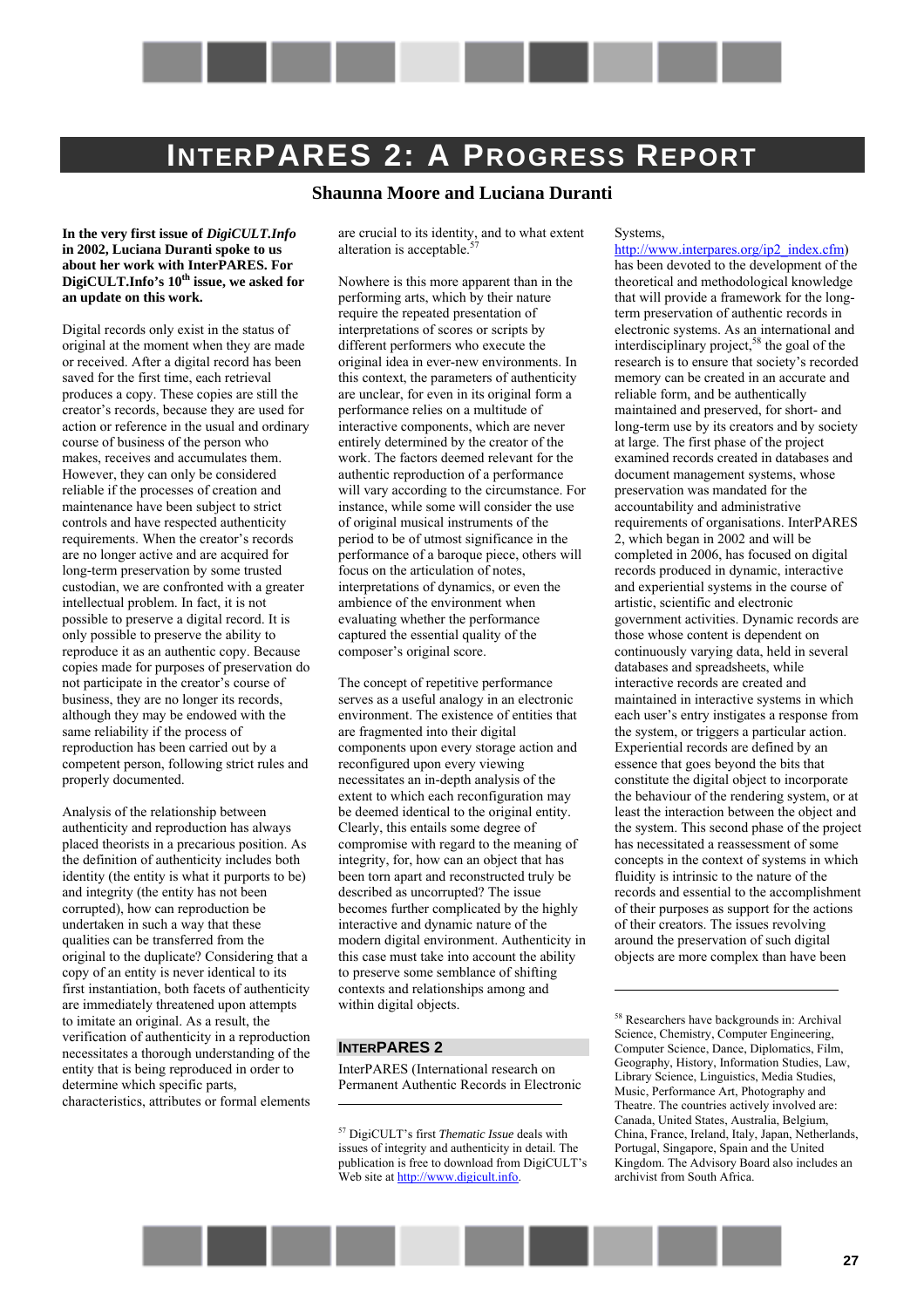

Although based on interdisciplinary methods and approaches, the project is intended to be archival in purpose; thus, the results of the research activities carried out across disciplines are constantly translated into archival terms, associated with archival concepts, and developed into archival methods. In other words, the ultimate goal of the project is to articulate the characteristics, components and requirements of a trusted system for the creation and maintenance of digital records, and a preservation system that ensures the authenticity of their authentic copies over the long term. Nonetheless, upon completion of the research, the outcomes will be translated back into the language of each discipline so that these systems will be made comprehensible and accessible to records creators in the fields involved with the project. InterPARES researchers have retained the traditional archival definition of a record as any document created (i.e. made or received and set aside for action or reference) by a physical or juridical person in the course of a practical activity as an instrument and by-product of such activity. However, the characteristics established as essential for identifying the records and situating them in context have had to be reconsidered in the light of the nature of the digital objects under investigation.<sup>59</sup> For instance, fixity of form and stability of content are not characteristics of experiential, interactive or dynamic records, and the challenge has been to determine methods for preserving these records either in their dynamic state or in some alternative fixed form and stable content developed by the creator for the purposes of its activities.

#### **CASE STUDIES AND GENERAL STUDIES**

Research has been developed around a multi-method design, based on the

 $\overline{a}$ 

59 InterPARES 1 identified the following characteristics of a record: (1) a fixed form, meaning that the entity's binary content must be stored so that it remains complete and unaltered, and its message can be rendered with the same documentary form it had when first set aside; (2) an unchangeable content; (3) explicit linkages to other records within or outside the digital system, through a classification code or other unique identifier; (4) an identifiable administrative context; (5) an author, addressee and writer; and (6) an action, in which the record participates or which the record supports either procedurally or as part of the decision-making process.

methodology and tools considered most appropriate by each investigating team for the specific research activity it carries out. A wide range of case studies from the three focus areas (arts, science and e-government) forms the basis of the investigation of current practice with regard to the creation and maintenance of experiential, interactive or dynamic records. Examples include: *Obsessed Again…* an interactive electronic musical work written by Canadian composer Keith Hamel; the geographical information system developed and used by the Centre for Desert Archaeology in Tucson, Arizona; the Alsace-Moselle land registry system; the Antarctic Treaty Searchable Database; and the work of Stelarc, a multimedia performance artist who integrates digital media in his works performed in diverse environments. Each of the three focus areas has presented specific challenges based on the ways in which records are viewed within the particular context, the types of actions that the records are supporting or in which they participate, and the emphasis placed on representation of the records in their original form. For instance, in the arts, both visual and performing, authenticity is conceptualised as the ability of the digital object to reflect the artist's original intentions with regard to both content and form upon every subsequent presentation of the work. In the realm of science, creators are more typically concerned with ensuring the accuracy of data entered into, and maintained in, the systems than with the form of their aggregations, although the authenticity of scientific records is crucial to ensuring the integrity of the data within them. In egovernment, accountability is of greater concern than in the other two focuses, but this often leads to confusion over the difference between authentication (a declaration of authenticity at a single moment in time) and the authenticity of the records through time. To date, eleven of the twenty-one case studies have been completed and represented in activity and entity models, and half of these have been analysed according to diplomatic principles in order to gain an understanding of the boundaries of the records contained in each system and to determine their essential characteristics.

To complement the case studies, general studies have been undertaken to address the issues relevant to each of the three areas of records creation. Examples of these include surveys of government Web sites, of the record-making and recordkeeping practices of digital photographers, composers and film makers, of the practice of preservation of interactive music, and of file formats and encoding languages used for non-textual materials, as well as a study of the San Diego Supercomputer Center's project to develop a prototype for persistent archives

based on data grids for the National Archives and Records Administration (NARA). At the same time, three teams of researchers responsible for investigating the key concepts of accuracy, reliability and authenticity as understood within the disciplines encompassed by each of the focuses have produced annotated bibliographies and literature reviews, undertaken analysis of these concepts as discussed in the literature, and created bibliographic databases for the management of references.

#### **TERMINOLOGY**

A terminology research group has been working towards the standardisation of the vocabulary within InterPARES, so that all researchers and research assistants will be consistent in their usage of terms, thereby ensuring effectiveness of communication within the project, and consistency in dissemination activities. The work of the team has focused on the creation of lexicographic instruments: a Register of all terms and phrases used within InterPARES; a Dictionary including the definitions provided for those terms by all the disciplines involved in the project; a Glossary including the definition for each term chosen by InterPARES as the authoritative meaning for all the project's documents; and a Thesaurus that assigns the terms to a specific facet (e.g. agent, action, object, event, property), links it to other facets through hierarchical, equivalence or associative relationships, and points to the preferred term. The terminology group has worked closely with all other research units in order to ensure the greatest inclusivity while maintaining consistency and rigour of communication, and to keep the delicate balance between accurately describing the nature of concepts used across the various disciplines and prescribing a common language for the research project as a whole. The group is particularly aware of the political nature of its endeavours and of the partiality and bias potentially involved in the prescription of terms and the standardisation of meaning  $-$  a big challenge if one considers the encompassing nature of the research, both in terms of the diversity of cultures involved, and of the multiplicity of meanings often associated with terms used in the vast range of fields incorporated within the project. At present, the terminology research is focused on the evaluation of its lexicographic instruments, in order to assess their compliance with international standards, and their ability to meet the needs of external users. Future goals centre on the promotion of public access to the terminology database in order that researchers will be more aware of impediments to effective communication and of possibilities for increased

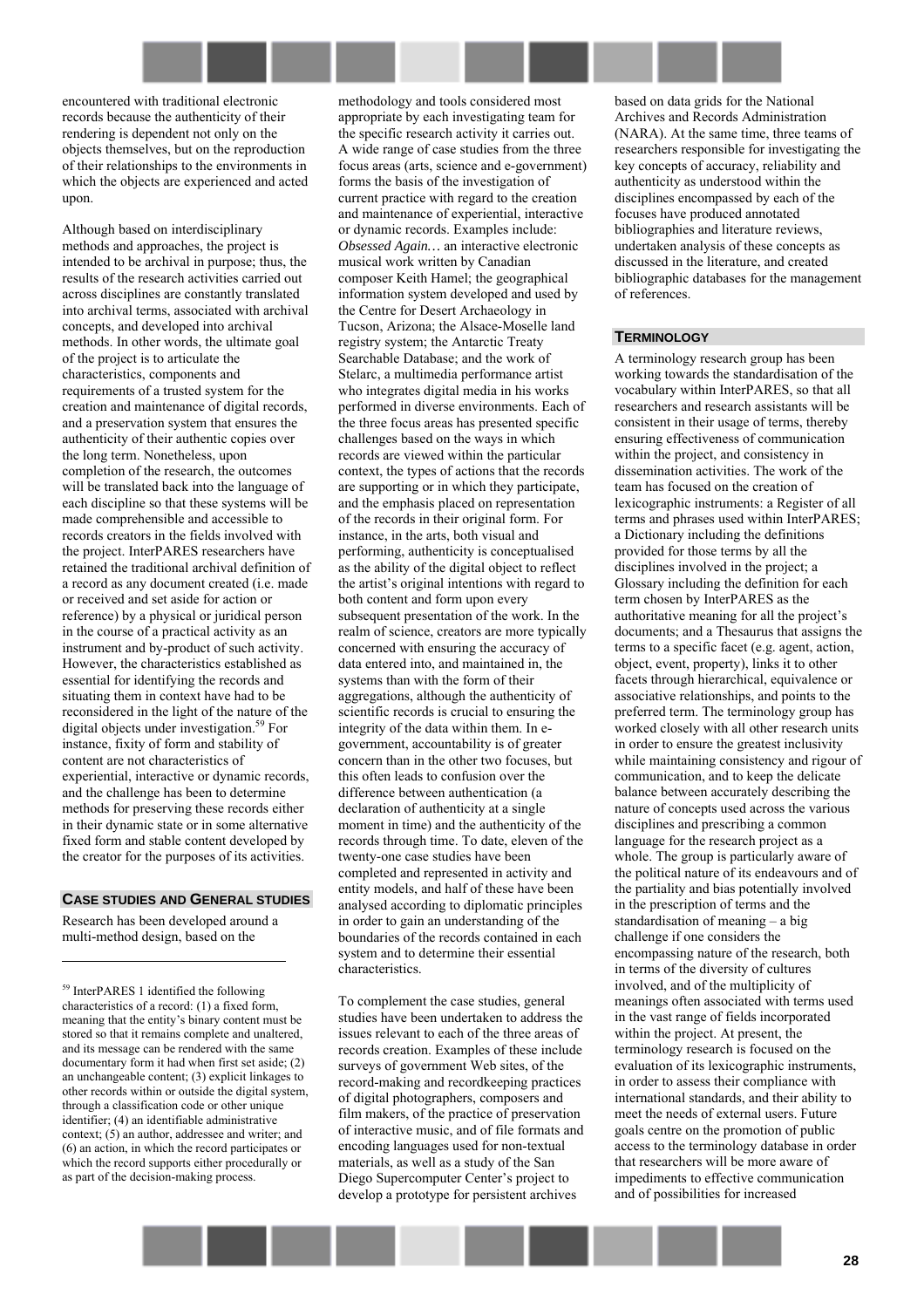consistency and understanding among disparate fields of study.

#### **MODELLING**

The project has incorporated the use of modelling as a means to conceptually represent the activities and entities under investigation in order to assist in the analysis of case study data and to communicate findings related to creation, maintenance and preservation of the records under examination. The major efforts of the modelling team have been channelled into the development of a model which integrates the appraisal and preservation activity models from InterPARES 1 with the activity model produced by a previous research endeavour, commonly known as the UBC-DoD research project.<sup>60</sup> The amalgamated model (Manage the Chain of Preservation, or MCP model) depicts all of the activities involved in the management of electronic records throughout their lifecycle, from creation to permanent preservation. The model presents a clear visual representation of the ideal management process from the point of view of the preserver, providing the conceptual framework in which the realities of current practice may be measured. The model assists all other units of research by providing a means to identify preservation issues related to the case studies (which are walked through the model and validate it), and to assess the points of the records' lifecycle that require development of policies, procedures and standards (including metadata schemas and reproduction requirements). The group is currently engaged in testing the model and has begun to develop an activity model of preservation from the viewpoint of the creator.

#### **POLICY**

 $\overline{a}$ 

The policy research team has endeavoured to produce a conceptual framework for the development of policies that will impact each of the three focuses of investigation. The major area of enquiry centres on the identification of barriers to preservation that currently exist in laws, regulations, policies and standards on copyright and intellectual rights, privacy and freedom of information, authenticity and authentication, open standards and Open Source, and records and archival management. Legislation and standards originating in Canada, the United States, Australia, Singapore, Hong Kong and the European Union (as well as specific

60 Luciana Duranti, Terry Eastwood and Heather MacNeil, *Preservation of the Integrity of Electronic Records* (Dordrecht: Kluwer Academic Publishing, 2002).

countries within it), which have a bearing on records creation, maintenance and preservation, are being analysed within the conceptual framework in order to formulate model policies and standards. Case studies have aided in the identification of areas in which policies are absent or insufficient to ensure the preservation of authentic electronic records created in the arts, science and e-government. Preliminary findings have indicated the need to return to the articulation of the concept of record within each environment - an endeavour that is currently a major focus of discussion among the researchers. A series of model policies and guidelines will then be able to ensure that the entities identified as records are managed appropriately throughout their lifecycles. One objective of this team is to establish liaisons with policy and standardsissuing organisations in order to ensure their effective implementation.

#### **DESCRIPTION**

The main objective of the research team focusing on the description of digital entities has been to evaluate existing and emerging metadata schemas, descriptive standards and metadata tools to determine their ability to meet requirements relating to the creation, management, appraisal, preservation and use of reliable and authentic records in the three areas. The purpose of this endeavour has been to recommend either the development of new schemas, standards and tools, or the extension of existing and emerging ones.

The resultant activities of this research group have consisted of a number of specific projects. The team has begun the analysis of the completed case studies in order to identify the various uses of metadata and other descriptive standards within the diverse spheres of activity for the purposes of identifying existing practices, setting a framework for the delineation of best practice, and determining those areas in which current standards are unable to meet the requirements identified. A specific product which is intended to both facilitate this research and be a direct deliverable of the analysis is a Metadata Schema Registry. The registry is a centralised repository of schemas, which will aid various professions and organisations to identify metadata sets, or the combinations of elements from several sets that are appropriate to serve their recordkeeping needs. As it currently exists, the database has nearly completed the design phase of its development, with implementation taking place in the summer of 2005. At present, approximately ten of the most relevant metadata schemas have been analysed with reference to ISO recordkeeping standards, InterPARES 1 requirements for the presumption of the authenticity of records, and the Australian

Recordkeeping Metadata Schema, while a number of other schemas have been identified for registration and analysis.

Initiated by the description cross-domain, but built upon by all InterPARES research teams, a literary warrant database has been developed in order to facilitate the identification of authoritative sources relating to the ways in which metadata and archival description support record creation and record preservation activities. This database has been implemented and is currently being populated with references from these sources. The description team is also working closely with the modelling group to identify the requirements for the creation of metadata, the specific points within the MCP model at which they must be created, and by whom.

### **CONCLUSION**

The large quantity of research material already generated by InterPARES 2 has effectively laid the groundwork for the last two years of the project, which will focus on the development of its deliverables namely, guidelines for records creators and preservers, prototypes of appraisal and preservation systems, frameworks for the development of policies, strategies and legislation, descriptive schemas for digital entities, an existing metadata schema registry, and literature and terminology databases.

As mentioned previously, the experiential, interactive and dynamic nature of the digital entities under investigation has necessitated a re-examination of the conceptual foundations of archival theory, the meaning of authenticity in such a technological environment, and what it means to preserve digital records by reproducing them in an authentic way. To return to the analogy of the performing arts: in that context, preservation has traditionally been accomplished by keeping the script or the score, which, to varying levels of detail, specifies the creator's intention of how a work is to be reproduced. Due to the fragility of digital media and the rapid rate of obsolescence of digital technology, the current hypothesis is that the electronic records investigated in InterPARES 2 will require increasingly detailed scripts in order to ensure their authentic reproduction. Identity metadata inextricably bound to the data in the record, linked to a model of its form and a description of its digital environment (i.e. record functionality and system documentation), stored in a trusted recordkeeping system, will potentially be the only means for preserving the authenticity of records, thereby ensuring their continuing reliability and accuracy. While explorations of these processes and systems are still under way, to a large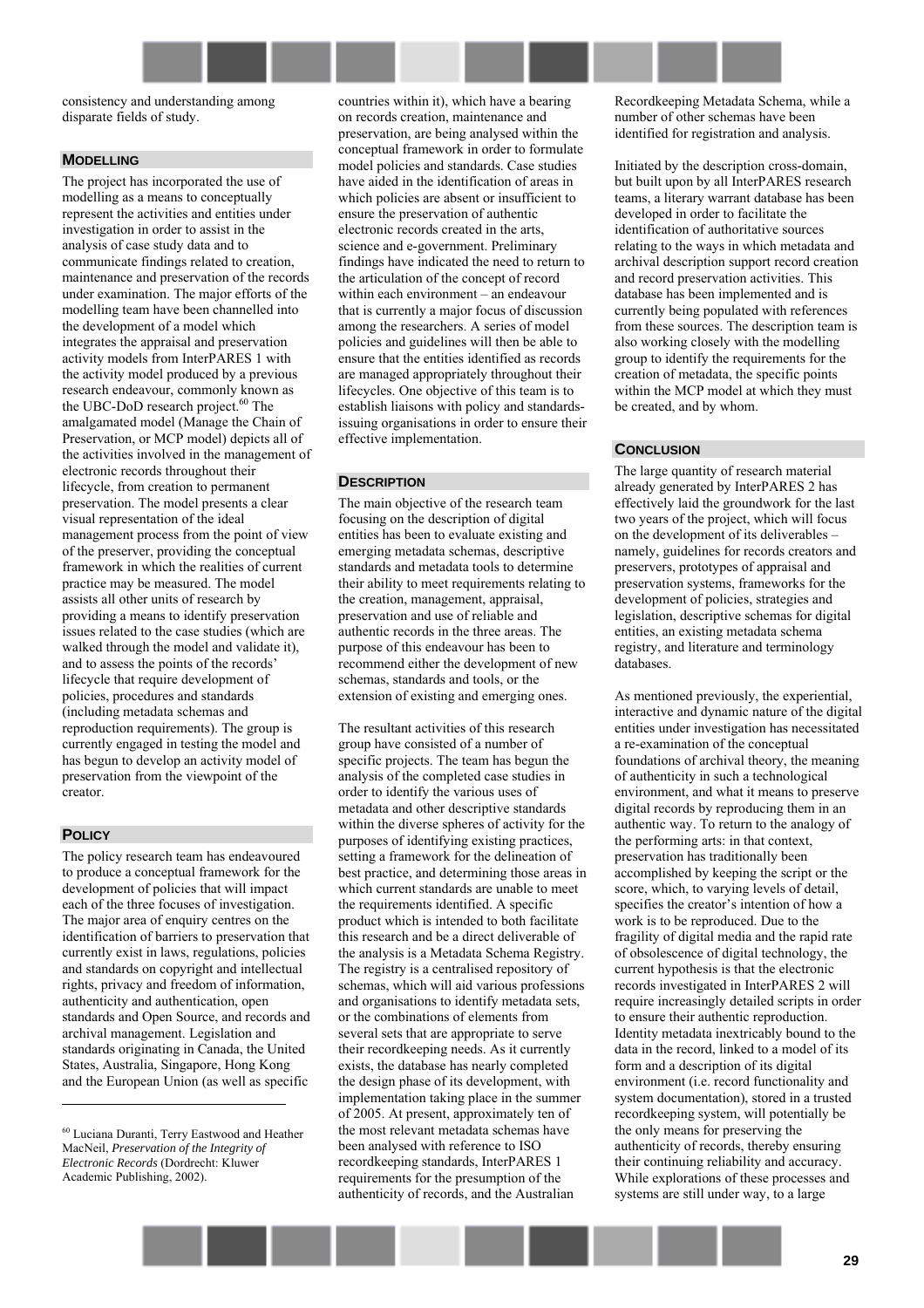extent the project has already been tremendously successful, as it has promoted the collaboration of scholars and professionals from a range of cultural and disciplinary backgrounds, devoted to the preservation of their digital culture.

# **TRENDS IN DIGITAL REPOSITORY MANAGEMENT**

The PREMIS Working Group (Preservation Metadata: Implementation Strategies, [http://www.oclc.org/research/projects](http://www.oclc.org/research/projects/pmwg/) [/pmwg/\)](http://www.oclc.org/research/projects/pmwg/) released a report in September 2004 entitled *Implementing Preservation Repositories For Digital Materials: Current Practice And Emerging Trends In The Cultural Heritage Community*. The report presents the conclusions of an international survey on existing and future repositories for digital materials. The survey focused on current practices in managing metadata in digital archives, but also covered such key aspects as preservation strategy, funding, mission, and access policy. Discussion at the end of the report identifies emerging trends within the sector.

PREMIS is sponsored by OCLC ([http://www.oclc.org/\)](http://www.oclc.org/) and RLG ([http://www.rlg.org/\)](http://www.rlg.org/). The full report can be downloaded from [http://www.oclc.org/research/projects](http://www.oclc.org/research/projects/pmwg/surveyreport.pdf) [/pmwg/surveyreport.pdf.](http://www.oclc.org/research/projects/pmwg/surveyreport.pdf) 

# **JISC DIGITAL REPOSITORIES PROGRAMME**

The Joint Information Systems Committee (JISC) ([http://www.jisc.ac.uk/\)](http://www.jisc.ac.uk/) has announced a programme aimed at facilitating the set-up and use of digital repositories by the UK's education and research communities. The programme will consider how repositories interact at an institutional, national and international level; the range of educational content held in digital repositories (for example, ePrints, learning objects, technical reports, multimedia and datasets); and the informal use of repositories. It will focus on: projects which explore the differing roles of digital repositories (especially where the repository brings together different groups of people); new technologies and tools;

pilot services, for example supporting information discovery, or services that could be shared in many different repositories;

the development of standards, specifications and frameworks;

supporting studies, such as evaluation, or related subject areas, e.g. IPR or data integrity and authenticity.

Related work and programmes by JISC include: FAIR (Focus on Access to Institutional Resources, [http://www.jisc.ac.uk/index.cfm?name=programme\\_fair\)](http://www.jisc.ac.uk/index.cfm?name=programme_fair); X4L (Exchange for Learning, [http://www.jisc.ac.uk/index.cfm?name=programme\\_x4l\)](http://www.jisc.ac.uk/index.cfm?name=programme_x4l); MLEs for Lifelong Learning [\(http://www.jisc.ac.uk/index.cfm?name=programme\\_mle\\_lifelong2\)](http://www.jisc.ac.uk/index.cfm?name=programme_mle_lifelong2); Digital Libraries and the Classroom ([http://www.jisc.ac.uk/index.cfm?name=programme\\_dlitc\)](http://www.jisc.ac.uk/index.cfm?name=programme_dlitc); Linking Digital Libraries with VLEs

([http://www.jisc.ac.uk/index.cfm?name=programme\\_divle\)](http://www.jisc.ac.uk/index.cfm?name=programme_divle); and Digital Preservation and Asset Management in Institutions

([http://www.jisc.ac.uk/index.cfm?name=funding\\_circular4\\_04\)](http://www.jisc.ac.uk/index.cfm?name=funding_circular4_04).

Funding available through the programme is expected to total around £2.5M ( $\epsilon$ 3.615M) per year, which will be available to proposals from UK HE institutions and their partners.

# **OPEN ACCESS TO RESEARCH**

During 2004, a report *Scientific Publications: Free for All?*<sup>1</sup> was published in the UK to address the fact that scientific research is typically published through specialist journals, to many of which individuals and even academic libraries cannot afford to subscribe. This obvious obstacle to the dissemination of research findings both within and beyond the scientific community is a growing concern in the sector, and many have investigated open access as a solution.

PubMed Central ([http://www.pubmedcentral.nih.gov/\)](http://www.pubmedcentral.nih.gov/) is a digital archive of life sciences and biomedical journal materials that is free to access online, funded by the USA's National Institutes of Health. At present, the National Library of Medicine ([http://www.nlm.nih.gov/\)](http://www.nlm.nih.gov/) is working with the Wellcome Trust ([http://www.wellcome.ac.uk/\)](http://www.wellcome.ac.uk/) to create a European version of this resource. It is foreseen that depositing research articles in the online archive will become a requirement for those

benefiting from Wellcome Trust research grants, and that additional funding will be supplied in order to cover the cost of producing PubMed-compliant metadata and the charges of open access publishers such as the Public Library of Science ([http://www.publiclibraryofscience.org/\)](http://www.publiclibraryofscience.org/) and BioMed Central ([http://www.biomedcentral.com/\)](http://www.biomedcentral.com/).

More information is available from [http://www.wellcome.ac.uk/doc\\_WTX022826.html](http://www.wellcome.ac.uk/doc_WTX022826.html) and http://www.wellcome.ac.uk/doc\_WTX022412.html.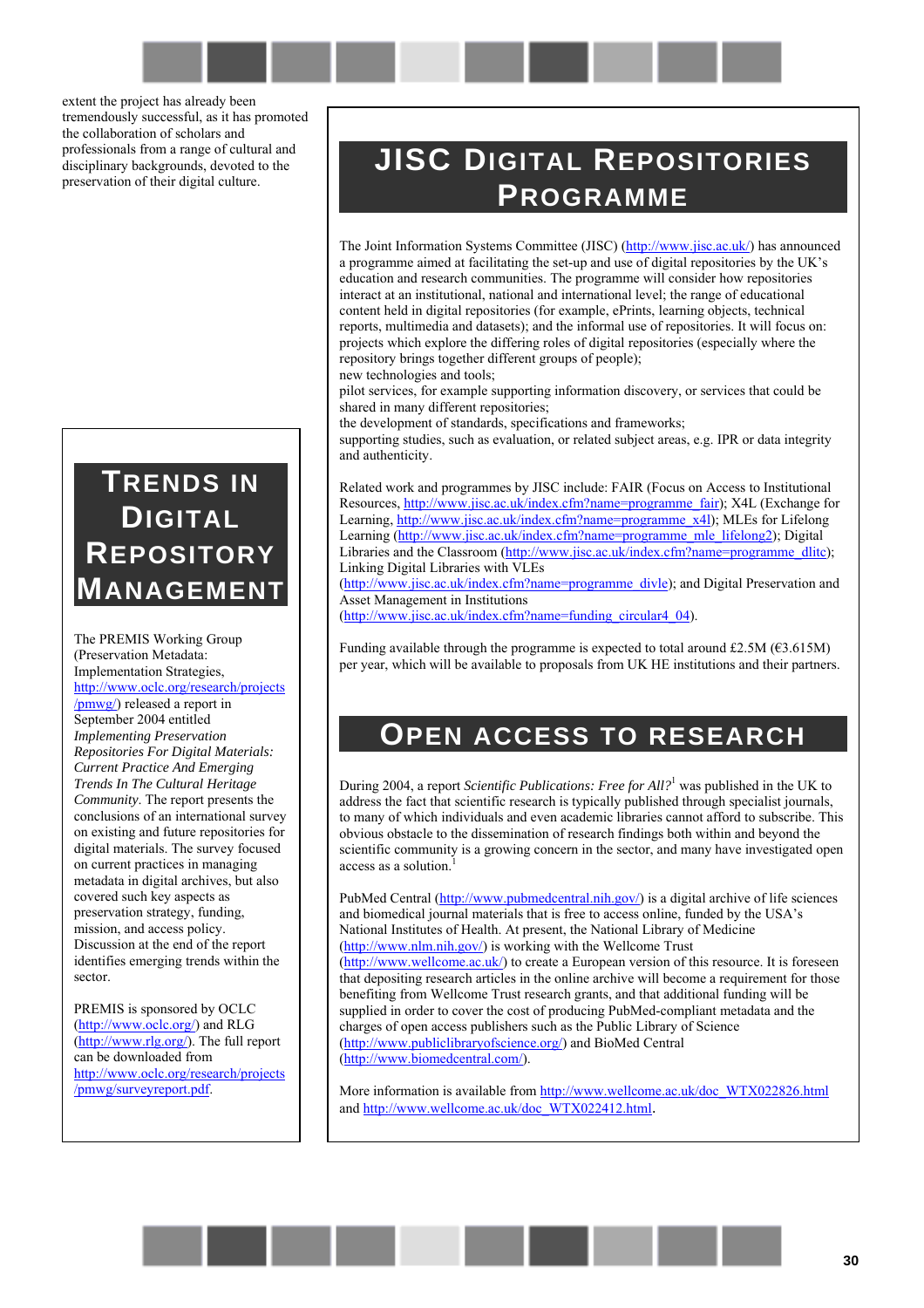# <span id="page-30-0"></span>**THE BIRTH TELEVISION ARCHIVE**: **THE RESEARCH AND DELIVERY PORTAL FOR AUDIOVISUAL HERITAGE**

## **Johan Oomen, MA, Netherlands Institute for Sound and Vision**

The BIRTH Television Archive (http://[www.birth-of-tv.org\)](http://www.birth-of-tv.org/) is an innovative Web portal providing uniform access to digitised audiovisual material. Major European broadcast archives and specialised ICT companies joined forces to set up the basic infrastructure. Distributed content from various sources can be accessed from one central access point. Apart from moving image material, the BIRTH Television Archive also provides access to digitised programme schedules, stills, articles and much more. Particular attention is given to providing languageindependent search possibilities and to offering the option to compare the different development paths in several countries across Europe.

The first version of the portal was launched earlier this year; a second release is planned for November 2005. The BIRTH Television Archive aims to encourage new institutes to join and contribute content or context information. The MEDIA PLUS programme of the European Commission provided funding during the first 36 months of the initiative.

#### **INTRODUCTION**

Gaining access to audiovisual material has been a fairly frustrating endeavour until recently. The material was stored in archives that were generally unwilling or unable to match the needs of external users. Viewing capacities were very limited and mostly only available at the archives<sup>3</sup> premises, due to the various formats used. Copyright issues made it difficult to show the material publicly. Furthermore, due to the various legislations in different countries, international exchange of audiovisual material was scarcely possible.

From a scientific point of view the audiovisual material often lacked a specific relevance as documentation was often poor and it was difficult to check the original sources – knowledge indispensable for any scientific source. As a result of these various obstacles, the scientific community itself has only begun in recent years to develop new methodological approaches to audiovisual material and this process is not yet over. The major aim of BIRTH was to tackle these problems where possible and to provide a wide user group with seamless

access to a collection of meaningful and interrelated content.

The BIRTH Television Archive started in 2003 and brings together the original contributing archives: BBC (UK, [http://www.bbc.co.uk\)](http://www.bbc.co.uk/), Sound and Vision (Netherlands, [http://www.beeldengeluid.nl\)](http://www.beeldengeluid.nl/), ORF (Austria, [http://www.orf.at/\),](http://www.orf.at/) RTBF (Belgium, [http://www.rtbf.be\)](http://www.rtbf.be/), SWR (Germany, [http://www.swr3.de\)](http://www.swr3.de/) and technical partners Joanneum Research Graz (Austria, [http://www.joanneum.ac.at\)](http://www.joanneum.ac.at/), Hagenberg University of Applied Science (Austria) and Noterik Multimedia (Netherlands, [http://www.noterik.nl/\)](http://www.noterik.nl/).

Each of the participating broadcast archives has hundreds of thousands of hours of audiovisual material in their collections, an invaluable resource for study and entertainment and a rich source for new creative outlets. Archives such as these are living organisms, growing at a steady pace every day.

Current developments in technology have proved the vision of continuous access to archive content to be feasible. During the past few years, media production companies have been transforming their tape-based production chains into fully digitised processes. Specialised so-called media asset management systems are gaining ground and playing a major role in transforming the archiving process; furthermore, they are key to providing ubiquitous access over networks. These changes in back-office processes, in combination with the now fairly widespread availability of broadband connections, also have an impact on enduser services. Already, content from various audiovisual archives is accessible online using streaming media technology. Undoubtedly, audiovisual content from the archives will be used more and more.

However, trying to accomplish uniform access to legacy material from different content sources raises further challenges. The list of technical and management challenges that needed to be tackled include:

aligning content (essence and metadata); setting up business models for sharing and reusing archive content; building (dynamic) multilingual access to content (a multilingual thesaurus);

building an infrastructure for uploading and editing;

setting up networks with academia and other archives; and dealing with Intellectual Property Rights (IPR) issues.

This article will focus on several aspects of this work: how the architecture was set up and with which supportive measures to allow the BIRTH Television Archive to grow from its initial stage. Eventually, we hope that BIRTH will establish itself as an invaluable and 'living' resource, with services to cater for many user groups.

#### **USER REQUIREMENTS AND FUNCTIONALITIES**

In the first stage, the consortium conducted an extensive user survey in order to establish expectations on the services that could be offered by BIRTH. Over 400 potential users were approached. These users were clustered in three groups: the general public; academics;

broadcasting professionals.

Each group has its own specific demands regarding choices of functionality, metadata and content. The challenge was to translate these into functional requirements. Different scenarios were drafted and the development work on the portal began. Wherever possible, existing technologies and open standards were used. On the front end, people can browse through all collections in various ways using the metadata as a starting point, or alternatively using the Flash animated timeline. In detailed view, the programmes are represented by keyframes, and clips are available in several streaming formats. Hundreds of assets from between 1940 and 1970 are currently available, as well as hundreds of stills, vintage articles and programme guides. Some basic metadata elements have been translated into English and BIRTH uses a multilingual thesaurus, enabling users to browse through entire collections from different counties.<sup>61</sup>



 $61$  This is an excellent example of one of the uses of language technologies in the heritage sector. For more on multilingualism, see DigiCULT's  $(cont)$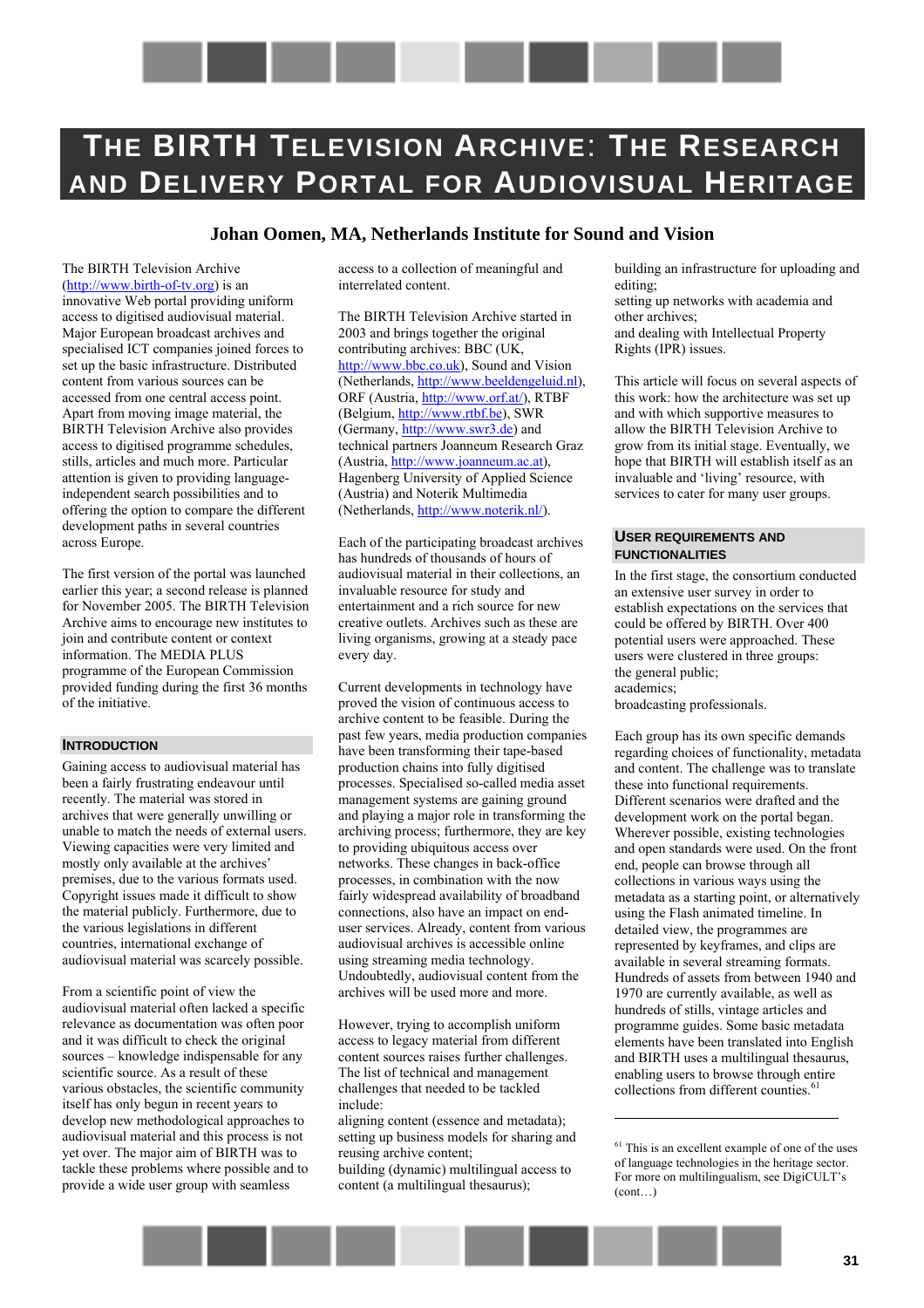

In the final stage of the project, transaction modules will be added, allowing professional users to create profiles and request access to the original material for reuse. Currently, an innovative peer-to-peer architecture is in place to handle these requests and file transfers.

#### **GETTING ORGANISED**

An aim in designing the workflow was to provide a means for content suppliers to transfer material to the portal in an easy, effective and aligned way  $-$  for the archive partners as well as for the portal managers. For these reasons the Contribution Tool was developed. In general terms, the



Figure 1: Homepage and result list © BIRTH (www.birth-of-tv.org), 2005

*Technology Watch Report 3* available free at http://www.digicult.info.

1

Contribution Tool is a client application installed at every archive partner. Its basic functionality is to add information, annotate corresponding metadata and then upload this to the portal. Metadata and images are stored directly at the portal. For performance and legal issues, the video

material presented on the BIRTH portal is stored on servers in the country of origin.

The Contribution Tool is at the heart of the BIRTH working processes. It supports various kinds of content: audiovisual material in a variety of formats, still images, audio, articles and generic documents (e.g. PDF). Advanced features such as generating keyframes and transcoding tools are fully integrated in the Contribution Tool, making it the one-stopshop for publishing content on the portal.

As noted above, the archives already have content and metadata in their legacy catalogues. The Contribution Tool is able to import metadata in various formats, perform mapping processes and output uniform XML files, conforming to the BIRTH metadata model (i.e. Dublin Core with extra qualifiers). To transcend language boundaries, a multilingual thesaurus was set up. The Contribution Tool integrates the thesaurus by allowing the user to select thesaurus terms for several elements of the metadata. The actual management of the terms (such as translations or adding new entries) is carried out by the ThesauriX tool described below.

#### **PROVIDING MULTILINGUAL ACCESS**

Since material from several countries can be found on the portal, to fully appreciate the content, users need to be assisted in crossing the language barriers that arise. The BIRTH Television Archive provides several means of navigating through the content in a multilingual way: powerful use of multilingual thesauri; translation of key elements; timeline view;

media-rich articles on pre-defined topics.

This section will focus on what has been achieved regarding the multilingual thesauri. When a user types in a query in his native language, it is mapped to terms in the multilingual thesaurus. Subsequently, a new query is launched, containing translations of the original terms, retrieving items from different countries.

BIRTH has built  $-$  and adopted  $-$  thesauri for the metadata elements: Genres, Keywords and Location. With regard to the keywords, BIRTH offers users of the portal the option to browse a tree-structured list of thematic keywords, available in several languages. The consortium studied several projects and products providing a multilingual taxonomy to be adopted and used for the project. Eventually, the consortium decided to use the IPTC thesaurus ([http://www.iptc.org/metadata/\)](http://www.iptc.org/metadata/) and to add additional keywords to this thesaurus if needed. A similar approach was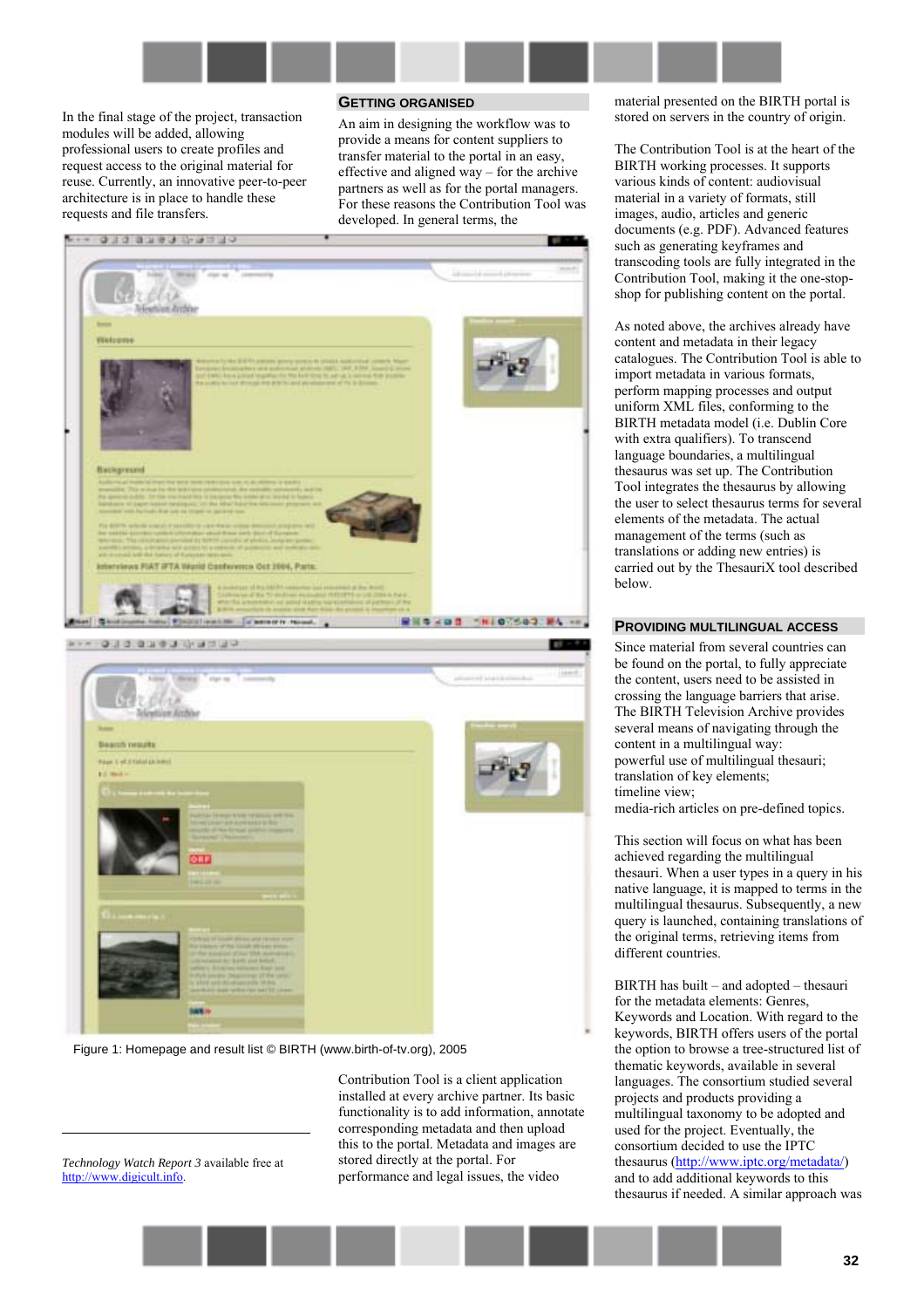

that this situation is slowly changing. The pressure to resolve the issue of Internet access has been growing in a number of areas both cultural and financial. Computers and Internet costs have decreased, leading to a growing number of households having access to highspeed Internet access. Broadcasters in general have moved heavily into digital channels, many of

adopted for geographical names. Here, the ISO 3166 list proved useful.

themselves excluded from really useful content.62 However, the content owners see

| Termoniagoge (Mil-de al                                                                                                                                                        | Carl I al mehasik                                                                                                                             |                                                                                                               |
|--------------------------------------------------------------------------------------------------------------------------------------------------------------------------------|-----------------------------------------------------------------------------------------------------------------------------------------------|---------------------------------------------------------------------------------------------------------------|
| <b>Team</b>                                                                                                                                                                    | 쁴<br>Tools light modes:                                                                                                                       |                                                                                                               |
| TALME<br>8-Business Astrolom                                                                                                                                                   | <b>Tank</b>                                                                                                                                   | <b>Bengal take</b>                                                                                            |
| <b>Russianus Models</b><br>Estret<br><b>IPTC Takpert Fiel source S</b><br>APL Dates a Dressween<br>Atlanta .<br>- Awhendote<br>Auchine Division<br><b>HANG</b><br>- Euffighing | <b>An Illust Expressor</b><br><b>SHOW</b><br><b>UNI</b><br><b>HETERE</b><br><b>Castro</b><br><b>Paint</b><br>Fast Farm: BIFTI 3. June 1 Admin | Materialenhold for all accessed<br>and entirement of the training collect of<br><b>MAGE ACAMPTED MOVEMENT</b> |
| - Carinaro                                                                                                                                                                     | Transmitt Passed)                                                                                                                             |                                                                                                               |
| $-$ Druman<br>$-$ Gras<br>- Taker<br>- Cachoro & Traditions<br>2-2-month<br>$-1 + 0$ discribed                                                                                 | <b>Baker</b><br><b>Impmut</b><br><b>Colch</b><br>Foret, Eduar Literature #<br><b>Rund folks &amp; Union alteral</b><br><b>Kiemas</b>          | Science-Anne<br>Cow-<br>1 Parent<br>×<br>TAXABLE IN                                                           |

ThesauriX AdminTool © BIRTH (www.birth-of-tv.org), 2005

The ISO and IPTC taxonomies were not available in all languages and in the format required. Handling the translation of well over a thousand terms and the export of these terms into machine-readable XML needed a specialised application. Joanneum Research developed the ThesauriX AdminTool, which has comfortable interfaces allowing the editing of the thesaurus content in a relational manner. The ThesauriX AdminTool enables the user to create and manage one or more thesaurus databases by providing functionality like hierarchical ordering of terms, multilanguage support, adding relations (e.g. synonyms) between terms and more. Besides the creating and editing of multiple new terms and translations, the ThesauriX AdminTool provides the ability to synchronise several thesaurus installations with a master database. This offers the archive partners of BIRTH the ability to translate and extend the thesaurus in a simple way  $-$  without manually distributing their new terms to the other partners; this is done automatically. Currently, four languages are supported, but using the ThesauriX AdminTool more languages can easily be added.

#### **THE IPR ISSUE**

Rights issues for Web access to legacy audiovisual content have proved problematic to deal with. Contracts and rights relating to performances, music and programme distribution were drawn up before the advent of computers, the Internet or the digital age. Added to this situation is the diverse legislative landscape in each country relating to copyright and 'broadcasting' on the Internet. Mostly these rights are undefined and fragmented. As such, access to legacy material for Internet use has been inhibited, often leading to frustration for programme makers, academics and the public who find

which rely on archival content. Some state broadcasters have begun to open up their archives as part of cultural and historical celebrations.

To support these growing demands on access, the pressure for clarification on legal definitions has surfaced at an international level, leading to a number of joint initiatives to establish a legal framework in which interested parties can operate. Examples of this include the Santiago Agreement (see [http://www.gema.de/engl/communication/n](http://www.gema.de/engl/communication/news/n163/santiago.shtml) [ews/n163/santiago.shtml](http://www.gema.de/engl/communication/news/n163/santiago.shtml) for more information) and the 'copyleft' movement, headed by initiatives such as Creative Commons

([http://www.creativecommons.org\)](http://www.creativecommons.org/).

#### **END-USERS AND THE EUROPEAN TELEVISION HISTORY NETWORK**

As mentioned above, the BIRTH Television Archive reaches out to various user groups. Other major broadcasters are going to contribute content to the portal. The FIAT/IFTA organisation (International Federation for Television Archives) formally endorsed the initiative last year and the EBU (European Broadcast Union) have also shown their interest.

For archives that are interested in joining BIRTH, a 'cookbook' is available, outlining the workflow for publishing material online. In the next stages of the project, BIRTH will continue to focus on how to tackle existing copyright issues in order to make it easier to make contributions and to support a business-to-business service, including the distribution of high-resolution material for professional reuse.

 $\overline{a}$ 

Concerning the link to academia, BIRTH initiated the European Television History Network. The goal of the network is to cluster and integrate European research activities in the field of television history and to develop new research plans. No such network existed previously, making comparative research on a European level almost impossible. Utrecht University coordinates the network in close collaboration with the BIRTH Television Archive.<sup>63</sup> After a first preparatory meeting in October 2004, an expert workshop was organised for April 2005, the first meeting to offer the participants the possibility of discussing future research activities: content, approach, and projects that help to explore a comparative approach to television history in Europe.

The Birth Television Archive acts as the central space where cooperation between academics and archives is disseminated. The network is an excellent example of how archives could meet the needs of academics and conversely how academics could contribute to the knowledge contained in the archives. On the portal, the profiles of the leading academics are accessible and results from the research will be disseminated. Promotion will be one of the main focus points of the BIRTH Television Archive until the end of the project's lifetime. Thereafter, sustainability models and support from participating organisations will ensure the longevity of the initiative.

# **CONCLUSIONS**

 $\overline{a}$ 

The BIRTH Television Archive brings valuable historic resources to the public. The original partners succeeded in setting up a rigid workflow for selecting, cataloguing, uploading and ordering the digitised assets. From this base, the BIRTH Television Archive will be extended in time and collections, growing to be an everimportant source for academic research and the enjoyment of the general public.

We are confident that the BIRTH Television Archive will have a significant impact as a rich repository of digital content, a promotion platform for member institutions, a best practice example of pan-European collaboration, and a showcase of how the use of advanced Web technology can increase accessibility of, and interaction with, our cultural heritage.

<sup>63</sup> More information on the European Television History Network can be found on the Web site of the BIRTH Television Archive at http://www.birth-of-tv.org.



<sup>62</sup> For a similar example, and its solution, see the case study on AMICITIA in the chapter on Digital Rights Management in DigiCULT *Technology Watch Report 2*, http://www.digicult.info.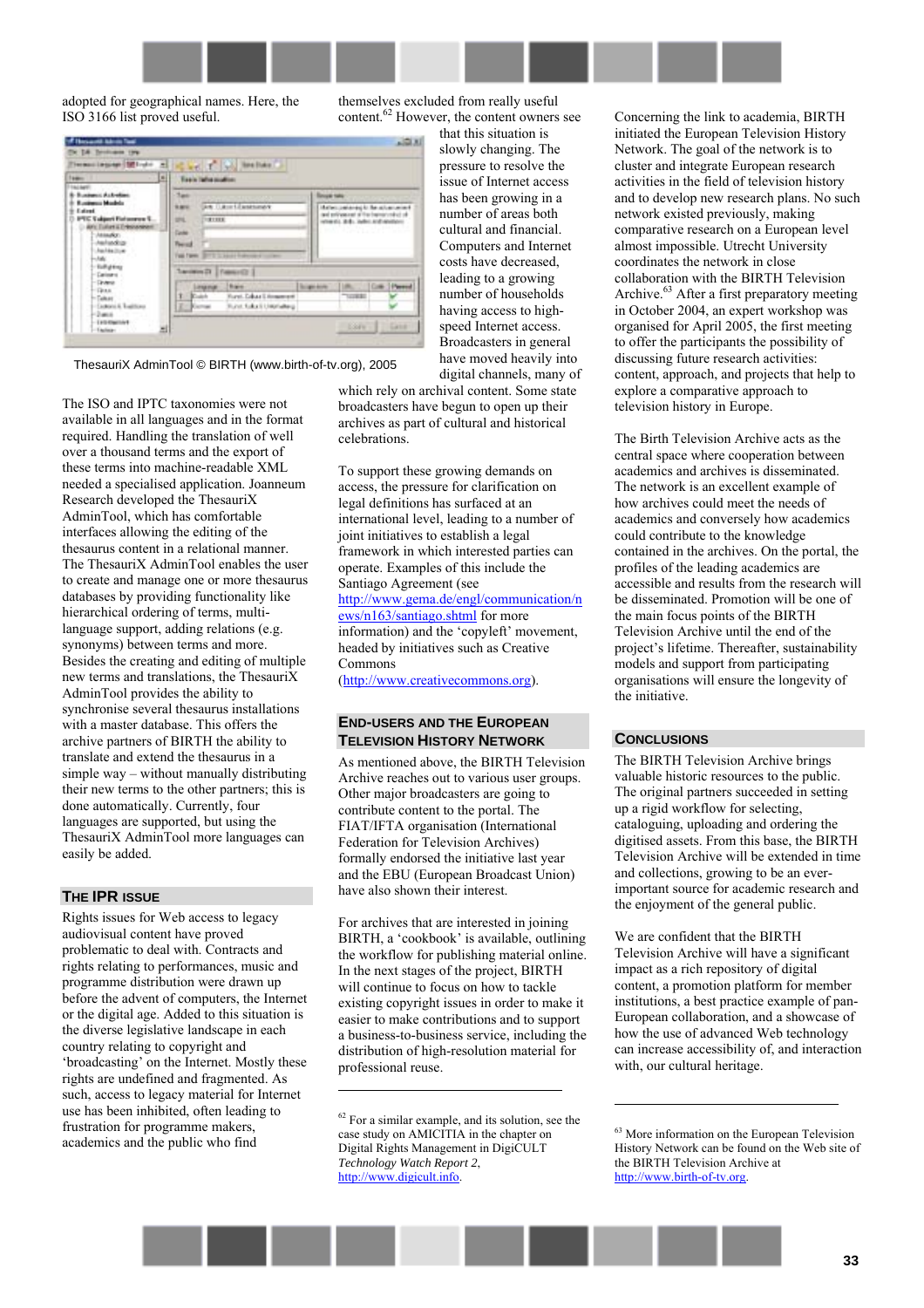# <span id="page-33-0"></span>**NEMO: NETWORK OF EUROPEAN MUSEUM ORGANISATIONS**



**NEMO [\(http://www.ne-mo.org\)](http://www.ne-mo.org/) was founded in 1992 to draw attention to the museums' cause in EU decision-making and to link museum associations and similar organisations within Europe. Since then it has grown into a strong professional network involving 29 European countries. NEMO represents and lobbies on behalf of European museum organisations and provides them with information on relevant European Union initiatives and other issues of importance. It also encourages the exchange of information between museums and related organisations throughout Europe.** 

#### **MUSEUM SIZE**

There are thousands of museums in Europe and the majority of them are small, serving and working with their local and specialist communities. In this context, museums play a significant role in encouraging cultural diversity, identity, education, and awareness of our shared European heritage. Against this background, museums will have a major role to play in integrating Europe.

NEMO has actively promoted the potential of small institutions, such as museums, to participate in EU programmes. The network has closely followed the preparations of the new cultural programme Culture 2007-13, a follow-on programme from Culture 2000. NEMO considers it important that larger institutions should not be the only ones to benefit from EU support in order to develop their activities, but small organisations working locally should also be able to join and contribute to EU programmes.

### **NEMO ACTIVITIES**

An annual meeting in November is the main event of the NEMO year. It is a forum where members can meet each other and discuss the most up-to-date issues affecting museums in Europe. In the meeting discussions, EU policy in the field of cultural heritage and museums is the main issue but participants have the opportunity to hear about the situations in other countries with regard to, for example, digitisation of collections, government support for museums, and developments in the museum field. The executive and the

# **Jaana Rytkönen, Secretary of NEMO**

chairman are nominated for a period of two years at the annual meeting, the chair being occupied by all membership countries in turn. At the beginning of 2005, it was held by Finland. NEMO publishes a twice-yearly newsletter, *NEMOnews*, which is distributed through NEMO members to European decision-makers in cultural policy, and regularly meets EU officials in Brussels to promote museums' viewpoints.

**Looking for MUSEUMpartners** in EU-projects? Go to our website www.ne-mo.org/partner

#### **ONLINE MUSEUM PARTNER SEARCH**

**NEMO** 

In addition to lobbying in the EU, one of NEMO's major goals is to improve opportunities for cooperation between European museums. The main objective of NEMO's online partner search mechanism is to enhance the potential of museums to find partners in EU projects. NEMO previously published museums' partner advertisements in *NEMOnews*, and since 2003 NEMO has offered the same service online at [http://www.ne-mo.org/partner.](http://www.ne-mo.org/partner) This mechanism enables museums and other organisations to publish and search for museums related to their projects regardless of contacts with NEMO member organisations. The shift from printed to digital service has seen a major improvement in the functionality and accessibility of the partner service. *NEMOnews* could never reach the entire museum community in the same way that the Web-based service does.

The service aims to be user friendly. The procedure of adding information to the database and searching available project

ideas has been made as simple as possible. Those who need the service should not be forced to spend too much time and energy in learning to use it. The worst case would be that the user becomes frustrated and leaves the site when facing the first obstacle, so efforts have been made to make the site both appealing and easy to use. When the project information is added to the site, there are only five obligatory fields that must be filled in order to get the project idea published: the name of the project; description; the advertiser's country, name, and email address. The other seven metadata fields, which naturally improve the chances of finding partners, are optional: area of interest; the name of the funding programme; name of the organisation; Web site; postal address; telephone number; and fax number.

It is important with any type of Web-based service that it is up-to-date and reflects the needs of its users. In NEMO's partner search, for example, the options in the category of funding programmes were not fixed beforehand, but are inserted into the database as the project proposals come in, adapting to users' changing circumstances. When the user inserts the name of the funding programme in the project description, it will be added as an option to the partner search database if it does not exist there already. The partner search Web site also has basic information on the Culture programme: Calls; application procedures; and outcomes of the Calls. This information can be extremely useful to museums, especially those who have limited experience of submitting proposals in this way. Links to other services, which can be helpful when looking for partners in a specific field, and sources of information on EU funding can also be found on the partner search Web site.

#### **DATABASE OF MUSEUM INFORMATION**

NEMO collects national museum information through its members about the number of museums (by type), ownership of museums, museum organisations, museum magazines, and legislation affecting museums. This information, which may be of interest to many of DigiCULT's readers, and the national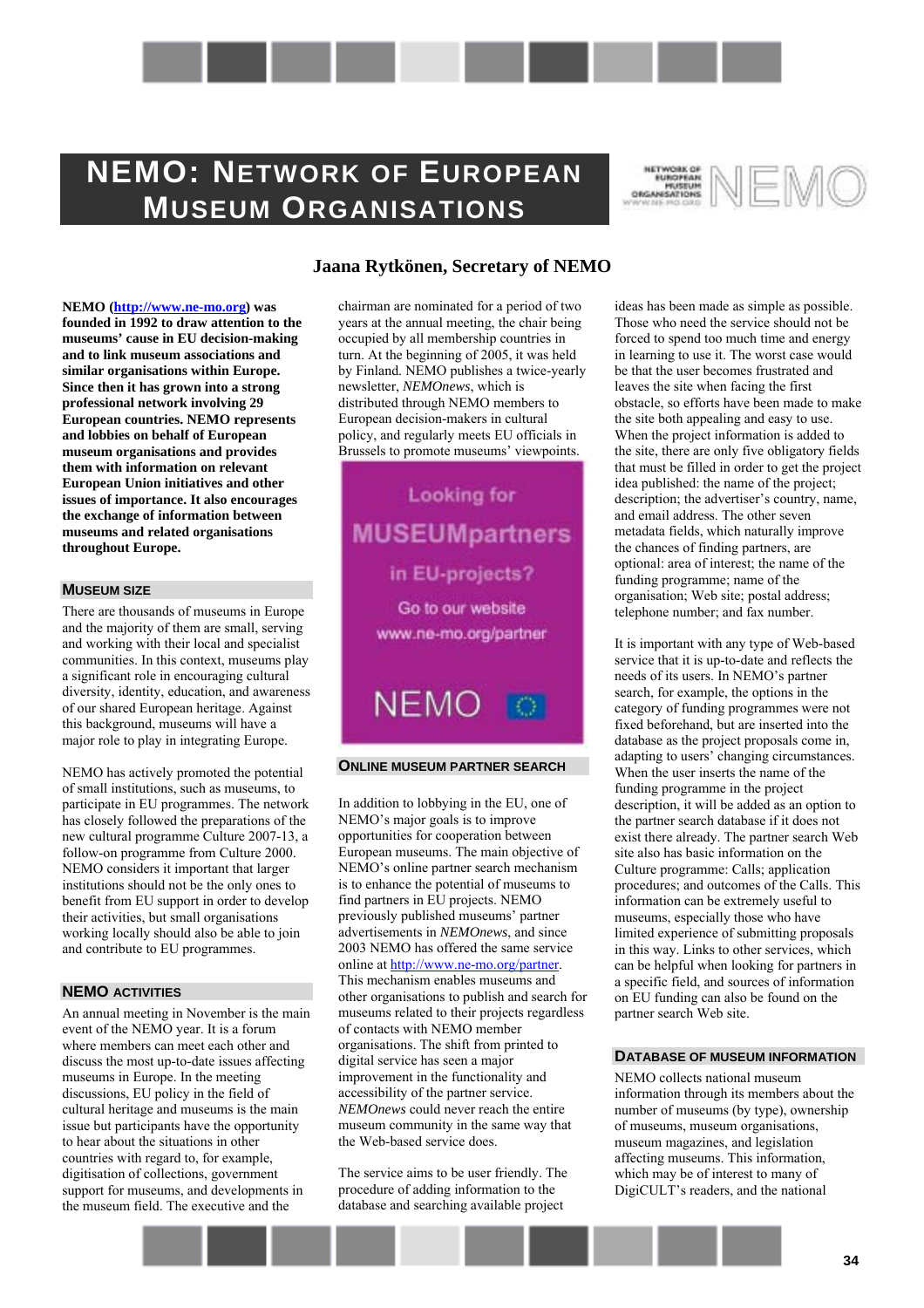reports are available on NEMO's Web site at [http://www.ne-mo.org.](http://www.ne-mo.org/)

### **FUTURE PLANS**

At the moment, mobility of collections and mobility of museum professionals are on NEMO's agenda. These themes are a focus of the next EU Culture programme beginning in 2007, and the next four EU Presidencies are also committed to promoting collection mobility. There are, however, obstacles relating to the practical arrangements of lending collections to other countries. NEMO is willing to cooperate with other European organisations in taking a further step towards addressing these obstacles. This includes surveying the present loan agreements in use in Europe, and promoting the best practices of lending and distributing information. A working solution needs to be found also for a good programme for the exchange of museum professionals. NEMO would like to encourage museum professionals to take the opportunity to visit and learn in other countries, especially those who will be working in the sector for a long time into the future.

NEMO continues its work as a lobbyist for museums in Europe and acts as a forum for collaboration between museums. The next large meeting of NEMO representatives will be in Manchester, UK, in November 2005.

# <span id="page-34-0"></span>**EUROPEAN WORKSHOP ON CULTURE AND TECHNOLOGY:**

<span id="page-34-1"></span>**2-D AND 3-D TECHNOLOGY TRENDS FOR CULTURE**

# **REPORT ON THE WORKSHOP HELD ON 19 AND 20 MARCH 2005, PISTOIA, ITALY**

The workshop, sponsored and supported by the Fondazione Cassa di Risparmio di Pistoia e Pescia, was held in the beautiful Fattoria di Celle in Pistoia. The opening and welcome were given by Dr Giuliano Gori,

owner of the Fattoria di Celle, and by Professor Ivano Paci, President of the Fondazione Cassa di Risparmio di Pistoia e Pescia. The workshop presented a mix of expertise from academia, industry, governmental and cultural institutions.

The introduction by Vito Cappellini addressed quality (of products), protection and security (including safe systems and IPR), mobility (both geographical mobility and 'infomobility'), multilingualism, access (including new systems and devices), business and commerce, with a scope ranging from local to global. He explained the goal of the workshop: to discuss the state of the art and the future trends in the field with particular reference to European projects. He stressed the importance of Information Technology for Culture (including Cultural Heritage, Performing Arts and Contemporary Art) as a way of improving knowledge, preservation, dissemination and end result by using highquality 2-D technologies and developing innovative 3-D ones.

#### **MAJOR THEMES OF THE WORKSHOP**

#### **ADDRESSING THE NEED FOR TECHNOLOGY DEVELOPMENT**

A recurring problem concerns the specification/clarification of technology 'needs' in the cultural field. Neither industry nor cultural actors are expert at expressing need in terms that both sides understand. What is required to push forward the research and development agenda? One solution may lie in enabling and encouraging cultural actors to select the appropriate technology from other sectors. Learning from other fields, for example medicine and the gaming industry, is regarded as essential. Researchers, technology developers and cultural partners should work together to explore the needs, questions and solutions identified in other sectors. It is, in other words, important to identify technologies that can be realistically utilised and to look at how to influence their further development. A pressing issue concerns, for instance, restoration and preservation control aided by digital technologies. Many concerned with restoration and preservation control have expressed specific needs for userfriendly tools to enhance and support their work.

Capturing and disseminating best practice, including the use and implementation of standards (not necessarily new ones), is still needed. In this respect, it is good to remember that technology is not merely there for its own sake.

#### **LONGEVITY AND DIGITAL PRESERVATION**

With the arrival of new technologies, the issue of digital preservation is becoming more pressing every day. The huge volumes of data that are being produced are increasing the problem. Also, new ways of combining data, data fusion, creation of rich, interactive and VR and 3-D environments, often based on multiple sources that change drastically over time, pose new problems of preservation. It is time this issue was put on the agenda since current research programmes mainly cover typical (structured) data relating to published documents.

In this respect, preservation is still a relatively new issue. Future use, reuse and repurposing of complex objects will have to be addressed, taking into account the prospective users, both within and outside the cultural institutions. Close cooperation between sectors adds to its significance.

Uncovering content, digging for meaning With the emergence of new means of presentation, the usage of data is changing. Knowledge and interpretation, producing meaning, require different technologies and new approaches. Often within cultural institutions the awareness of the potential of new technologies to record this 'meaning' for public and future use is not apparent. Participants agreed that promoting this awareness should be an immediate priority.

It should be noted that, while 3-D representations and VR cannot replace the experience of the real object, they can help understanding if utilised in the right way. The development itself has to recognise this as it strives for further enhancements. The use of VR for recording culture (e.g. valuable information otherwise lost after an exhibition has finished) needs to be explored more widely. This technology enables the reconstruction of heritage from anecdotal memory.

3-D is fundamental to human perception and therefore essential to the understanding of culture. When applying these technologies, the governing principle should still be interpretation; users should not be constrained by the technology possibilities. The cultural sector needs to express these needs more explicitly to enable further and more user-focused development and research.

Imagination and creativity are needed on both sides to enable a more fruitful cooperation between industrial and cultural sectors. This would stimulate experimentation and the set-up of incubators where different disciplines interact with new technologies. This would be particularly important for those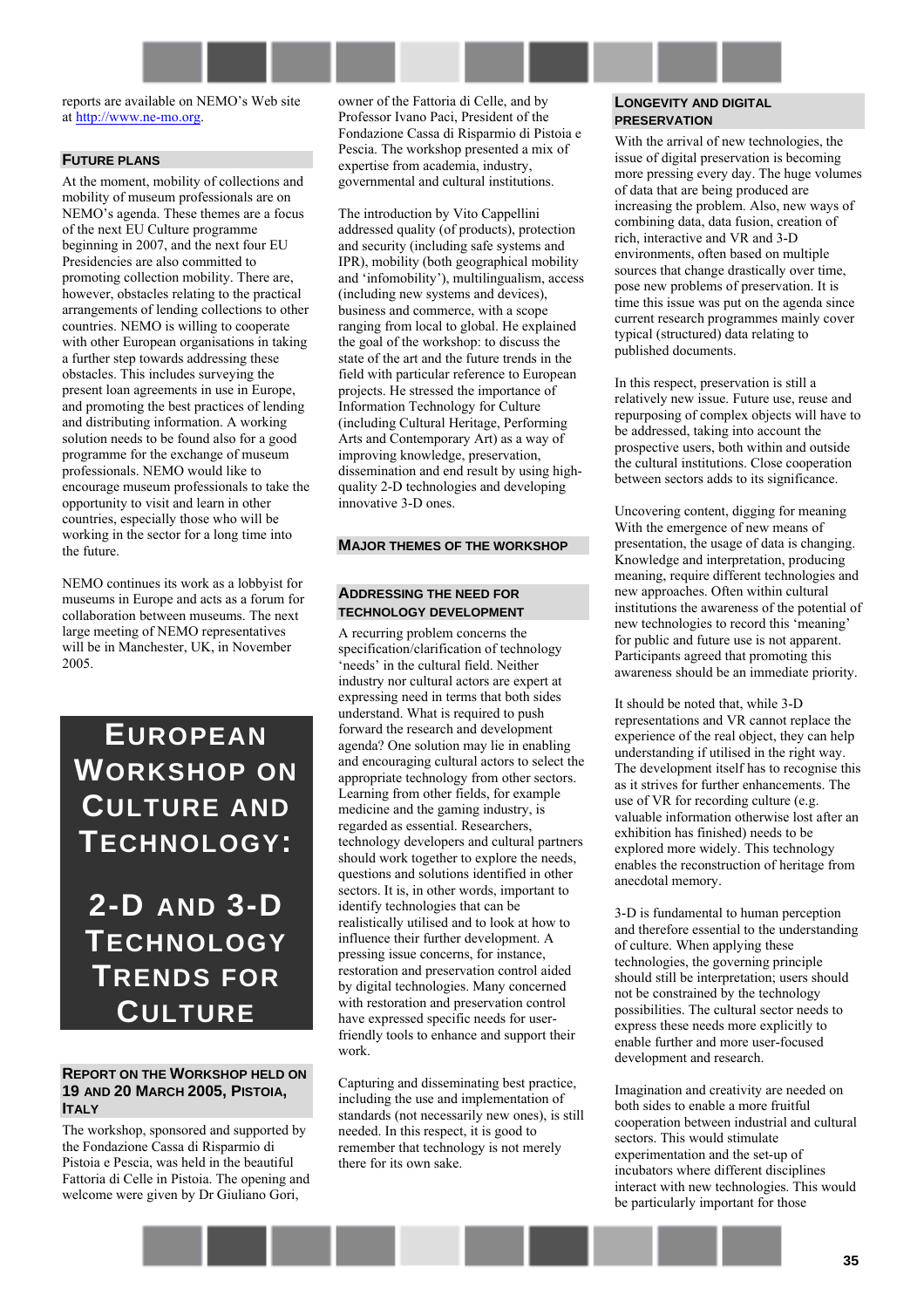concerned with 3-D representation and augmented environments. Many technological advances will help in this area, such as haptics and holography.

#### **SHAPING KNOWLEDGE, UNLOCKING DATA**

A characteristic of information management within the cultural sector is what could be called 'curatorial protection'. This protection means that potentially paramount information remains excluded from the digital knowledge that is accessible to everyone. It is obvious that universal access to information should be implemented everywhere to enable expanded usage of cultural information.

Access should also encompass availability for best use by everybody. This means that more emphasis should be placed on developments supporting personalisation. In terms of better access to information, we have to look to the reuse, repurposing, registration and data fusion that are commonly applied to vast heterogeneous sources in other disciplines. Technologies that will support this access need to be developed, or existing ones to be enhanced.

This stresses the importance of data harmonisation. If we wish to deliver effective services to the public, we should first look at how information is gathered. This is very important since each new generation uses information in a radically different way. Within the gaming industry, for instance, technology is being deployed from which the cultural sector can gain advantage. Within the same industry, content is developed to which the cultural sector can make a significant contribution. All of this emphasises that the cultural sector should adapt to the radical change in the use of information.

#### **FUNDING**

An important conclusion of this workshop was that the large-scale implementation of technologies and exploitation of cultural resources could be better promoted by closing the gap between technology users and technology developers. Technology users, typically the cultural institutions, should re-engineer their business. In this respect they should apply best practices from other sectors. As much as possible, exploitation of cultural resources should be based on creating added value. This applies not only for the cultural sector itself but also to its technological partners. Looking for the content value chain should help identify where opportunities can be found.

Also, as in former times of patronage, sponsorship could be extended and should be looked for more widely.

Often research and developments lead to solutions that deliver an optimum performance but may be too costly for general application across the cultural sector.

While taking into account the durability of the proposed developments, cost-efficient and affordable solutions need to be sought. This should be taken into account before, and not after, parties engage in new developments. Again, communication between sectors – academia, industry and cultural stakeholders  $-$  is as essential as the need to have a clear understanding of all users' expectations. In other words, the cultural sector should look more carefully into the long-term development of technologies that support exploitation as well as accommodate appropriate access.

# **DIGITAL RIGHTS FOR ART MUSEUMS: NEW REPORT**

A report, entitled *Reproduction charging models & rights policy for digital images in American art museums,* has been published online. Funded by the Andrew W. Mellon Foundation ([http://www.mellon.org/\)](http://www.mellon.org/), the report surveyed one hundred American art museums to examine their cost and policy models for delivering digital images and rights services. The report draws conclusions about the financial policies of these museums, and demonstrates that museums do not undertake image digitisation or rights activities because it is profitable, but instead to provide a public service, educational opportunities, to promote the collection of the institution, and to provide a service for publishers and commercial users.

The study recommends that museums, with a better understanding of how these services relate to their overall mission, review their priorities regarding imaging and rights services. It suggests that staff be devoted to these activities on a full-time basis, that departments be appropriately credited for the work they do and that revenue generated be invested back into the department that created it.

*Reproduction charging models & rights policy for digital images in American art museums* by Simon Tanner is available from http://www.kcl.ac.uk/kdcs/USart.htm.

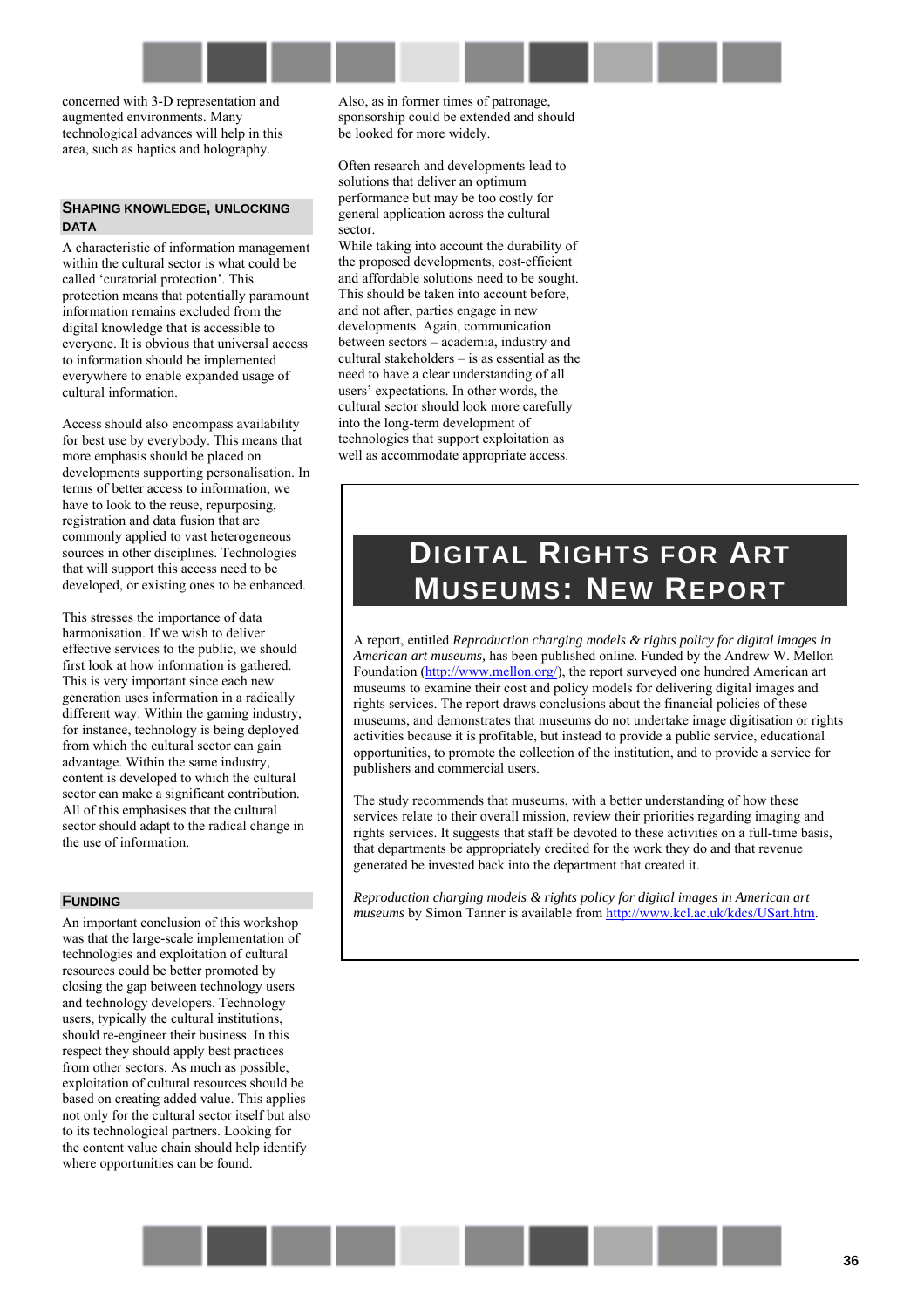

# <span id="page-36-0"></span>**THE VICODI PROJECT: CREATING A SEMANTIC WEB APPLICATION FOR HISTORIANS**

# **Professor Edward Acton and Mr Richard Deswarte, University of East Anglia Dr Jeremy Boulton, Dr Tim Kirk and Dr Jan Oosthoek, University of Newcastle**

# **INTRODUCTION**

Over the past few years the World Wide Web has become the main source of information for millions of people. The development of advanced search engines, such as Google and Yahoo, has made information searching and analysis much more productive. However, the massive increase in information available on the Internet has seen most queries return too many retrieved and/or non-relevant results. Although most search engines rank their results, nonetheless experience shows that users generally need to examine lots of hits from long lists in order to find the most relevant documents. This is time consuming and often frustrating. A second problem is that resources on the Internet, or almost any electronic retrieval system, are currently not interconnected. This results in a situation where a researcher interested in retrieving a particular document is not necessarily aware of the existence of additional relevant documents. Unfortunately, neither is the Internet at present.

In theory, the much-discussed Semantic Web will solve these problems but that seems a long way off. However, the recently completed EU-funded 'Visual Contextualisation of Digital Content' (VICODI: [http://www.vicodi.org/\)](http://www.vicodi.org/)<sup>64</sup> project has been working on a prototype portal that addresses these issues directly. The project has developed a new visual contextualisation, interactive, semantic prototype application for document retrieval called *eurohistory.net*.

VICODI was an RTD project carried out by seven partners from six European countries under the European Union's Fifth Framework IST programme. It concluded successfully in August  $2004$ . The project's main goal was the semi-automatic creation of contextual semantic metadata for digital resources. The context is visualised through historical maps and links shaded according to their degree of importance, thus improving user understanding of the resources. For its showcase domain, VICODI used European history from

64 IST-2001-37534.

 $\overline{a}$ 

500CE to the present time. A prototype Web portal ([http://www.eurohistory.net\)](http://www.eurohistory.net/)  was developed that puts into practice the idea of contextualising historical resources, like articles and images, and visualising their context.

## **CORE CONCEPTS**

The VICODI system is made up of two core concepts, which on their own are not revolutionary, but combined create a new way of representing the context of documents in a visual way. These two concepts are visualisation and contextualisation.

## **DEFINING CONTEXT AND CONTEXTUALISATION**

The definition of context is highly debated and has been used in many different forms both in the humanities and in computing science. In the Web-based information systems developed from the 1990s onwards the notions of context and contextualisation have become commonplace. In these systems the term 'context' is often used to describe computational models that express domain context and user context. The user background, objectives and interests, including written language, are all part of the user context. Resource or domain context refers to the specialist domain information found in the resources, for the most part written historical texts in this project. This information is identified by using a domain ontology, in this case a history ontology. The VICODI ontology will be discussed in detail later, but it is necessary to recognise that the ontology provides a set of domain classes (the hierarchical grouping of key concepts) that allow for the modelling of context. In VICODI the term 'contextualisation' refers primarily to the process of interpreting and adapting content, content visualisation and navigation to the domain and user contexts.

## **USING CONTEXTUALISATION IN VICODI**

The goal of VICODI was to enhance people's understanding of digital content on the Internet. Semantic meaning was added in two specific ways. First, relevant documents and the associated historical

terms or entities found in the text and identified from the ontology as relevant to the context were interconnected with dynamic hyperlinks. Thus, the specific historical context of the actual document was used to filter and rank the results of subsequent queries. Secondly, we exploited the user context by allowing people to set various search and retrieval parameters such as language, location, time interval and category.

Wurman's LATCH (Location, Alphabetic order, Time, Category and Hierarchy)<sup>65</sup> properties were used in identifying mechanisms for storage, retrieval, presentation and navigation. For visualisation purposes, as will become apparent below, the part of the context that specifies Location, Time and Category is particularly important. Indeed, location and time are crucial features in modelling history since these properties represent historical change.

A key element of the contextualisation process was the automatic identification of historical terms in the text. This was combined with the automatic suggestion and listing of further additional historical terms or entities including locations or time intervals, which, while relevant to the resource context, were not explicitly mentioned in the text. The estimation and communicating of the relevance of related historical entities or concepts to resources such as texts and historical maps is essential in defining user context. It also represents the semantic goal inherent in contextualisation: adding extra meaning to resources.

Therefore in the VICODI contextualisation process it was possible, through the use of machine learning, training data and an ontology, to associate ontological terms relevant to the contexts of a text, to estimate the relevance of those entities to the text and maps and to provide additional features that transform and enhance the texts and XML-based visualisations. Further, a specially developed reasoning component

65 R.S. Wurman *et al.*, *Information Anxiety 2* (Indianapolis: Que, 2000).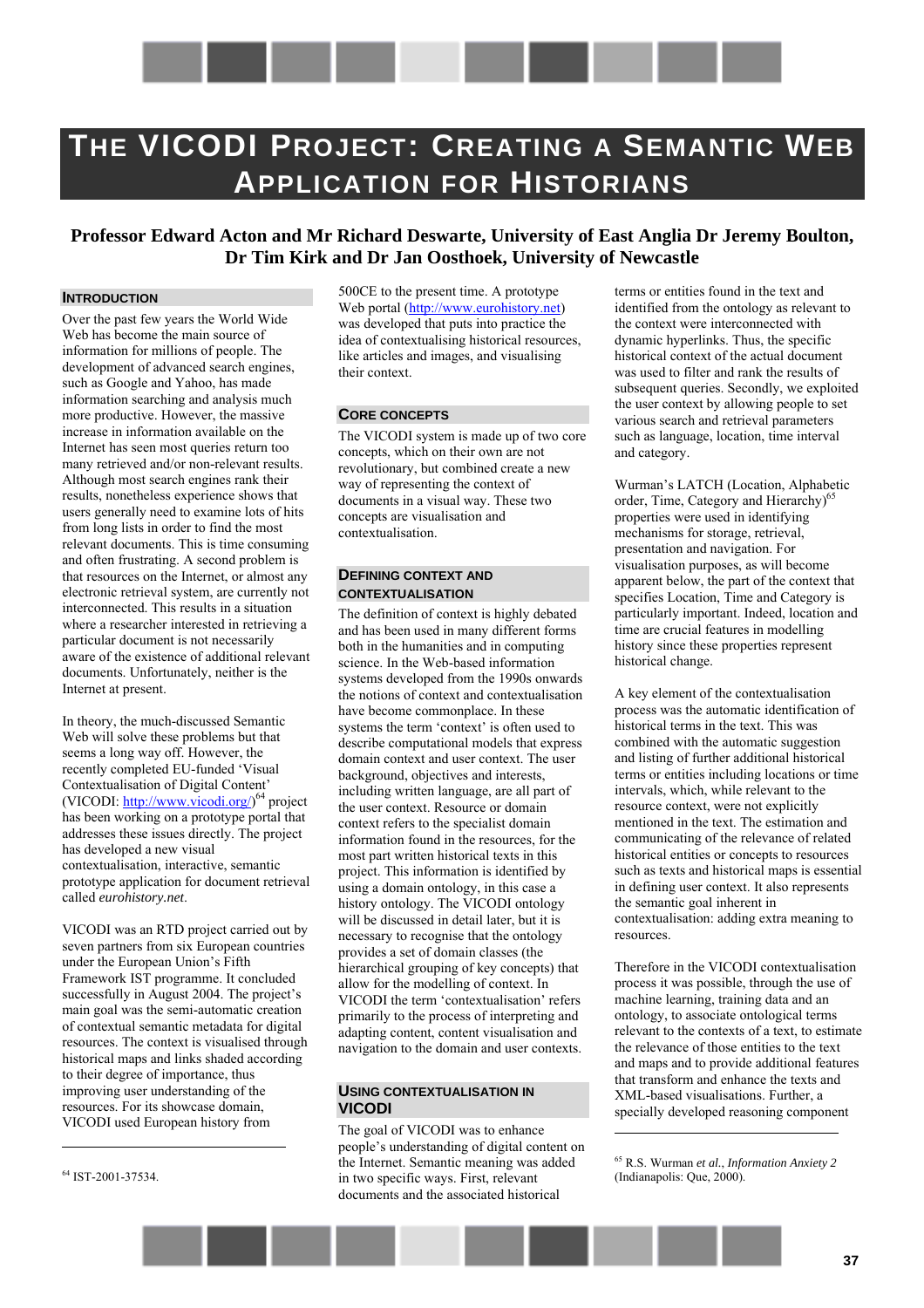

was used to estimate the most relevant locations, time intervals, and categories of a resource.

In order to estimate context automatically for resources it is necessary to build correlations between ontology entities (Correlation Index Vectors). Normally an ontology does not provide weightings that indicate, for example, how relevant a person was in a particular event. However, as indicated above, this is a key element of contextualisation in VICODI. Therefore it was necessary to train the system, using machine learning algorithms that build correlations between ontological entities. In practice, this was achieved by expert historians confirming and correcting the resource contextualisation data. Specifically, an expert using an annotation tool would be presented with a weighted set of elements or instances from the ontology. These weighted elements or instances would be confirmed, new elements added or inappropriate ones removed through an annotation tool. Thus, a historical explanation of the discovery of the laws of gravity would be modelled and weighted as follows:

{ Newton:1.0, 1660- 1680:1.0, England:0.8, gravity:1.0, apple:0.1, Scientific Revolution: 0.7 }





Figure 1: VICODI interface and Figure 2: Portal workflow © VICODI, 2004

Figure 3: Contextualised document about Newton showing location on the map and weighted shaded links in the text © VICODI, 2004



Set initial context

In this example 'Newton', 'England', 'gravity' and 'Scientific Revolution' are terms associated with instances from the ontology, and the numbers represent relevancy weights on a scale between 0 and 1. Thus, in summation, these numerical weightings are visually represented through shaded colour-coded maps and text hyperlinks that make the context of documents and key terms visible in transformed texts and maps.

#### **VISUALISATION**

To represent the context of a document in visible format is another important aim of VICODI. Visualising the actual document context illustrates the semantics of the document and significantly helps in understanding the meaning of the document. By combining visualisation and context-based enhancement with the results produced by the system an approach was developed that we termed visual contextualisation.

Visualisation refers to the process of making the context of a document or key term visible through the colour coding (in our case shading) of hyperlinks or graphical aids such as maps. The purpose of visualisation of information is to make information more comprehensible. It also aids in the identification and analysis of data through visual exploration. The principle of visualisation is to map the characteristics of an abstract data structure to visual attributes such as position, colour and size, and to display the mapping

Select resource

**Follow link** 

 $(information)$ .<sup>66</sup> To represent information VICODI developed an innovative interface that employs Scalable Vector Graphics (SVG) as well as a set of grey-scale weighted hyperlinks.

#### **USER INTERACTION WITH THE VICODI SYSTEM**

There are several ways to retrieve and visually contextualise documents using the VICODI prototype portal. The first element that can be used for retrieving documents and setting a context is the SVG historical maps of Europe. The user can specify the initial LATCH context visually by selecting a time period and clicking on a particular country in conjunction with the category buttons – politics, culture, economics and social (Fig. 1). Alternatively, users can start with a rough description of context or a full-text search by using the text search facility. Through this option users can build a context search query by adding instances from the ontology. Both a map-based search and a full-text search generate a Google-style list of related resources (Fig. 2).

When accessed by the user, the resources will be contextualised based on certain parameters (e.g. keywords, years, names) that the system uses to generate the appropriate context for the whole article. In the text, colour-shaded hyperlinks represent further possible search queries to the system. The user also receives contextual data in the form of interactive graphical maps. Thereby VICODI provides a visually

<sup>&</sup>lt;sup>66</sup> A. Triesman, "Preattentive Processing in Visionî in *Computer Vision, Graphics, and Image Processing*, No. 31, pp. 157-176, 1985.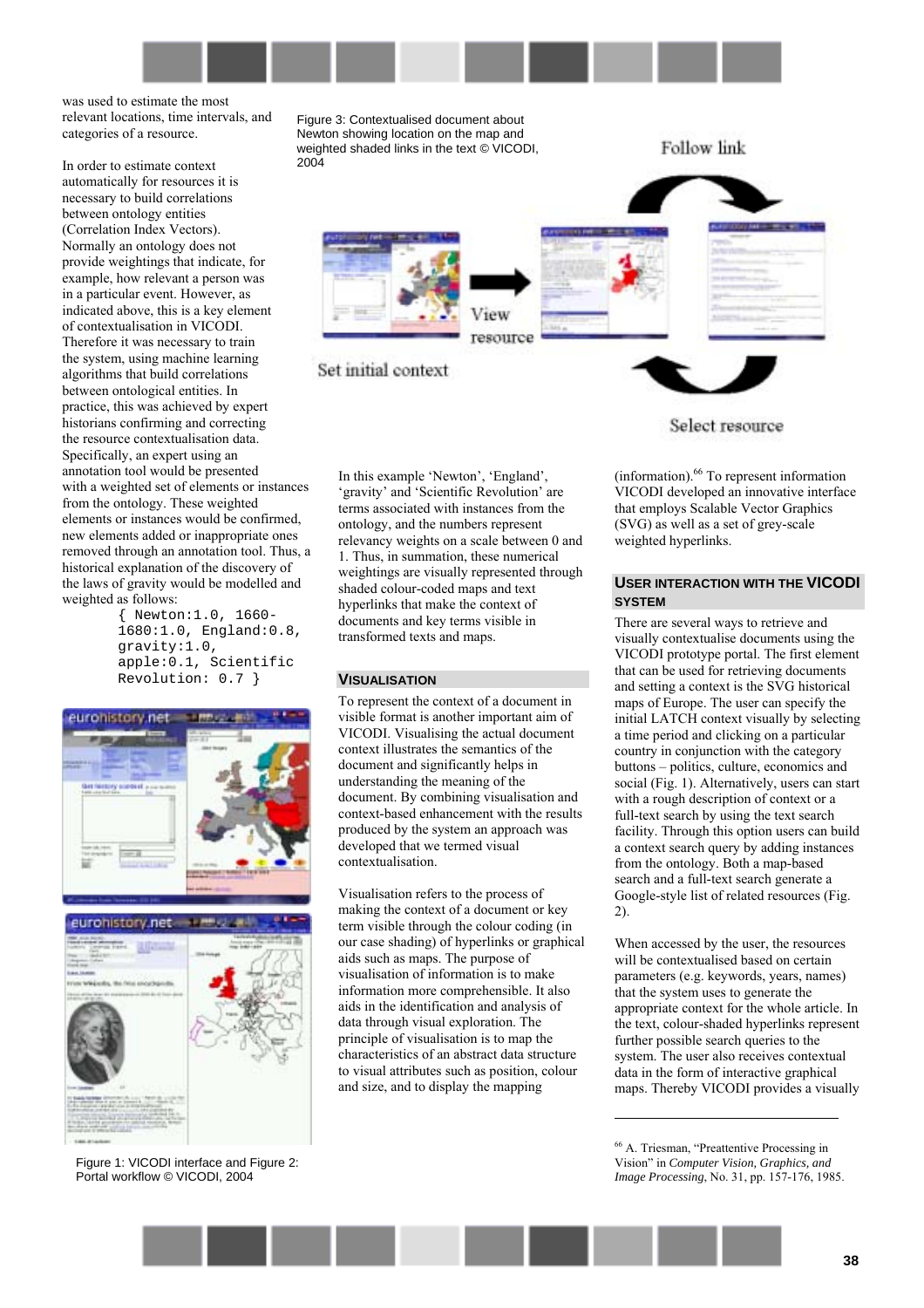

enriched interface to navigate both in place and time. For example, if the user specifies an article about Newton and his theory of gravity, the system will automatically generate a seventeenth-century map from predefined SVG drawings and will put links underneath the map as well as indicating England as the most important location.

The user can navigate further through the repository to find additional resources by clicking either on the contextualised (hyperlinked) terms in the document or on the map to the right of the text. As a result the user gets a new list of documents that the system considers the most relevant to the context of the map or hyperlinked term on which the user last clicked. For example, clicking on the link 'telescope' in a document about Newton will provide documents about this scientific instrument in the context of the Scientific Revolution.

Users may also upload their own historical documents for contextualisation and then use the hyperlinks to find additional and related texts. However, as the initial contextualisation process demands considerable memory and processing power, the results are not instantaneous but posted via email usually within several minutes. Previous results stored in the VICODI database are instantaneous.

### **COMPONENTS OF THE VICODI PORTAL**

To make the VICODI system work and implement the workflow described above, several different components interact with each other. These various components are not innovative elements in their own right but combined they form the unique features of the VICODI prototype. The system is composed of the following elements: context engine, transformation engine, multilinguality, Scaleable Vector Graphics, and the ontology.

## **CONTEXT ENGINE, TRANSFORMATION ENGINE AND MULTILINGUALITY**

An important functionality of the context engine is, in essence, to use text categorisation to build correlation scores between documents and the notions in the VICODI ontology. This allows the system to enhance the documents' visualisation and linkage to give users a faster and more intuitive understanding of a document's position among the notions represented in the ontology. The transformation engine processes the data of the relevant contextual information from the context engine and outputs it by either transforming it into SVG instances (dynamic maps) or generating hyperlinked (contextualised) documents for display in the user interface. The transformation engine supports both graphics-based visualisation and text-based

presentation of the contexts. Another novel aspect of VICODI is the multilinguality offered by Systran.<sup>67</sup> The KAON ontology framework ([http://kaon.semanticweb.org/\)](http://kaon.semanticweb.org/) provides a lexical layer on top of a language-independent ontology core for each language. Using that feature it is possible to translate the language-dependent part of the ontology without disturbing its logical structure. In addition, retrieved resources displayed in the interface can be translated via an automatic translation tool into English, German, French and Latvian.

# **SCALABLE VECTOR GRAPHICS (SVG)**

In the VICODI system, locations found in a document are displayed through a graphical contextualisation interface based on SVG ([http://www.w3.org/Graphics/SVG/\)](http://www.w3.org/Graphics/SVG/). XMLbased SVG is a distinct improvement over previous bitmap formats, such as GIF, PNG or JPEG, because it has smaller file sizes and independent scalability and will provide cross-browser compatibility in the near future.68 Probably the most impressive visual elements in the VICODI interface are the historical maps of Europe. Over one hundred historical dynamic SVG maps of Europe dating from 500CE to the present have been created. As indicated above, these maps are dynamic and an integral part of the display, retrieval and

contextualisation of the historical resources.

lack of extensive or comprehensive general electronic history repositories, an ontology of history based primarily upon an empirical deductive analysis of a 2,000 document corpus was built. The main purpose of the ontology for the VICODI project is to help machine algorithms in the automatic contextualisation task by storing relevant historical knowledge in machineprocessable form. The task of devising an ontology of history from scratch was certainly daunting. On the one hand, it is always challenging to build an ontology covering a broad and very complex area of knowledge. On the other hand, history has several unique features that are problematic from the viewpoint of ontology construction. Above all, the complexity of history is immense and potentially requires an almost unlimited number of instances and property relations. To model this complexity practically, we introduced a shallow concept hierarchy starting from only seven basic concepts (called flavours), which are meaningful for domain/history experts: individual, event, abstract notion, organisation, object, social group and location (Fig. 4). The hierarchy below these concepts is shallow (2-3 levels) and stops at an abstraction level which, while still meaningful for historians, is still general enough to make the placement of new instances in the ontology easy, thus speeding up the population of the ontology

with new historical knowledge. The



#### **THE ONTOLOGY**

 $\overline{a}$ 

At the heart of the VICODI system lies the history ontology. To compensate for the

complexity of history is further represented by connecting instances of these flavours with a limited number of property relations (15) and roles. The roles are used to model changes in the meaning and functions of instances over time. For example, Winston Churchill had numerous different roles such as Prime Minister, MP, journalist and author.

<sup>67</sup> SYSTRAN, WhitePapers, MT Summit 2001- 2003.

http://www.systransoft.com/Technology/WhitePa  $pers.html  
<sub>68</sub>$ </u>

At present a plug-in is needed in the majority of browsers to see SVG images. The eventual goal is to display SVG images without any need for plug-ins.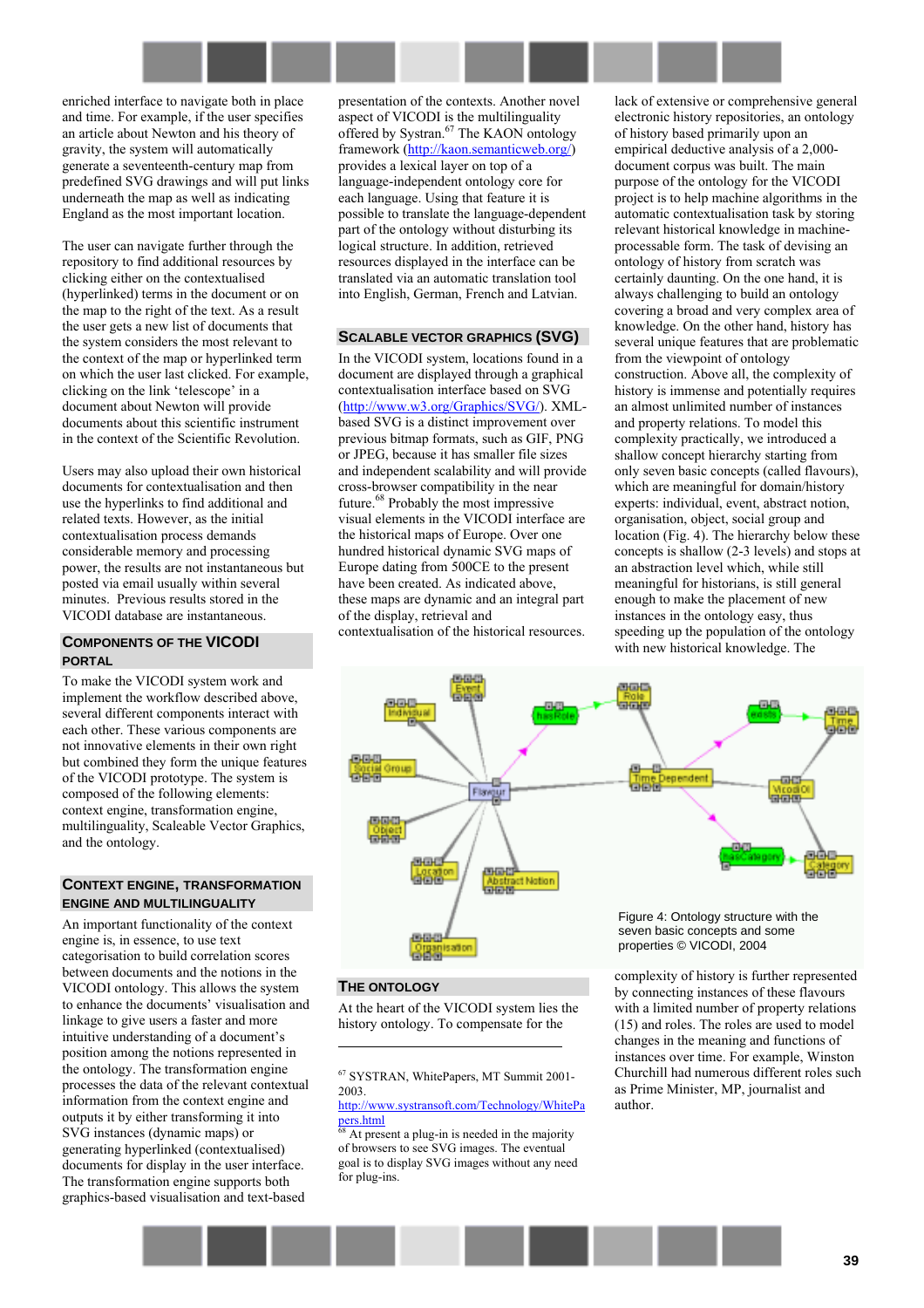

Figure 5: KAON ontology editor interface © VICODI, 2004

Another complicating factor in modelling history is the fact that historical time is often uncertain and debated. History includes many unknown dates, imprecise intervals and overlapping time (historical periods and events extending into each other without clear start and end dates). Moreover, many historical terms are timedependent. To deal with these challenges but also to model change we added interval times, called existence time, to each instance in the ontology. In this way instances with a common time-dependent relation could be connected. For the VICODI prototype the intervals are precisely defined, although a novel fuzzy temporal model is now being examined.

The ontology was developed using the Open Source KArlsruhe ONtology (KAON) framework, which provides an extension of

 $\overline{a}$ 

the W3C RDFS standard.<sup>70</sup> Thanks to KAON's capability to provide programmatic access to the ontology it was possible to add a huge number of instances and concepts to the ontology by processing textual glossaries, databases or spreadsheets. This  $-$  together with our simple and intuitive concept hierarchy  $$ significantly speeded up the ontology populating process, as the historians could use their preferred software tools (e.g. Excel) while codifying their knowledge. The manual functions of the ontology editor (Fig. 5) were therefore only needed to carry out advanced operations, like relocating existing concepts and instances, adding new connections and visualising the existing ontology structure. Nevertheless, the process of developing and populating the

 $70$  See http://www.w3.org/RDF/. Boris Motik, Alexander Maedche and Raphael Volz, "A Conceptual Modeling Approach for Semantics-Driven Enterprise Applications" in Robert Meersman and Zahir Tari (eds) *On the Move to Meaningful Internet Systems 2002: CoopIS, DOA and ODBASE*, pp. 1082-1099 (Heidelberg: Springer, 2002).

 $\overline{a}$ 

ontology was an extremely time-consuming process taking over 24 person-months.

The VICODI history ontology is freely available on the VICODI Web site ([http://www.vicodi.org\)](http://www.vicodi.org/) under a GNU Free Documentation License (GFDL).

#### **LESSONS LEARNED**

The present VICODI prototype combined several innovative technologies to create an experimental history knowledge space for the Semantic Web. Although the outcome of the project was successful, we believe that VICODI was in several respects overambitious. In terms of proof of principle the goal of creating a functioning semantic humanities portal was most definitely achieved. However, in terms in creating a usable tool for historical research and learning, the project was less successful. As emphasised in the user feedback there are a number of elements that need to be improved. The contextualisation process is very demanding of server capacity and this resulted in a slow system. The present interface is overcomplicated for the average user and the present database of resources is much too small for either research or learning purposes. Users also indicated that the 'shade coded' hyperlinks representing weighted instances were ambiguous,

 $^{69}$  Boris Motik and Gábor Naypál, "A Fuzzy Model for Representing Uncertain, Subjective and Vague Temporal Knowledge in Ontologies" in Robert Meersman and Zahir Tari (eds) *On the Move to Meaningful Internet Systems 2003: CoopIS, DOA and ODBASE*, pp. 906-923 (Heidelberg: Springer, 2003).